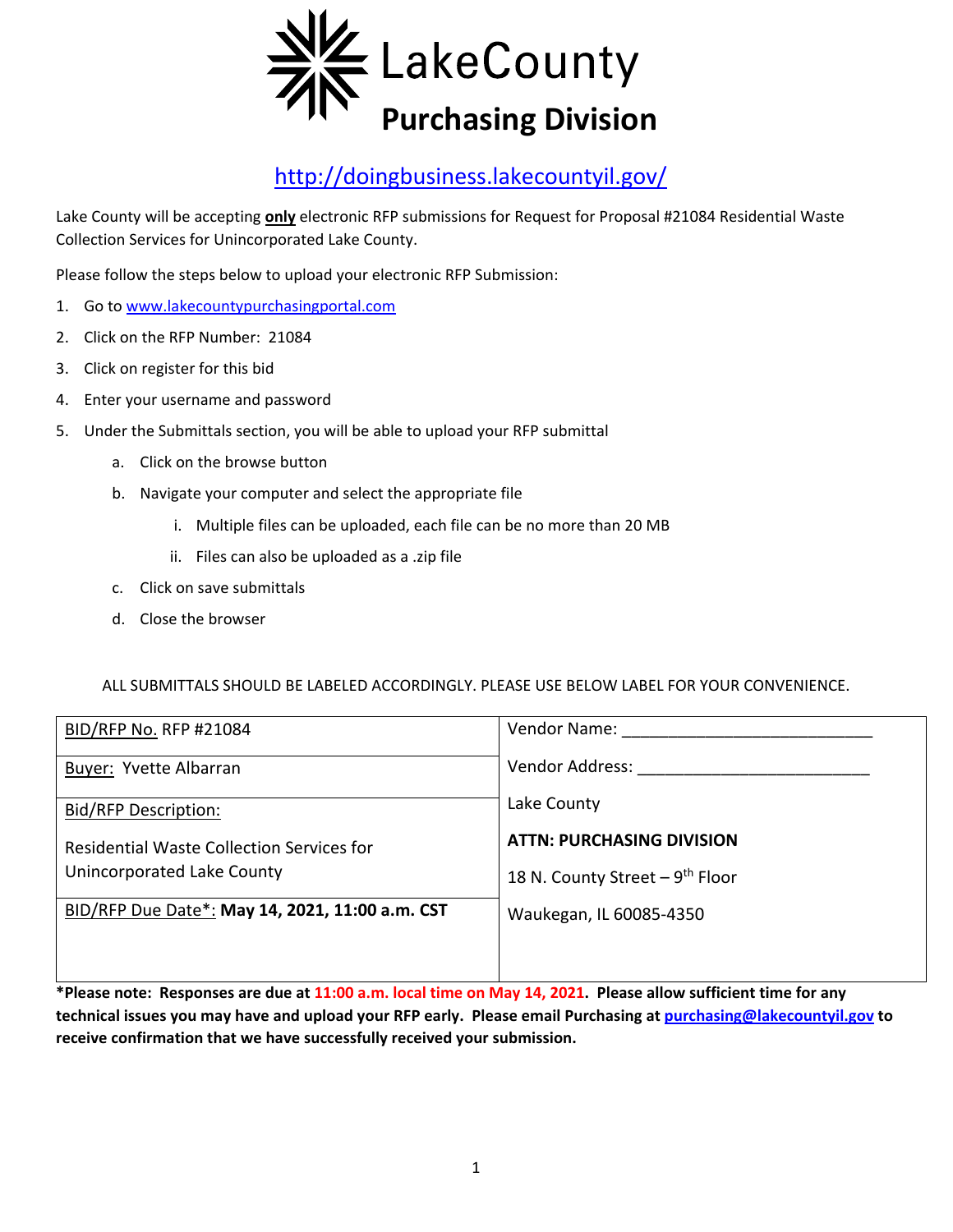#### **Lake County, Illinois Request for Proposals #21084 Residential Waste Collection Services for Unincorporated Lake County**

Lake County is seeking proposals from waste haulers for Residential Waste Collection Services for Unincorporated Lake County.

| <b>GENERAL REQUIREMENTS:</b>       | Proposers are to submit electronic proposals, to be opened and evaluated in<br>private. Submit one (1) complete electronic unprotected copy via the Lake<br>County Purchasing Portal and one (1) redacted copy that can be used to comply<br>with the Illinois Freedom of Information Act (FOIA). Please refer to the FOIA<br>statute, 5 ILCS 140/1 et seq., and specifically Section 7 therein, for an<br>explanation of the information that may be redacted.                                                                 |
|------------------------------------|---------------------------------------------------------------------------------------------------------------------------------------------------------------------------------------------------------------------------------------------------------------------------------------------------------------------------------------------------------------------------------------------------------------------------------------------------------------------------------------------------------------------------------|
| <b>SUBMISSION LOCATION:</b>        | Lake County Purchasing Division<br>18 N. County Street, 9th Floor<br>Waukegan, IL 60085-4350                                                                                                                                                                                                                                                                                                                                                                                                                                    |
| <b>PRE-PROPOSAL CONFERENCE:</b>    | April 30, 2021 at 11:00 a.m. Local Time<br>Due to COVID-19 will be conducted via<br>Zoom Meeting<br>Go to<br>www.lakecountypurchasingportal.com<br>for call in information.                                                                                                                                                                                                                                                                                                                                                     |
| <b>SUBMISSION DATE &amp; TIME:</b> | May 14, 2021 by no later than 11:00 a.m. local time<br>Proposals received after the time specified will not be opened.                                                                                                                                                                                                                                                                                                                                                                                                          |
| <b>CONTACT / QUESTIONS:</b>        | All contact and questions regarding the Request for Proposal shall be with the<br>Purchasing Division. Should the proposer require additional information about<br>this RFP, please submit questions on our website at<br>http://lakecountypurchasingportal.com by selecting the RFP number and<br>addendum link. Questions may also be submitted via email to<br>purchasing@lakecountyil.gov. All questions shall be submitted no less than<br>seven (7) days prior to the RFP opening date.                                   |
| <b>CONTENTS:</b>                   | The following sections, including this cover sheet, shall be considered integral of<br>this solicitation:<br>*Cover Sheet<br>*General Terms and Conditions<br>*General Information<br>*Scope of Services<br>*Submittals<br>*Evaluation Criteria<br>*Addendum Acknowledgement<br>*General Information Sheet<br>*References<br>*Sustainability Statement<br>*Vendor Disclosure<br>*Appendix A - Proposal Price Sheet<br>*Appendix B - Mapping Exhibits<br>*Appendix C - Form of Performance Bond<br>*Appendix D - Draft Agreement |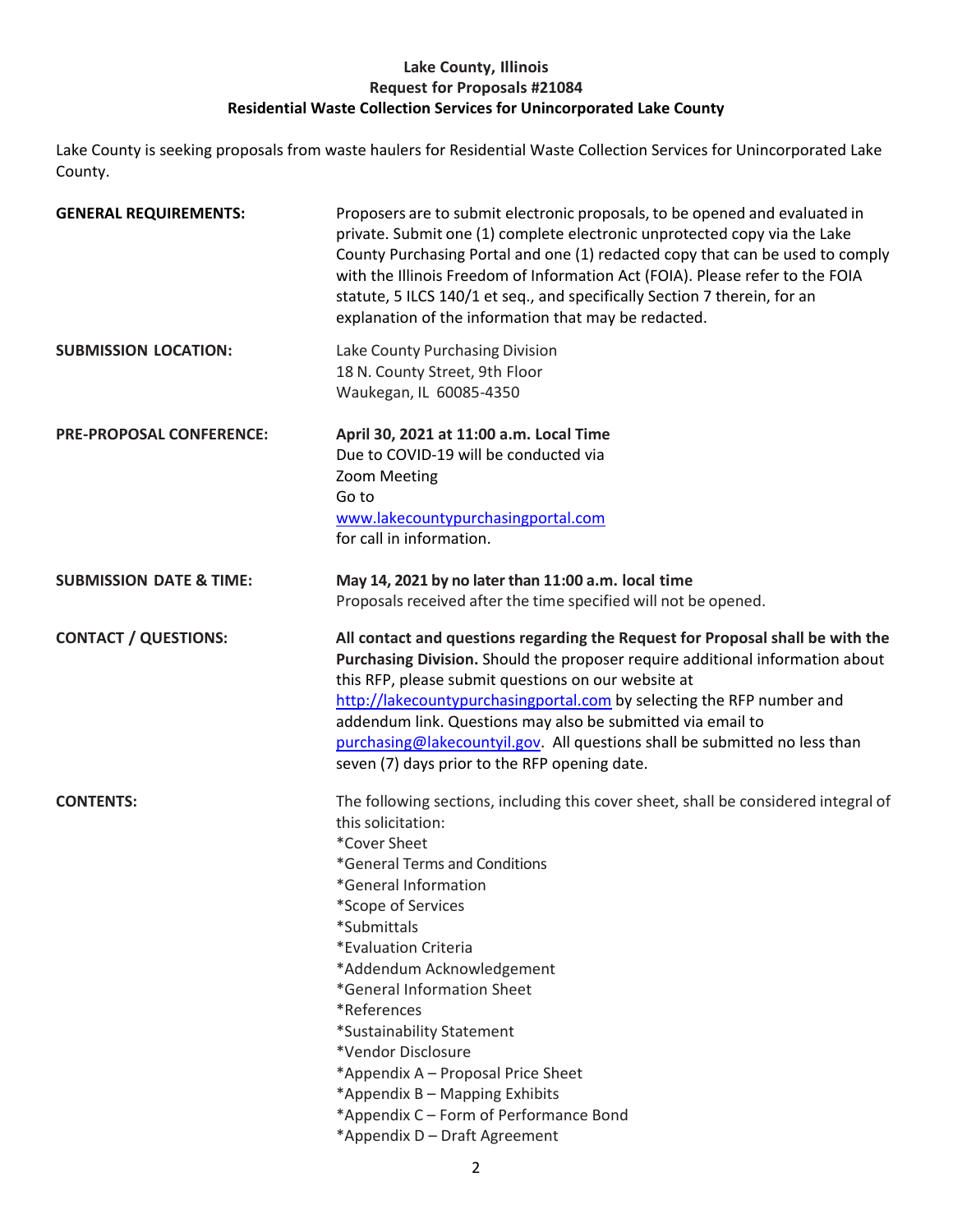If your RFP includes any exceptions, proposers must insert an "X" in the following box indicating a submission with exceptions and provide separately a submission with noted exceptions.

**NOTE TO PROPOSERS:** Any and all exceptions to these specifications MUST be clearly and completely indicated in the Proposer's response to the RFP. Failure to do so may lead the County to declare any such term non‐negotiable. Proposer's desire to take exception to a non‐negotiable term will not disqualify it from consideration for award.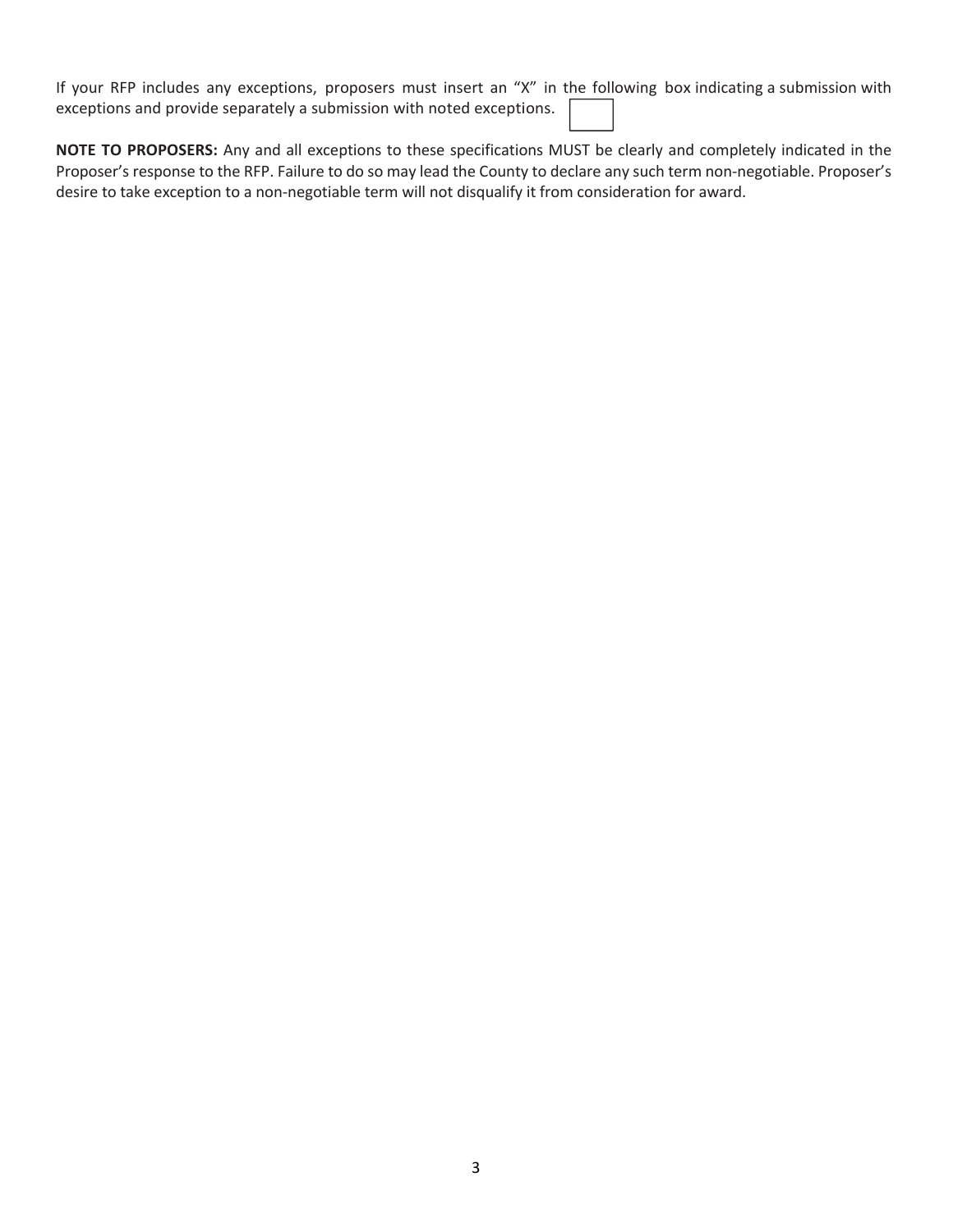#### 1. NEGOTIATIONS

Lake County reserves the right to negotiate specifications, terms, and conditions, which may be appropriate to the accomplishment of the purpose of this Request for Proposal (RFP).

#### 2. CONFIDENTIALITY

Proposals are subject to the Illinois Freedom of Information Act (FOIA) once an award or final selection is made. As such, all Proposers responding are asked to submit one redacted copy of their proposal that can be used by the County to respond to any future FOIA requests for the proposal.

Please refer to the FOIA statute, 5 ILCS 140/1 et seq., and specifically Section 7 therein, for explanation of information that may be redacted. For example, information exempt from disclosure in response to a FOIA request includes but is not limited to: highly personal or objectionable information; trade secrets and commercial or financial information claimed as proprietary, privileged or confidential, the disclosure of which would cause your business competitive harm; valuable formulae, computer geographic systems, designs, drawings and research data when disclosure of the same would produce private gain or public loss; certain construction related technical documents; and information associated with automated data processing operations that, if disclosed, would jeopardize system or data security.

If no redacted copy is provided, the Lake County Purchasing Division reserves the right to determine what information should be redacted as proprietary, privileged, or confidential in response to a FOIA request. A Proposer who fails to provide a redacted copy of its proposal waives its right to maintain any claims against Lake County, its agents, or employees for disclosure of this information.

#### 3. RESERVED RIGHTS

Lake County reserves the right, at any time and for any reason, to cancel this RFP or any portion thereof, to reject any or all proposals, or to accept an alternate proposal. The County reserves the right to waive any immaterial defect in any proposal. Unless otherwise specified by the Proposer, the County has ninety (90) days to accept. The County may seek clarification from a Proposer at any time. Proposer's failure to respond promptly is cause for rejection. The County may require submission of best and final offers.

#### 4. INCURRED COSTS

Lake County will not be liable for any costs incurred by respondents in replying to this RFP.

#### 5. AWARD

Lake County reserves the right to award this contract based on the evaluation criteria set forth herein. Award shall be made by the Lake County Board to the responsible Proposer(s) determined to be the most qualified and advantageous to the County. Lake County reserves the right to award this Contract in whole or in part if determined to be in the best interests of the County.

#### 6. ADDITIONAL INFORMATION

Should the Proposer require additional information about this RFP, please submit questions on our website at http://lakecountypurchasingportal.com by selecting RFP number and addendum link. Questions may also be submitted via email to purchasing@lakecountyil.gov. All questions shall be submitted no less than seven (7) days prior to RFP opening date. ANY and ALL changes to these specifications are valid only if they are included by written Addendum to all Proposers. No interpretation of the meaning of the plans, specifications or other contract documents will be made orally. Failure of any Proposer to receive any such addendum or interpretation shall not relieve the Proposer from obligation under this RFP as submitted. All addenda so issued shall become part of the RFP documents. Failure to request an interpretation constitutes a waiver to later claim that ambiguities or misunderstandings caused a Proposer to improperly submit a proposal.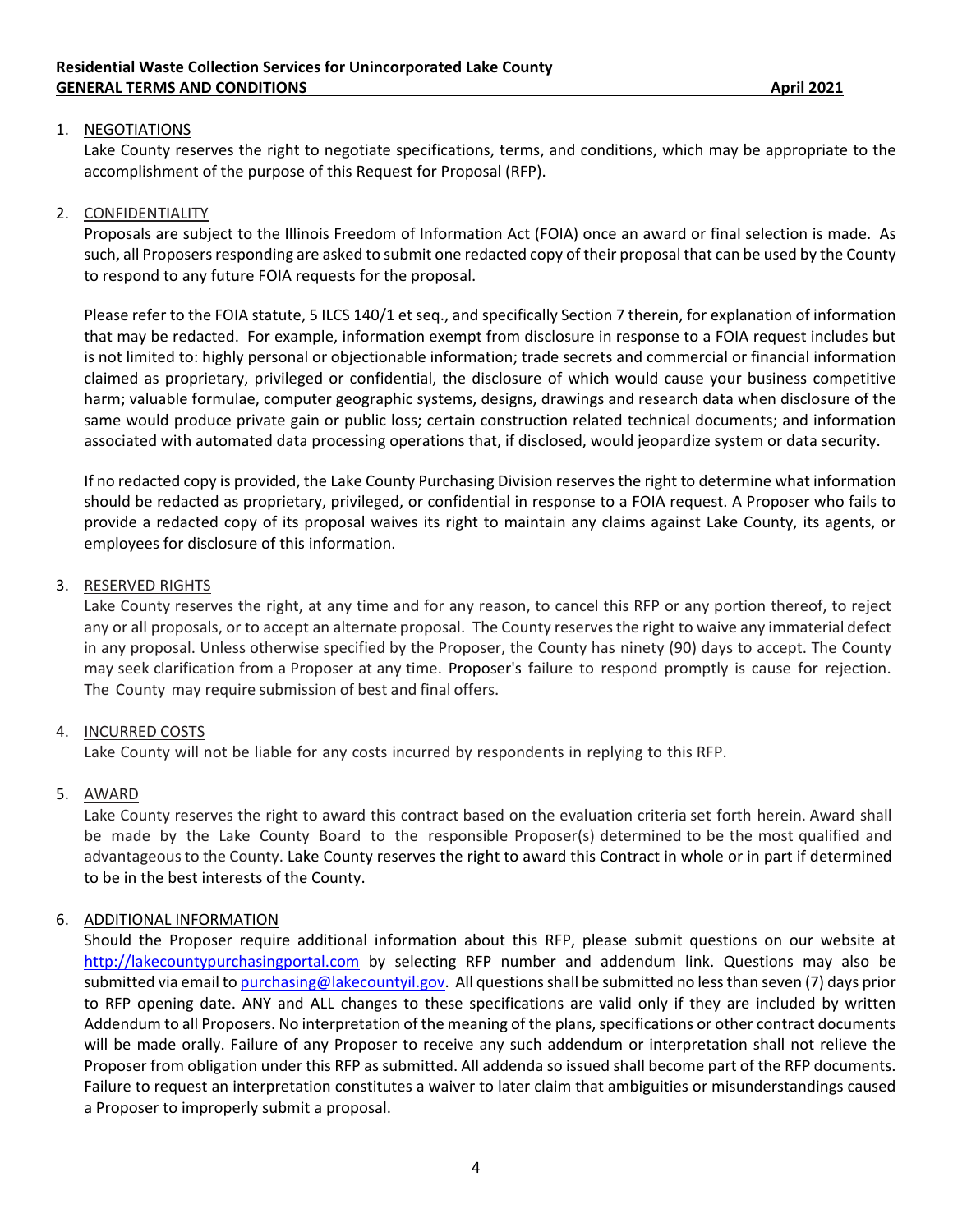#### 7. ADDENDUM ACKNOWLEDGEMENT

Any and all changes to the specifications and terms and conditions of this RFP are valid only if they are included by addendum issued by Lake County Purchasing. Proposers shall acknowledge addenda by signing the enclosed Addendum Acknowledgement form. It is the Proposer's responsibility to check for addendums, posted on the website at http://lakecountypurchasingportal.com prior to the submittal due date. No notification will be sent when addendums are posted unless there is an addendum within three business days of the submittal due date.

#### 8. DISCUSSION OF PROPOSALS AND NEGOTIATION

Lake County may conduct discussions with any Proposer who submits a proposal. During the course of such discussions, the County shall not disclose any information derived from one proposal to any other Proposer. Lake County anticipates conducting negotiations with the successful Proposer. Your proposal should indicate any exceptions taken to this.

#### 9. EXCEPTIONS

Any and all exceptions taken by Proposer to the terms of this RFP are to be identified in writing and included in the list of submittals.

#### 10. CONTRACT TERM

This contract shall be in effect for a five (5) year period from date of award with no opportunity for extension. At the end of any contract term, Lake County reserves the right to extend this contract for a period of sixty (60) days for the purpose of getting a new contract in place.

#### 11. RESPONSIBILITY & DEFAULT

The Proposer shall be required to assume responsibility for all items listed in this RFP. The successful Proposer shall be considered the sole point of contact for purposes of this contract.

#### 12. INTERPRETATION OR CORRECTION OF REQUEST FOR PROPOSALS

Proposers shall promptly notify the Purchasing Division of any ambiguity, inconsistency, or error that they may discover upon examination of the RFP. Interpretation, correction, and changes to the RFP will be made by addendum. Interpretation, corrections, or changes made in any other manner will not be binding.

#### 13. TAXES

The County is exempt from paying certain Illinois State Taxes.

#### 14. TERMINATION

The County reserves the right to terminate this contract, or any part of this contract, upon breach by Contractor.

#### 15. INDEPENDENT CONTRACTOR

The Proposer is an independent contractor and no employee or agent of the Proposer shall be deemed for any reason to be an employee or agent of Lake County.

#### 16. NON‐DISCRIMINATION

The Proposer shall comply with the Illinois Human Rights Act, 775 ILCS 5/1‐101 et seq., as amended and any rules and regulations promulgated in accordance therewith, including, but not limited to the Equal Employment Opportunity Clause, Illinois Administrative Code, Title 44, Part 750, which is incorporated herein by reference. Furthermore, the Proposer shall comply with the Public Works Employment Discrimination Act, 775 ILCS 10/0.01 et seq., as amended.

#### 17. INDEMNIFICATION

The Proposer agrees to indemnify, save harmless and defend Lake County, its agents, servants, and employees, and each of them against and hold it and them harmless from any and all lawsuits, claims, demands, liabilities, losses and expenses, including court costs and attorney's fees, for or on account of any injury to any person, or any death at any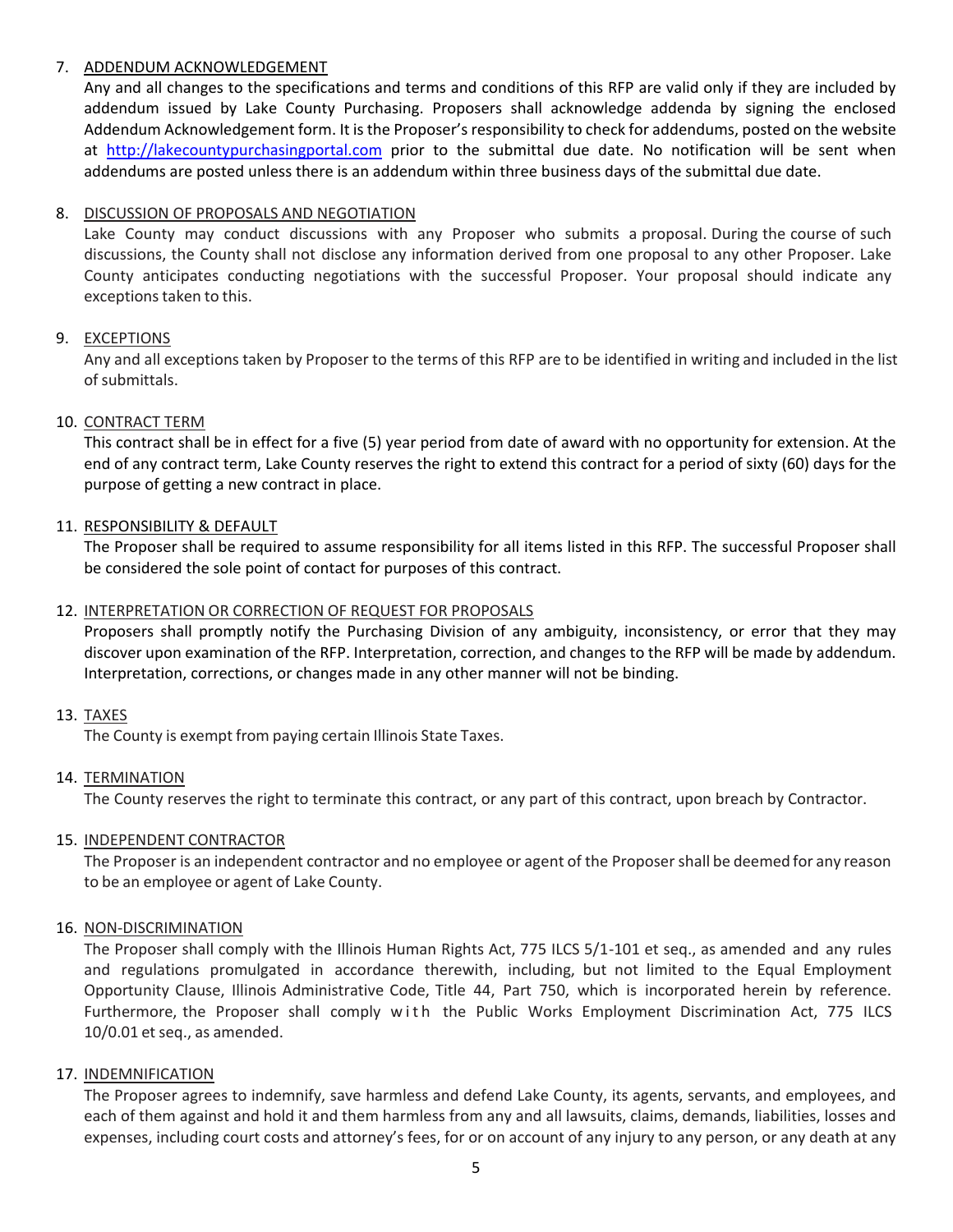time resulting from such injury, or any damage to property, which may arise or which may be alleged to have arisen out of or in connection with the work covered by this contract. The foregoing indemnity shall apply except if such injury, death, or damage is caused directly by the willful and wanton conduct of Lake County, its agents, servants, or employees or any other person indemnified hereunder.

#### 18. INSURANCE

The Proposer must obtain, for the Contract term and any extension of it, insurance issued by a company or companies qualified to do business in the State of Illinois with an A.M. Best Rating of at least A‐ and provide the County with a Certificate of Insurance 15 days before the start of the project, and thereafter annually for contracts/projects that will last more than one year. Insurance in the following types and amounts is necessary and/or where applicable:

#### Workers Compensation (Coverage A) and Employers Liability (Coverage B)

Workers Compensation Insurance covering all liability of the Proposer arising under the Worker's Compensation Act and Worker's Occupational Disease Act at limits in accordance with the laws of the State of Illinois. Employers' Liability Insurance shall be maintained to respond to claims for damages because of bodily injury, occupational sickness, or disease or death of the Proposer's employees, with limits listed below:

#### Employers Liability

- a) Each Accident \$1,000,000
- b) Disease‐Policy Limit \$1,000,000
- c) Disease‐Each Employee \$1,000,000

Such Insurance shall contain a waiver of subrogation in favor of Lake County.

#### Commercial General Liability Insurance

In a broad form on an occurrence basis shall be maintained, to include, but not be limited to, coverage for property damage, bodily injury (including death), personal injury and advertising injury in the following coverage forms where exposure exists:

- •Premises and Operations
- •Independent Contractors
- Products/Completed Operations
- Liability assumed under an Insured Contract/ Contractual Liability
- Personal Injury and Advertising Injury

With limits of liability not less than:

\$2,000,000 Each Occurrence

\$2,000,000 Products‐Completed Operations

\$1,000,000 Personal and Advertising injury limit

\$5,000,000 General aggregate; the CGL policy shall be endorsed to provide that the General Aggregate limit applies separately to each of the Proposer's projects away from premises owned or rented to contractor.

#### Automobile Liability Insurance

Automobile liability insurance shall be maintained to respond to claims for damages because of bodily injury, death of a person, or property damage arising out of ownership, maintenance, or use of a motor vehicle. This policy shall be written to cover any auto whether owned, leased, hired, or borrowed.

The Proposer's auto liability insurance, as required above, shall be written with limits of insurance not less than the following: \$1,000,000 Combined Single Limit (Each Accident)

#### Excess/ Umbrella Liability

The Proposer's Excess/ Umbrella liability insurance shall be written with the umbrella follow form and outline the underlying coverage, limits of insurance will be based on size of project: \$5,000,000 Per Occurrence Limit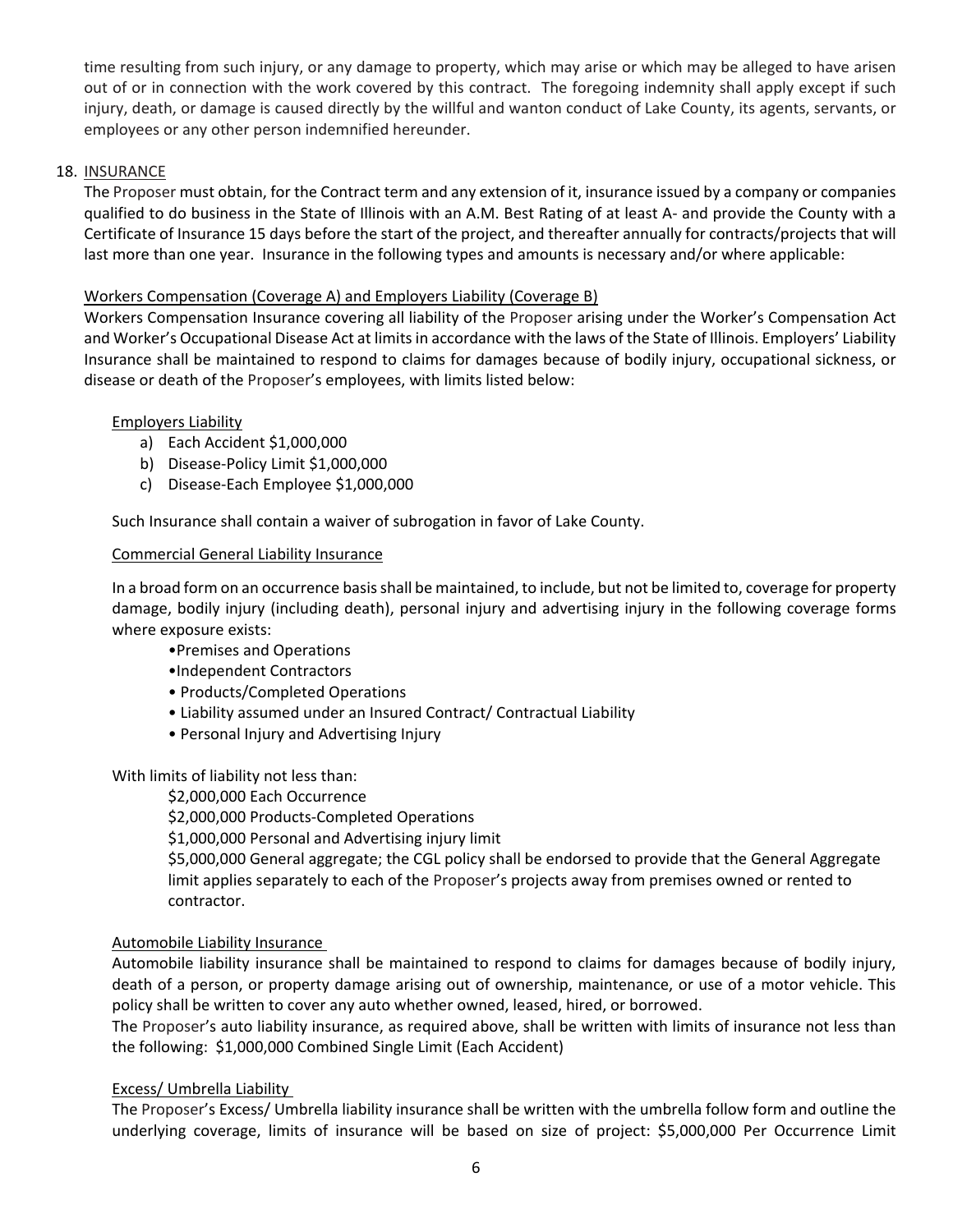(*minimum, and may be higher depending on the project*).

#### Liability Insurance Conditions

Proposer agrees that with respect to the above required insurance:

- a) The CGL policy shall be endorsed for the general aggregate to apply on a "per Project" basis;
- b) The Contractor's insurance shall be primary in the event of a claim.
- c) Proposer agrees that with respect to the above required insurance, Lake County shall be named as additional insured, including its agents, officers, and employees and be provided with thirty (30) days' notice, in writing by endorsement, of cancellation or material change;
- d) Lake County shall be provided with Certificates of Insurance and endorsements evidencing the above required insurance, prior to commencement of this Contract and thereafter with certificates evidencing renewals or replacements of said policies of insurance at least thirty (30) days prior to the expiration of cancellation of any such policies. Email Certificates of Insurance to the following email address: purchasing@lakecountyil.gov
- e) Any hard copies of said Notices and Certificates of Insurance shall be provided to:

**Lake County Purchasing Division 18 N. County 9th Floor Waukegan, Illinois 60085 Attn: RuthAnne Hall, Lake County Purchasing Agent**

Failure to Comply: In the event the Proposer fails to obtain or maintain any insurance coverage required under this agreement, Lake County may purchase such insurance coverage and charge the expense to the Proposer.

#### 19. PERFORMANCE BOND

The Contractor shall furnish an individual performance bond for each quadrant awarded within ten days from contract execution for the faithful performance of this Agreement, in substantially the form provided as **Appendix** *C*, to be executed by a company qualified to do business in the State of Illinois with an A.M. Best Rating of at least A‐ and to be in the sum of:

| Northwest (NW) Quadrant | Six hundred sixty-one thousand & fifty dollars             | (661,050)    |
|-------------------------|------------------------------------------------------------|--------------|
| Northeast (NE) Quadrant | Fifty-seven thousand nine hundred dollars                  | (557,900)    |
| Southwest (SW) Quadrant | Two hundred sixteen thousand seven hundred & fifty dollars | ( \$216,750) |
| Southeast (SE) Quadrant | One hundred seventy thousand two hundred & fifty dollars   | (\$170,250)  |

Such performance bond(s) shall be furnished annually by the Contractor for the following year of this Agreement and shall indemnify the County against any loss resulting from any failure of performance by the Contractor. The initial bond shall be posted on or before the Commencement Date, and each successive bond shall be posted not later than January 1 of each successive calendar year. In lieu of furnishing a performance bond, the Proposer may demonstrate its ability to furnish an unconditional letter of credit to be delivered at Closing in favor of the County, in the amount for each quadrant as specified above, drawn on a national or state-chartered bank acceptable to the County. Any performance security required under this Section shall be in such form and with such provisions as are acceptable to the County, in the County's sole discretion.

Each Proposal shall be accompanied by a letter from a company qualified to do business in the State of Illinois with an A.M. Best Rating of at least A‐, stating that it will furnish the required performance bond for the Proposer, in the event it is selected as the successful Proposer. Such letter is to be signed by an authorized representative of the surety together with a certified and effectively dated copy of his or her power of attorney attached thereto. The surety shall be a duly authorized corporate surety authorized to do business in the State of Illinois. Attorneys-in-fact who sign bonds must file a certified and effectively dated copy of their power of attorney.

#### 20. PROPOSAL SECURITY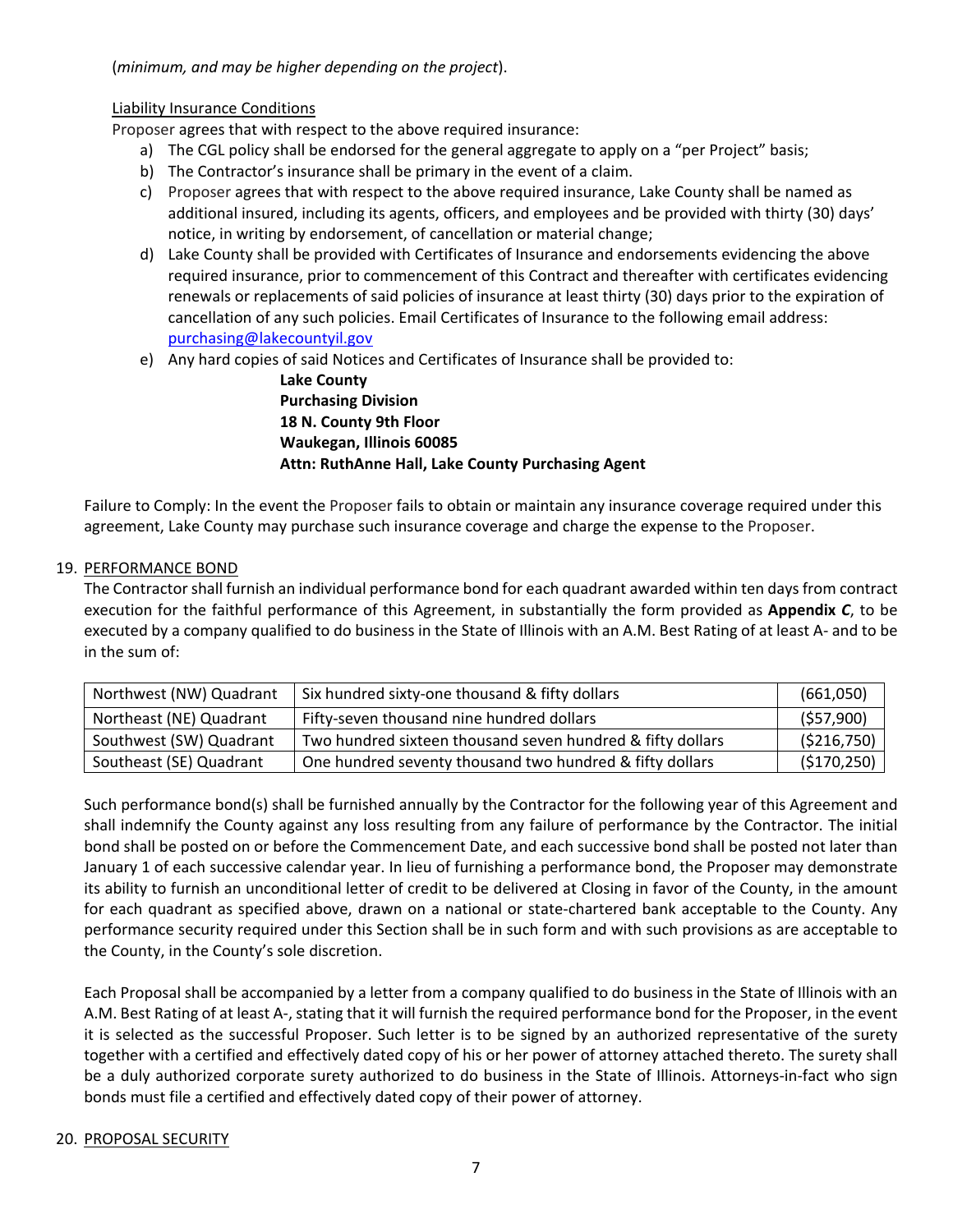To secure its Proposal as required in the submittal requirements, each Proposal shall be accompanied by a security in the form of a bond. Acceptable forms of security which may be submitted are: an executed surety bond issued by a company or companies qualified to do business in the State of Illinois with an A.M. Best Rating of at least A‐; cash; certified check or cashier's check made payable to Lake County (not including personal or company checks, which are not acceptable); an irrevocable letter of credit; or any other form of deposit issued by a financial institution and acceptable to the Lake County in an amount equal to twenty‐five thousand dollars (\$25,000), as a guarantee on the part of the Proposer that it will, if called upon to do so, accept and enter into the Agreement at rates no greater than those stated in its Cost Proposals. The proposal security of all unsuccessful Proposers will be released after the successful Proposer has been selected and has executed the required written agreements with the County.

#### 21. ASSIGNMENT

The Proposer may not reassign any award made, as the result of this RFP, without prior written consent from the County.

#### 22. JURISDICTION, VENUE, CHOICE OF LAW

This RFP and any contract resulting there from shall be governed by and construed according to the laws of the State of Illinois. Jurisdiction and venue shall be exclusively found in the 19<sup>th</sup> Judicial Circuit Court, State of Illinois.

#### 23. CHANGE IN STATUS

The Proposer shall notify Lake County immediately of any change in its status resulting from any of the following: (a) Proposer is acquired by another party; (b) Proposer becomes insolvent; (c) Proposer, voluntary or by operation law, becomes subject to the provisions of any chapter of the Bankruptcy Act; (d) Proposer ceases to conduct its operations in normal course of business. Lake County shall have the option to terminate its Agreement with the Proposer immediately on written notice based on any such change in status.

#### 24. DISPUTE RESOLUTION

All issues, claims, or disputes arising out of this Agreement shall be resolved in accordance with the Appeals and Remedies Provisions in Article 9 of the Lake County Purchasing Ordinance.

#### 25. NON‐ENFORCEMENT BY THE COUNTY

The Proposer shall not be excused from complying with any of the requirements of the Contract because of any failure on the part of the County, on any one or more occasions, to insist on the Proposer performance or to seek the Proposers compliance with any one or more of said terms or conditions.

#### 26. PRECEDENCE

Where there appears to be variances or conflicts, the following order of precedence shall prevail: Lake County General Terms & Conditions, Lake County Request for Proposal Terms Scope of Work, and the Proposal Response.

#### 27. PERSONAL EXAMINATION

Proposers are required to satisfy themselves, by personal examination of the site as to work involved and the difficulties likely to be encountered in the performance of work under this Agreement. No plea of ignorance of conditions that exist now or hereafter, or of any conditions of difficulties that may be encountered in the execution of the work under this Agreement will be accepted as an excuse for failure to or omission on the part of the Proposer to fulfill in every respect all the requirements and specifications, nor will same be accepted as a basis for any claim for extra compensation.

The Proposer is responsible to investigate and gather all relevant and pertinent information prior to submitting a proposal. By submitting a proposal, the Proposer affirms that they have performed all due diligence and are aware of all critical factors that may affect the provision of the services as described in the RFP. Such critical factors may include but are not limited to; location, space, utilities, scope of operations, and any other conditions, which may affect the Proposer operations. No allowance will be made for not being familiar with existing conditions to be encountered.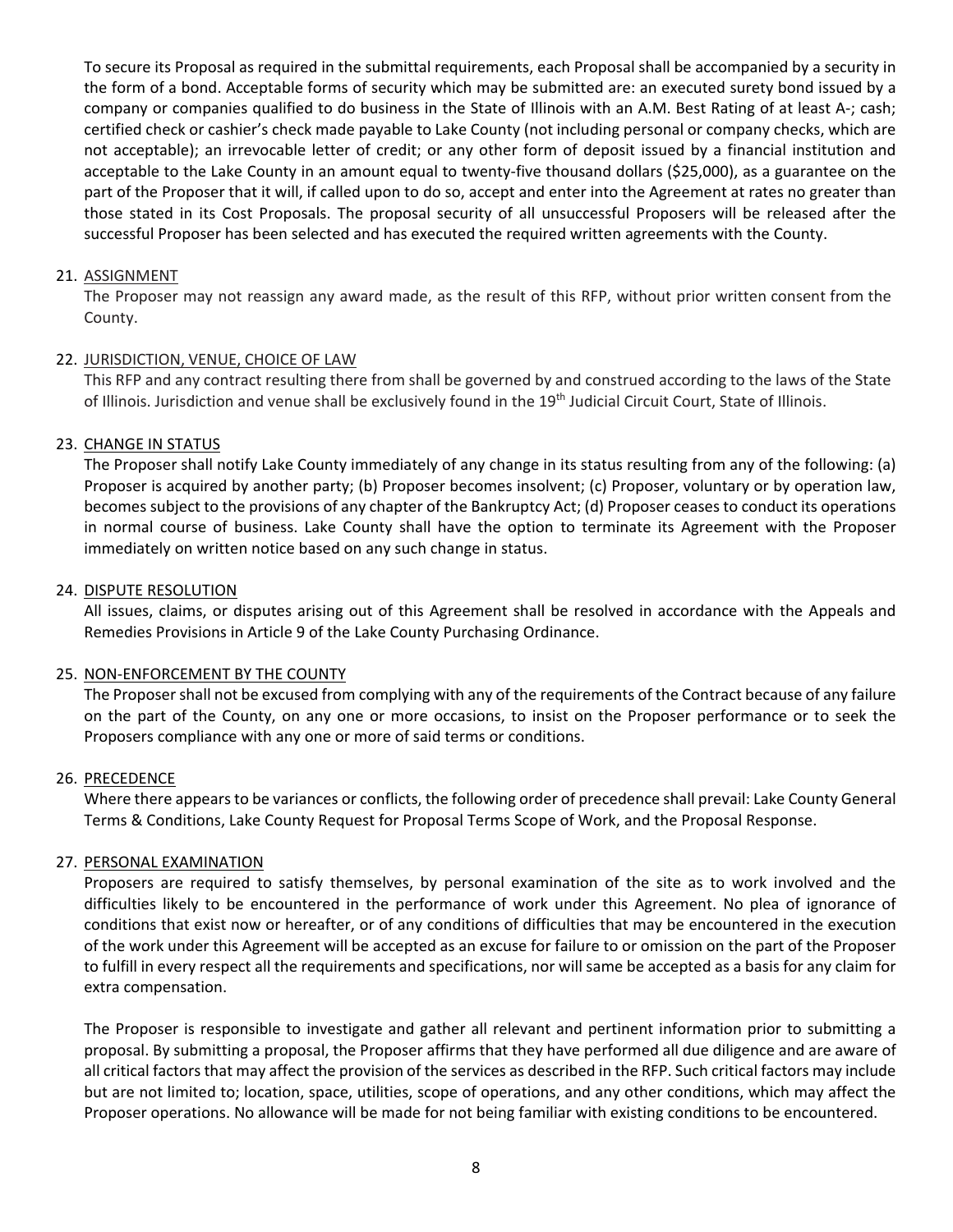#### 28. PRICING

Pricing shall be included on Proposal Price Sheet in Appendix A.

#### 29. JOINT PURCHASING

The purchase of goods and services pursuant to the terms of this Contract shall also be offered for purchases to be made by other governmental units, as authorized by the Governmental Joint Purchasing Act, 30 ILCS 525/0.01 et seq. (the "Act"). All purchases and payments made under the Act shall be made directly by and between each governmental unit and the successful Proposer. The Proposer agrees that Lake County shall not be responsible in any way for purchase orders or payments made by the other governmental units. The Proposer further agrees that all terms and conditions of this Contract shall continue in full force and effect as to the other governmental units during extended terms. The credit or liability of each governmental unit shall remain separate and distinct. Disputes between Proposers and governmental units shall be resolved between the immediate parties.

The Proposer and the other governmental units may negotiate such other and further terms and conditions to this Contract ("Other Terms") as individual projects may require. To be effective, other terms shall be reduced to writing and signed by a duly authorized representative of both the successful Proposer and the other governmental unit.

The Proposer shall provide the other governmental units with all required documentation set forth in the solicitation including but not limited to: performance and payment bonds, Certificates of Insurance naming the respective governmental unit as an additional insured, and certified payrolls to the other governmental unit as required.

#### 30. ECONOMIC OPPORTUNITY PROGRAM

Lake County launched a Buy Local. Build Local. Work Local. initiative in 2013 to increase the outreach and procurement opportunities for businesses located within Lake County, including women-owned businesses and minority-owned business enterprises (L/W/MBE). The overarching objective is to maximize participation from these businesses in the County's procurement process, in accordance with applicable law. The County will take all necessary and reasonable steps to assure that business enterprises defined as L/W/MBE shall have a fair opportunity to participate in County contracts. As part of its Economic Opportunity Program (EOP) commitment, the County will make every effort to achieve the following objectives:

- (a) To ensure nondiscrimination in the award and administration of contracts;
- (b) To create a level playing field on which L/W/MBEs can compete fairly for contracts by providing any necessary training and assistance in bid preparation;
- (c) To ensure that the County's EOP is narrowly tailored in accordance with applicable law;
- (d) To establish a means for firms identifying themselves as L/W/MBEs to register for procurement opportunities and work cooperatively with contracted firms to report on measures that demonstrates the County's commitment to its EOP; and,
- (e) To help remove barriers to the participation of L/W/MBEs through notification of contract opportunities.

Successful Proposers are encouraged to work with Workforce Development to post any and all opportunities for employment on County contracts. Lake County's Workforce Development mission is to foster and ensure the economic prosperity of the Lake County community by maximizing the potential of businesses and workers. As such, Workforce Development provides a key resource for job seekers and employers.

State law mandates an open and competitive procurement process and requires that publicly procured contracts be awarded with no demonstrated preference based on the proposer's 's location, race and gender.

#### 31. REPORTING REQUIREMENTS FOR AWARDED CONTRACTS

All awarded vendors will identify and report the type of ownership— L/W/MBE, and/or not L/W/MBE for any work that they or their approved subcontractors will perform. In addition, Lake County requests that all awarded vendors provide an accounting of employees assigned throughout the term of the contract in regard to their home address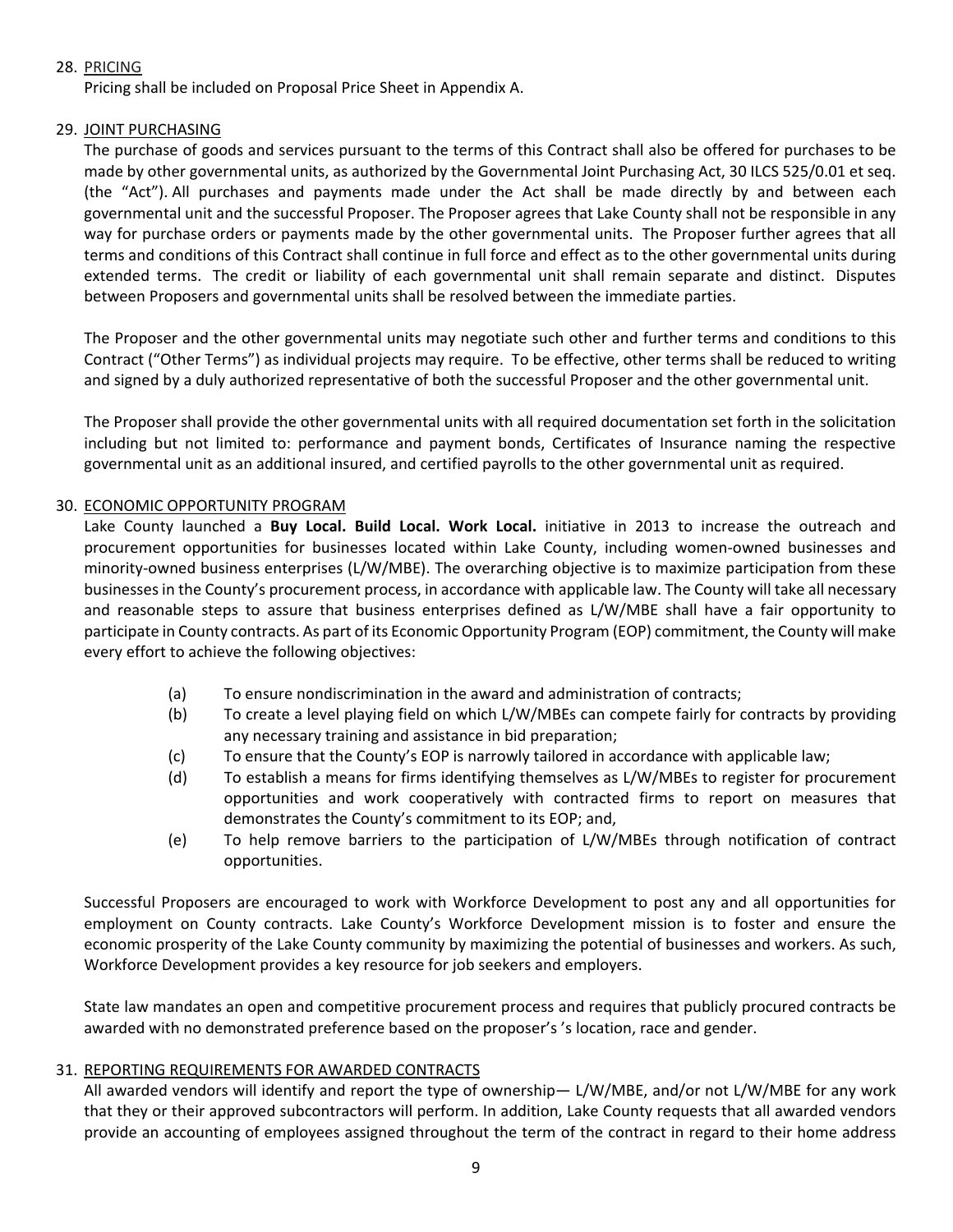and ethnicity. Lake County may use any data collected to report on potential of businesses and workers benefitting from County contracts.

#### 32. LAKE COUNTY OWNERSHIP OF INFORMATION

All information pertaining to records, data collected, property, financial or other information acquired under the scope of this contract shall be strictly confidential and the sole property of Lake County. The Proposer shall return all information to Lake County upon termination, and/or request and shall not utilize any of the information for purposes outside of the scope of this contract or without express approval of Lake County. Upon County request, the Proposer must provide all Lake County data in a documented, standard format.

#### 33. JOINT VENTURES & SUCCESSFUL PROPOSER MERGERS, ACQUISITIONS, DIVESTITURES OR CHANGE IN STRATEGY

In the event a joint venture is proposed, each party to the joint venture must meet all applicable requirements of the RFP. The party submitting the response shall be considered the sole contact for issues relating to this RFP. In the event of a merger, acquisition, divestiture or change in strategy, the successful proposer will state its commitment to continue to provide services.

#### 34. OUT OF POCKET EXPENSES

All out-of-pocket expenses paid by the Proposer during the project will be incurred solely at the Proposer's expense.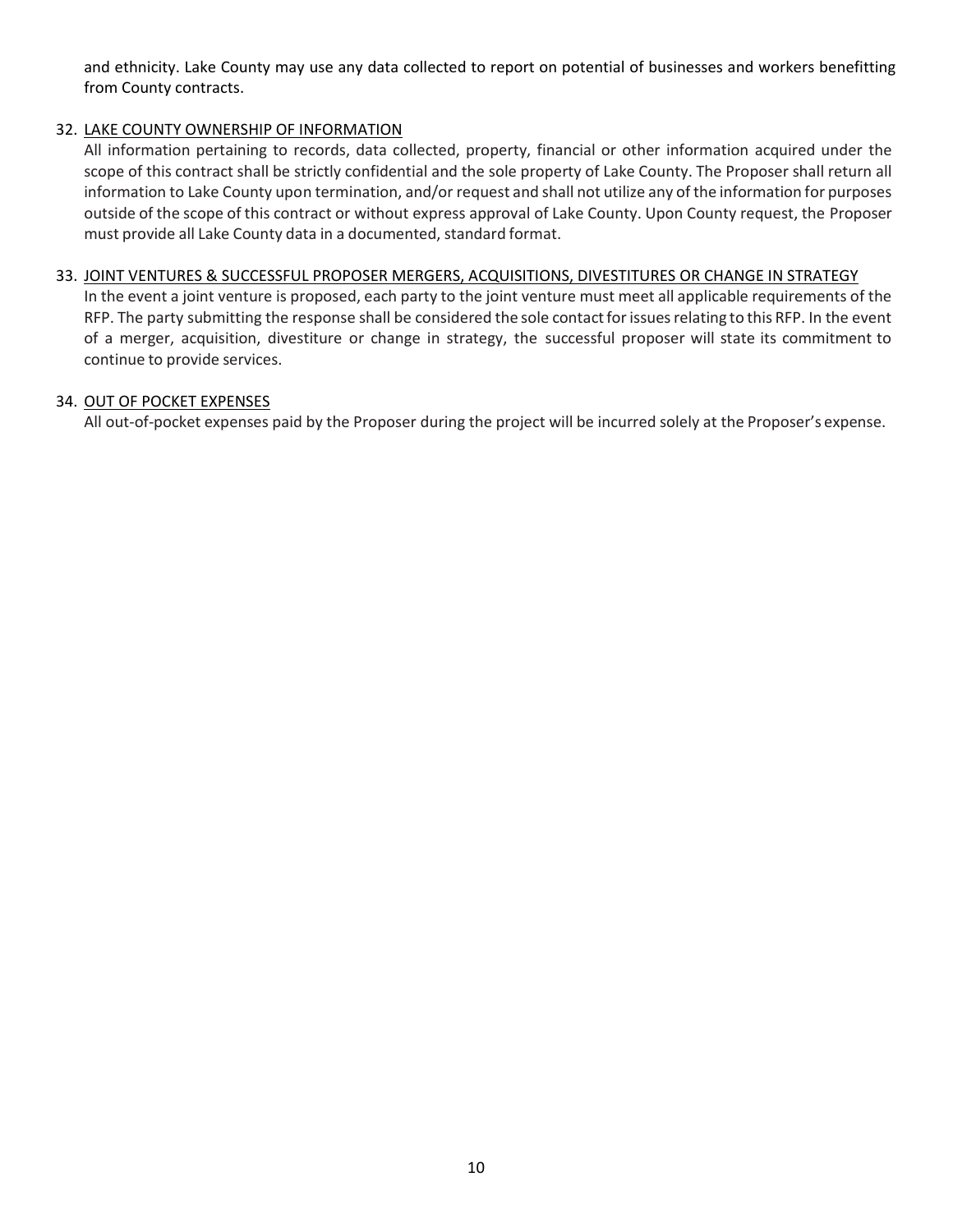#### 1. INTENT

It is the intent of Lake County ("the County") to select one or more waste haulers to provide the services outlined in this Request for Proposal (RFP). Through this RFP, Lake County is seeking sealed proposals for providing all labor, equipment, vehicles, materials and related services necessary for the collection of residential waste, recyclable materials and/or landscape waste at all or some residential dwellings, not exceeding two units, in specific areas of unincorporated Lake County. The scope of this RFP excludes unincorporated properties within Ela, Lake Villa, Warren, Shields, Fremont, and Avon Townships, as these six townships have already established contracts for collection services in the unincorporated areas.

The County is issuing an RFP to obtain proposals for two scopes of service, Scope 1: residential solid waste colletion services (refuse, recyling, and landscape waste) and Scope 2: landscape waste services only. The County also seeks to obtain proposals through this RFP to provide solid waste services to residents divided into geographic areas, defined herein as 'quadrants' and further detailed in Appendix B. Proposers should take note that Appendix A ("Price Proposal") asks the Proposer to provide information on providing all solid waste services to unincorporated residents (as opposed to landscape waste only).

The County has an estimated 14,746 dwelling units (the majority are single‐family), which will be included in the residential hauling franchise. Of these 14,746 dwelling units, approximately 8,814 are in the Northwest (NW) Quadrant, 772 are in the Northeast (NE) Quadrant, 2,890 are in the Southwest (SW) Quadrant, and 2,270 are in the Southeast (SE) Quadrant. Please see Appendix B for maps and further data related to the number of covered dwelling units in unincorporated Lake County. Since this is the first time the County will have a franchise for hauling services, it does not have any data on the quantities of residential waste, recyclables, or landscape waste.

#### 2. LAKE COUNTY, ILLINOIS

Lake County is located in northeast Illinois, between the Chicago and Milwaukee metropolitan areas. Lake County is home to about 736,000 residents. Lake County is committed to open government and transparency, and the County Board's conservative fiscal policies have allowed the County to maintain fiscal stability and achieve AAA bond rating from Standard & Poor's and Moody's. Lake County government, one of the top ten employers in the County with approximately 2,700 employees, provides the best possible services to its diverse residents. From addressing traffic congestion and balancing growth to promoting healthy and safe communities, every Lake County employee specializes in providing customer service to the residents of Lake County. The County's departments and elected officials, including 21 elected board members, work daily to increase the quality, timeliness, and cost effectiveness of the programs they provide.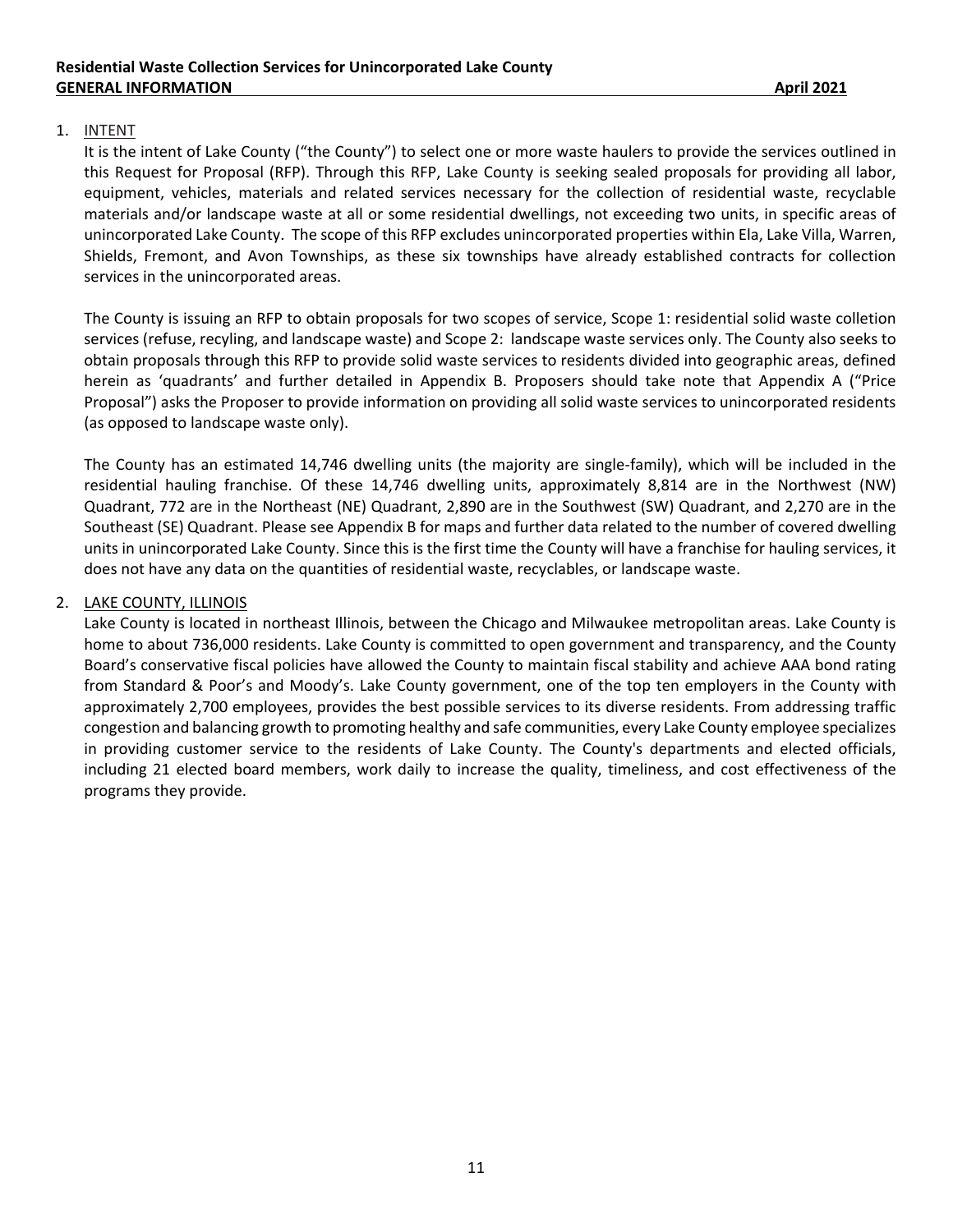#### 3. PROJECT TIMELINE

 To ensure that Lake County is able to implement the proposed solution, the proposers should indicate their ability to meet the deadlines indicated below:

| <b>Action Item</b>                            | <b>Proposed Schedule*</b> |
|-----------------------------------------------|---------------------------|
| <b>Issue RFP</b>                              | April 16, 2021            |
| Pre-proposal meeting (voluntary)              | April 30, 2021            |
| Deadline for submission of questions          | May 7, 2021               |
| <b>RFP Due</b>                                | May 14, 2021              |
| <b>Contract Negotiations</b>                  | May 2021                  |
| County Board Approval & Contract<br>Execution | July 13, 2021             |

#### **\*This timeline may be subject to change. Please note voluntary pre‐proposal meeting.**

#### 4. PROJECT STATUS MEETINGS

Personnel from the proposer, Lake County, and other interested Lake County organizations will, as scheduled at a mutually agreed upon frequency, meet to discuss the scope of this project and the progress made by the Proposer in the performance of their obligations hereunder. When ad hoc meetings need to occur, Proposer and Lake County will make every effort to accommodate same.

#### 5. PERFORMANCE LEVELS/CONTRACTOR EXPECTATIONS

In order to gain a robust understanding of the needs of the County, the Proposer shall converse or meet with select County staff as requested. The number and frequency of conversations/meetings shall be determined by Lake County.

#### 6. ACCOUNT REPRESENTATIVE

The proposer shall assign an Account representative who has a minimum of 5 years successful experience in providing these services. The account representative, and his or her qualifications, shall be identified in the submittal of the RFP documents. The Account representative shall be present for presentation of the proposal and must be assigned to Lake County throughout the contract period.

#### 7. REPORTS

The Contractor shall provide to the County and SWALCO, on a quarterly basis, a report on the quantity, in tons, of: (i) Residential Waste collected within the County, (ii) Recyclable Materials collected within the County, and/or (iii) Landscape Waste/Food Scraps collected within the County.

The Contractor shall prepare and deliver to the County, at least once every 12 calendar months, a breakdown, by number and type, of the Customers in the County.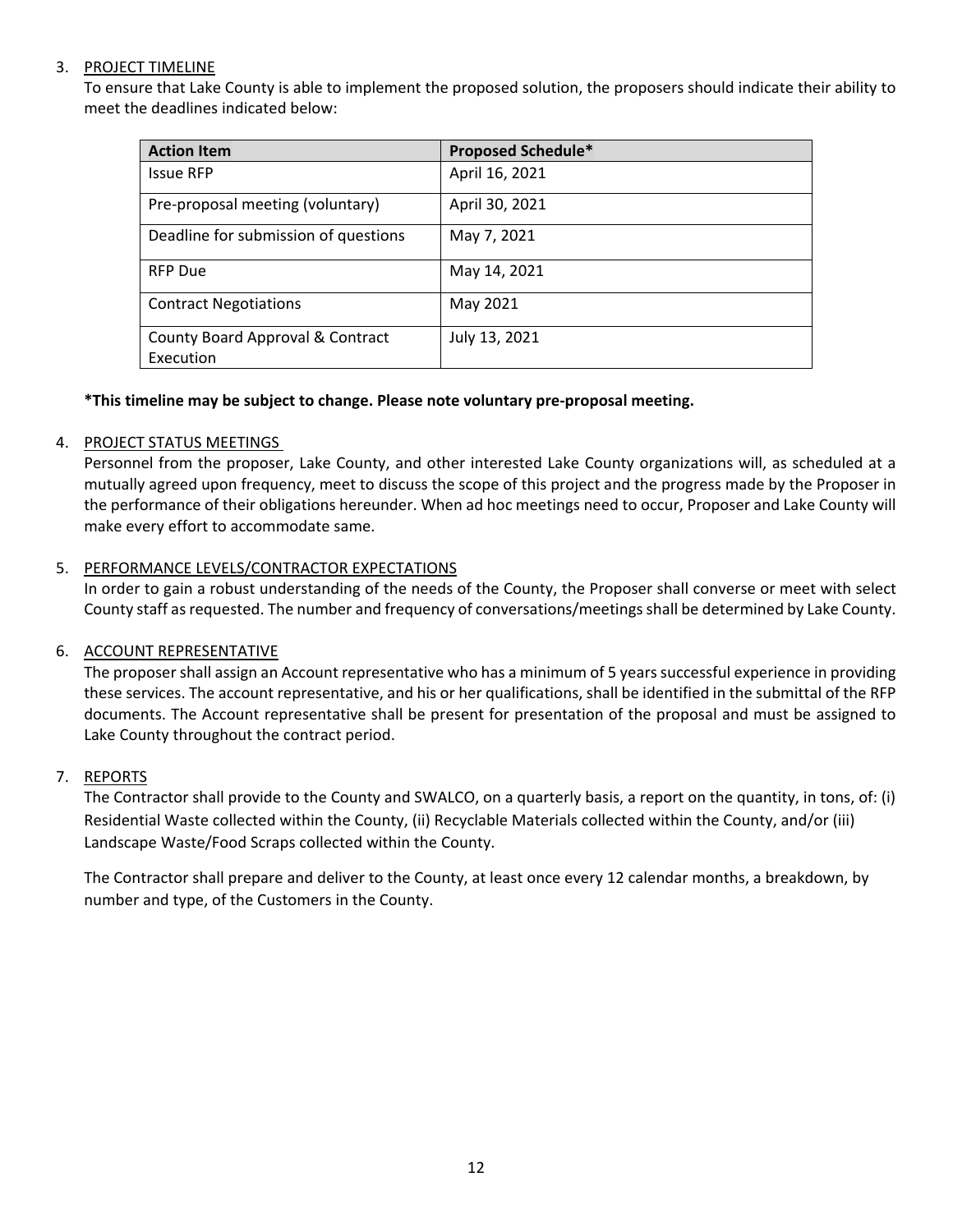#### 1. DESCRIPTION OF SERVICES

#### Section 1.1 Project Background.

The County is seeking proposals with the intent of selecting one or more waste haulers (the "Contractor" or "Proposer") to provide the services outlined in this RFP. Upon completion of the RFP process, it is the goal of the County to award a five (5) year agreement to one or more Contractor(s) for collection, transportation, and disposal of Waste, Recyclable Materials, and Landscape Waste and Food Scraps from all residential family dwellings with two or fewer units. No collection services for commercial or multi-family properties with greater than two units are covered by this RFP. The anticipated commencement date of the contract is October 1, 2021 with a termination date of September 30, 2026.

The County has an estimated 14,746 dwelling units (the majority are single family), which will be included in the residential hauling franchise. Of these dwelling units, approximately 8,814 are in the Northwest (NW) Quadrant, 772 are in the Northeast (NE) Quadrant, 2,890 are in the Southwest (SW) Quadrant, and 2,270 are in the Southeast (SE) Quadrant. Since this is the first time the County will have a franchise for hauling services it does not have any data on the quantities of residential waste, recyclables, or landscape waste.

The County desires to obtain price proposals in the form of **Appendix A**, proposing monthly fees for various levels of service which are described in this RFP and in greater detail in the draft agreement entitled "RESIDENTIAL SOLID WASTE FRANCHISE AGREEMENT" attached hereto as **Appendix D** (the "*Draft Agreement*"). Under this Draft Agreement, the County would designate a single waste hauler for each quadrant as the exclusive entity in the County to provide the services described therein. The rates provided in Contractor's Cost Proposal (**Appendix A**) are to be the sole basis of payment and no fuel surcharges, administrative fees, environmental fees, recycling contamination fees or other costs are to be included.

#### Section 1.2 Scope of Services.

The County is seeking one or more qualified vendors to provide a variety of solid waste collection, recycling, and/or landscape waste disposal services for Residential Customers located in the unincorporated areas of the County, **as described in detail in the Draft Agreement.** 

The County seeks proposals for two separate Scopes of Service: Scope 1) Refuse/Recycling/Landscape Waste Services; and Scope 2) Landscape Waste Service Only.

Summarized generally, the services for which the County seeks cost proposals are as follows:

#### **Scope 1: Refuse/Recycling/Landscape Waste Services**

- (1) Once‐per‐week unlimited curbside service for collection, transportation, and disposal of Residential Waste. Unlimited Customers will receive a new 95‐gallon, wheeled cart, to be furnished by the Contractor. All collection services for Residential Materials shall be provided on the same collection day.
- (2) At the same time as collection of Residential Waste, the Proposer shall collect Bulk Items. One bulk item per week, not including white goods. A separate quote for white goods collection is requested in the Price Proposal in Appendix A.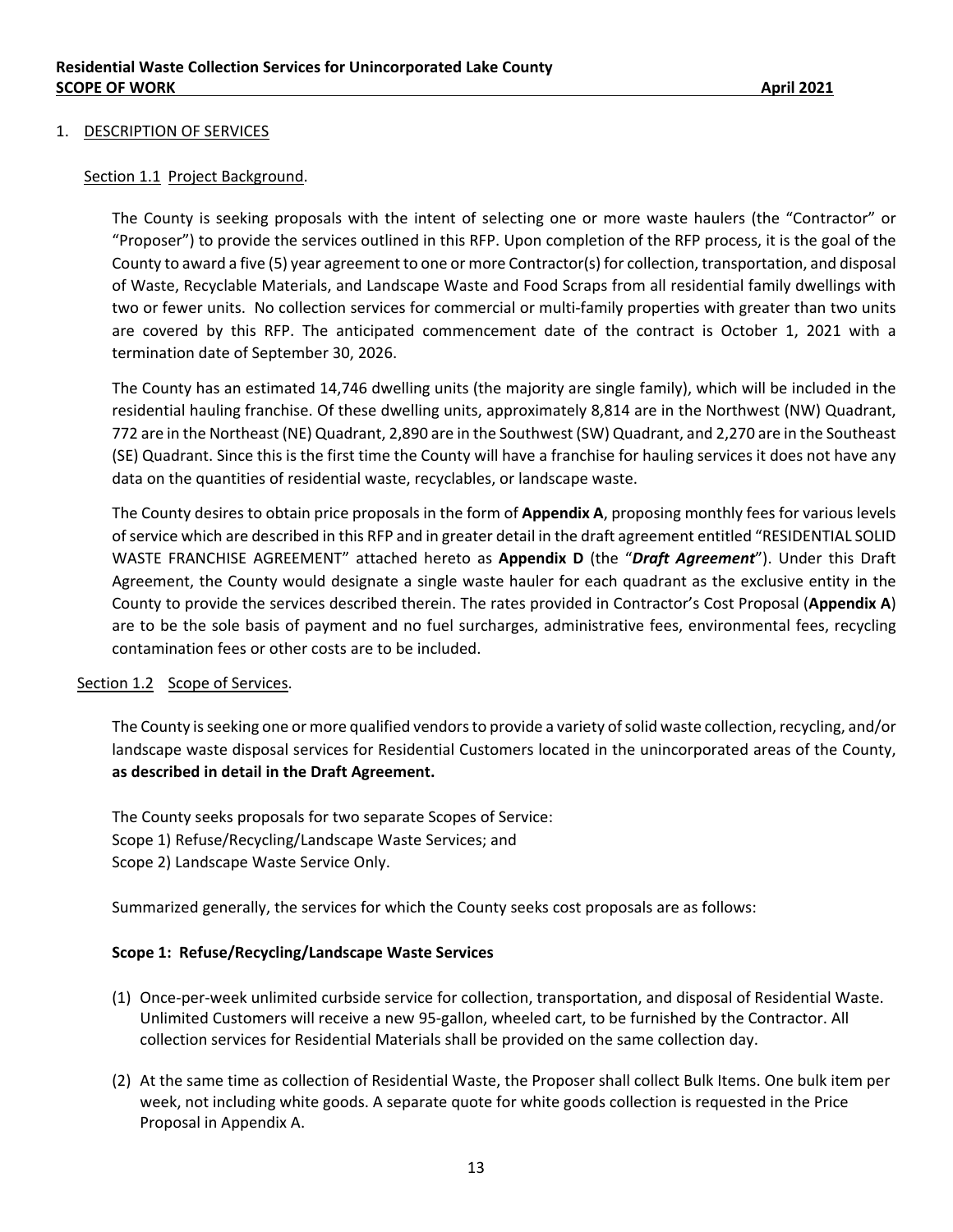- (3) Once‐per‐week curbside, unlimited collection, of Recyclable Materials. The Contractor will furnish each Customer, at no separate charge, a new 65‐gallon or 95‐gallon wheeled cart for Recyclable Materials.
- (4) Once‐per‐week (from April 1 through December 15) street‐side collection, transportation, and disposal of Landscape Waste for Customers subscribing for this service, with a flat rate for up to six (6) metal or plastic containers or biodegradable paper "kraft"‐type bags, each container or bag not to exceed a capacity of 32 gallons, with stickers required to be purchased and affixed to each bag in excess of such capacity; or

Once-per-week (from April 1 through December 15) street-side collection, transportation, and disposal of Landscape Waste on a non‐subscription, per container volume‐based system, for which the Customer shall purchase and affix a Landscape Waste Sticker to each bag (for customers who only want to use stickers and not the subscription services). **Separate rates are requested in the Cost Proposal in Appendix A for collecting landscape waste only (see Scope 2 below) and for allowing the commingling of food scraps with landscape waste.** 

- (5) The Proposer shall also collect, transport, and dispose of any Christmas tree left street‐side by any Customer (whether or not subscribers for Landscape Waste/Food Scrap collection services), between January 2 and January 25, at no additional cost.
- (6) Customers that are age 65 and older shall receive a 10% discount on the monthly cost for unlimited collection service of Residential Waste and Recyclable Materials.
- (7) Private Services (primarily for large amounts of Residential Waste that exceed one cubic yard) to be provided upon Customers' request at the rates set forth in the Cost Proposal.
- (8) The Contractor shall bill Customers on behalf of the County for services provided to Customers under this RFP.
- (9) Customers, at their option, may lease additional carts for Residential Waste and Recyclable Materials at rates set forth in Appendix A, and may change the size of the Residential Waste wheeled cart from a 95‐gallon cart to either a 65‐gallon cart or a 35‐gallon cart once during the first 30 days of this Agreement without cost. Additional elections to change Residential Waste wheeled cart sizes shall be billed as set forth in the Cost Proposal.
- (10)The County has no preference as to which day of the week the collection services are provided, but the Contractor shall indicate which day it is proposing in its proposal. The County shall not allow the Contractor's collection trucks to begin collection services prior to 7 a.m.

#### **Scope 2: Landscape Waste/Food Scrap Service Only**

- (1) Once‐per‐week (from April 1 through December 15) street‐side collection, transportation, and disposal of Landscape Waste and the commingling of food scraps with landscape waste for Customers subscribing for this service, with a flat rate for an unlimited number of metal or plastic containers or biodegradable paper "kraft"‐type bags, each container or bag not to exceed a capacity of 32 gallons. Separate rates are requested in the Cost Proposal in Appendix A for allowing the commingling of food scraps with landscape waste.
- (2) The Proposer shall also collect, transport, and dispose of any Christmas tree left street‐side by any Customer (whether or not subscribers for Landscape Waste/Food Scrap collection services), between January 2 and January 25, at no additional cost.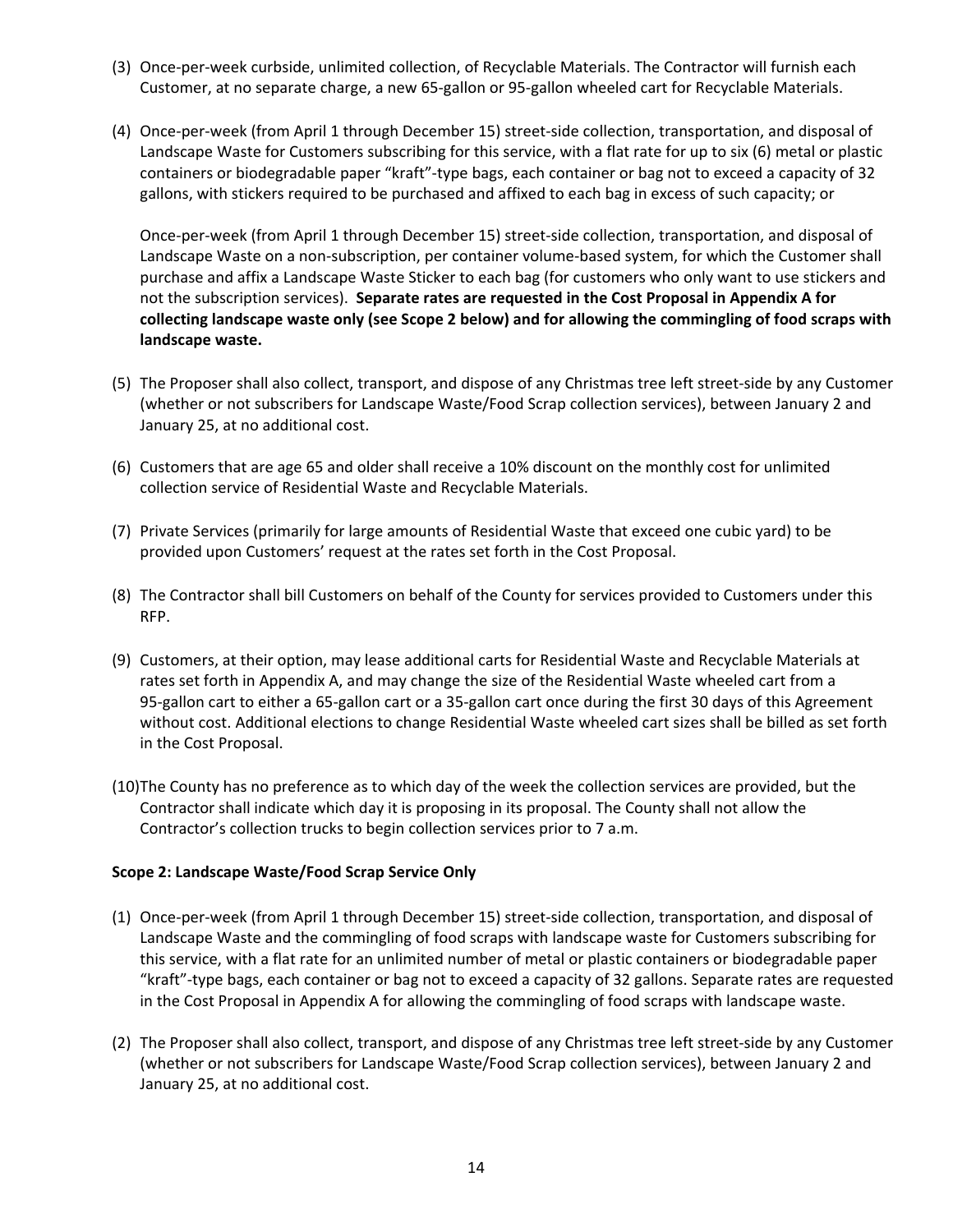- (3) Customers that are age 65 and older shall receive a 10% discount on the yearly subscription costs for collection service of Residential Landscape Waste.
- (4) The Contractor shall bill Customers on behalf of the County for services provided to Customers under this RFP.
- (5) The County has no preference as to which day of the week the collection services are provided, but the Contractor shall indicate which day it is proposing in its proposal. The County shall not allow the Contractor's collection trucks to begin collection services prior to 7 a.m.

The County seeks a Contractor who can provide these services and the other services described in this RFP at a reasonable cost; in a clean, courteous, and well-executed manner; with uninterrupted and continuous service; and efficiently executed. Proposers should consult the attached Draft Agreement prior to submitting their proposal. If the Proposer requires revision to the Draft Agreement, written revisions must be included with the proposal submission. The Draft Agreement is not in final form and the final Agreement will be negotiated with the selected Proposer.

A franchise fee shall be levied per quadrant on an annual basis due December 1 every year. All fees will be increased annually at the beginning of every fiscal year by either 2 percent or the most recent available Lake County Consumer Price Index, whichever is lesser. The initial franchise fee will be assessed as follows:

| Northwest (NW) Quadrant | Twenty-six thousand nine hundred dollars       | (526,900) |
|-------------------------|------------------------------------------------|-----------|
| Northeast (NE) Quadrant | Two thousand three hundred fifty-five dollars  | (52, 355) |
| Southwest (SW) Quadrant | Eight thousand eight hundred twenty dollars    | (58, 820) |
| Southeast (SE) Quadrant | Six thousand nine hundred twenty-eight dollars | (56,928)  |

The County will evaluate Proposals in accordance with the evaluation criteria set forth in the "Submittal Requirements" and "Evaluation Criteria" sections of this RFP (below)

After this evaluation process and following negotiations with one or more of the Proposers, the County anticipates that it will select one or more Proposer(s) to provide the services for the County. All Proposals submitted shall remain in full force and effect during the County's evaluation and selection process.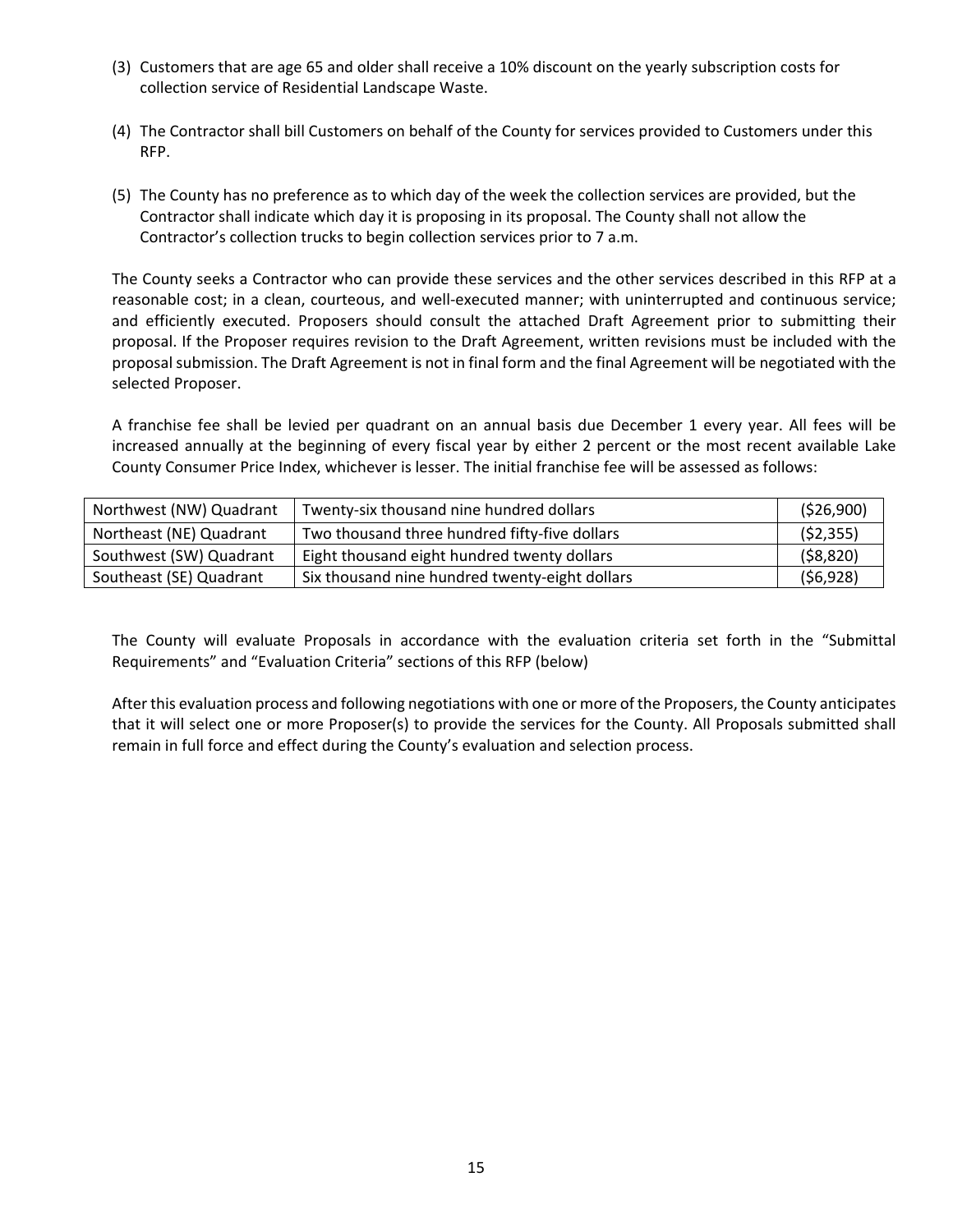#### DETAILED SUBMITTAL REQUIREMENTS

Proposals should be prepared as simple as possible and provide a straightforward, concise description of the proposed products and services to satisfy the requirements of the RFP. Attention should be given to accuracy, completeness, relevance, and clarity of content. The proposal should be organized into the following major sections:

- A. Introduction Material and Executive Summary
- B. Company Background
- C. Scope of Services
- D. Implementation Plan
- E. Client References
- F. Financial Capabilities
- G. Exceptions to the RFP
- H. Value added services
- I. Sustainability Statement
- J. Vendor Disclosure Statement
- K. Vendor Certification Form
- L. Appendix A Proposal Price Sheet
- M. Appendix B Mapping Exhibits
- N. Appendix C Form of Performance Bond
- O. Appendix D Draft Agreement (Draft Agreement is for all collection services, if only landscape collection services are approved by the County, the Draft Agreement will be modified accordingly.)

#### **Introduction Material and Executive Summary**

The introductory material must include a title page with the RFP number, subject, name of the Proposer, address, telephone number, e-mail address, the date, a letter of transmittal and a table of contents. The executive summary should be limited to a brief narrative summarizing the proposal.

#### **Company Background**

In this section provide information about the company so that the County can evaluate the Proposer's stability and ability to support the commitments set forth in the response to this RFP. Information in this section should contain the following information in addition to the General Information Sheet that is also included as an exhibit to this RFP:

- 1. Company name and location of the corporate headquarters and of the nearest office to Lake County.
- 2. The number of years the company has been in business and the number of years the company has been providing services to the public sector.
- 3. Include information on the company's customer base, such as the number of public sector clients the company serves, the number of local government clients, and the number of public sector clients in the state.
- 4. Include a brief summary of the company's organizational characteristics such as the number of employees, their backgrounds, whether the company is privately held, publicly traded, or if it is a subsidiary to a parent company.
- 5. Describe any other business affiliations (e.g., subsidiaries, joint ventures, "soft dollar" arrangements with brokers).
- 6. Provide a list of your organization's Board of Directors/Decision‐Making Body including name, title, and contact information. Please do not list your organization's Advisory Board.
- 7. Provide one to three examples of similar work including one reference for similar work with a Continuum of Care.
- 8. Provide a summary organizational chart. Identify the primary contact and describe the roles of each key person.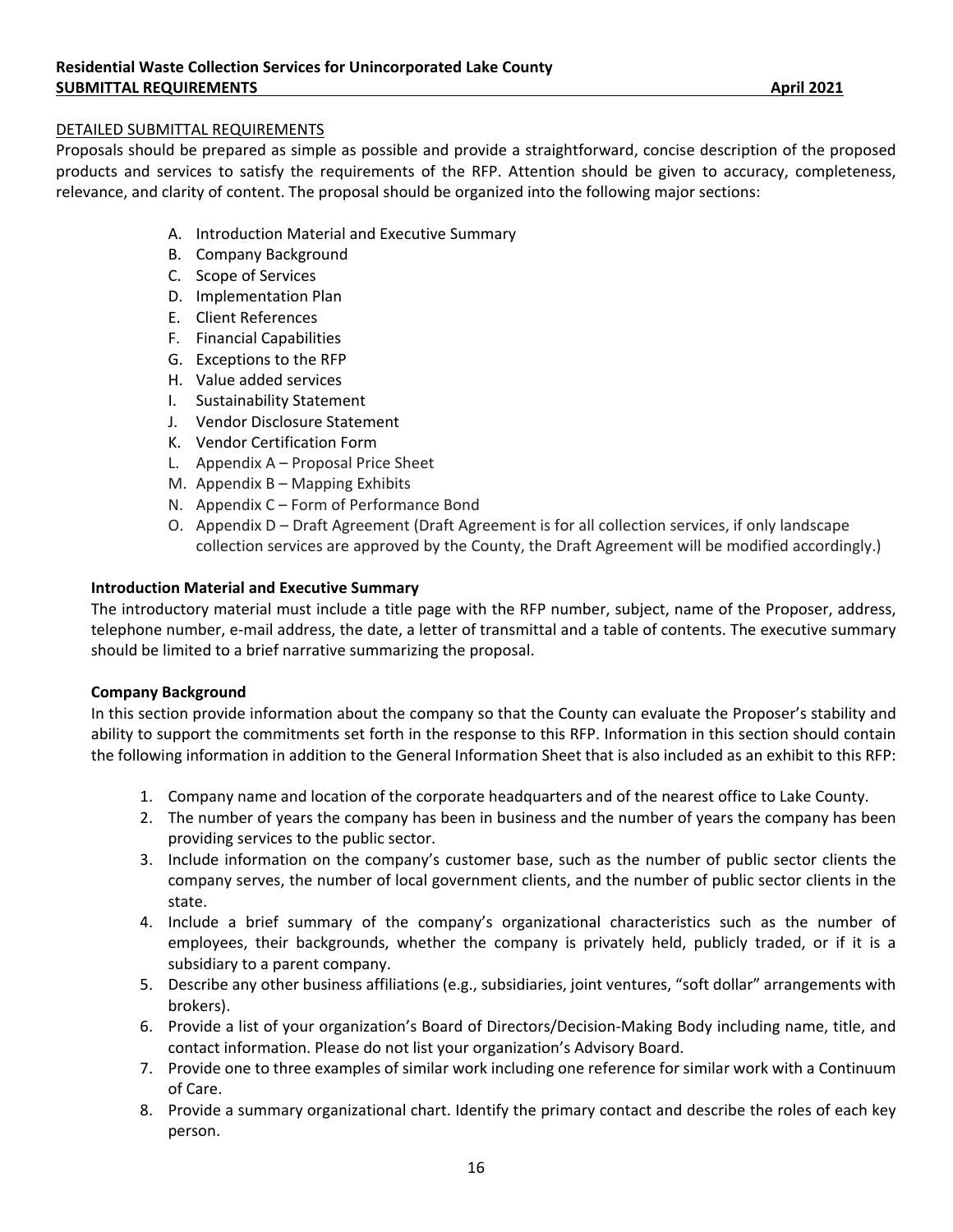9. Provide detailed resumes for all key professionals who will be directly responsible for providing services to the County. Include the following information: title, number of years at your firm, total number of years of experience, professional designations, or licenses.

#### **Scope of Services**

This section of the proposal should include a general discussion of the Proposer's overall understanding of the project and the scope of work. For each item that is identified in the scope of services outlined in the specifications, please identify your company's approach and response to address the desired service outlined.

#### **Implementation Plan**

This section should describe the Proposer's implementation plan for each task identified in the scope of work. Provide proposed project plan timeline and outline specific areas that will require Lake County staff partnership. Provide project team resumes for key members of the implementation team expected to be on the project.

#### **Client References**

The County considers references to be an important factor in its decision to award a contract. Proposers should supply references that will be available to speak with the County. Three references should be provided that provided similar type of work completed in the past five to seven years. A reference sheet is included as a submittal as part of this RFP document.

#### **Financial Capability**

This section shall include either the Proposer's (i) financial statements for the three (3) most recent fiscal years or (ii) if the Proposer is a publicly‐traded company, the last three Form 10‐K reports filed with the SEC by the Proposer, as well as written references from banking institutions and accounting firms representing or doing business with the Proposer.

#### **Exceptions to the RFP**

All requested information to this RFP must be supplied as this document and subsequent proposals submitted help form the basis for a contract with the selected proposer. Proposers may take exception to certain requirements in this RFP. All exceptions shall be clearly identified in this section and written explanation shall include the scope of the exceptions, the ramifications of the exceptions for the County and the descriptions of the advantages or disadvantages to the County as a result of the exception. The County, at its sole discretion, may reject any exceptions or specifications within the proposal.

#### **Price Proposal**

The price proposal cost sheeting included as part of this proposal shall be completed and returned with your response. Appendix A shall be completed and returned with your response. Any additional services identified by the proposer shall be delineated separately for the County to consider.

#### **Value Added Services**

Please include any value‐added services your firm provides in your submittal.

#### **Sustainability Statement**

Lake County is committed to green and sustainable practices and good environmental stewardship. Consequently, Proposers are asked to provide a Statement of Sustainability to demonstrate that they are also incorporating sustainability into their company' practices. A Sustainability Statement form is included as part of the RFP. Proposers are asked to provide a clear description of your company's sustainable practices, policies, or procedures in the following areas: waste minimization, energy efficiency, water efficiency, staff, and education.

#### **Vendor Disclosure Statement**

This disclosure statement is being filed in accordance with the Lake County Ethics Ordinance and Lake County Purchasing Ordinance. Effective January 2019, the Lake County Board implemented a Vendor Disclosure Statement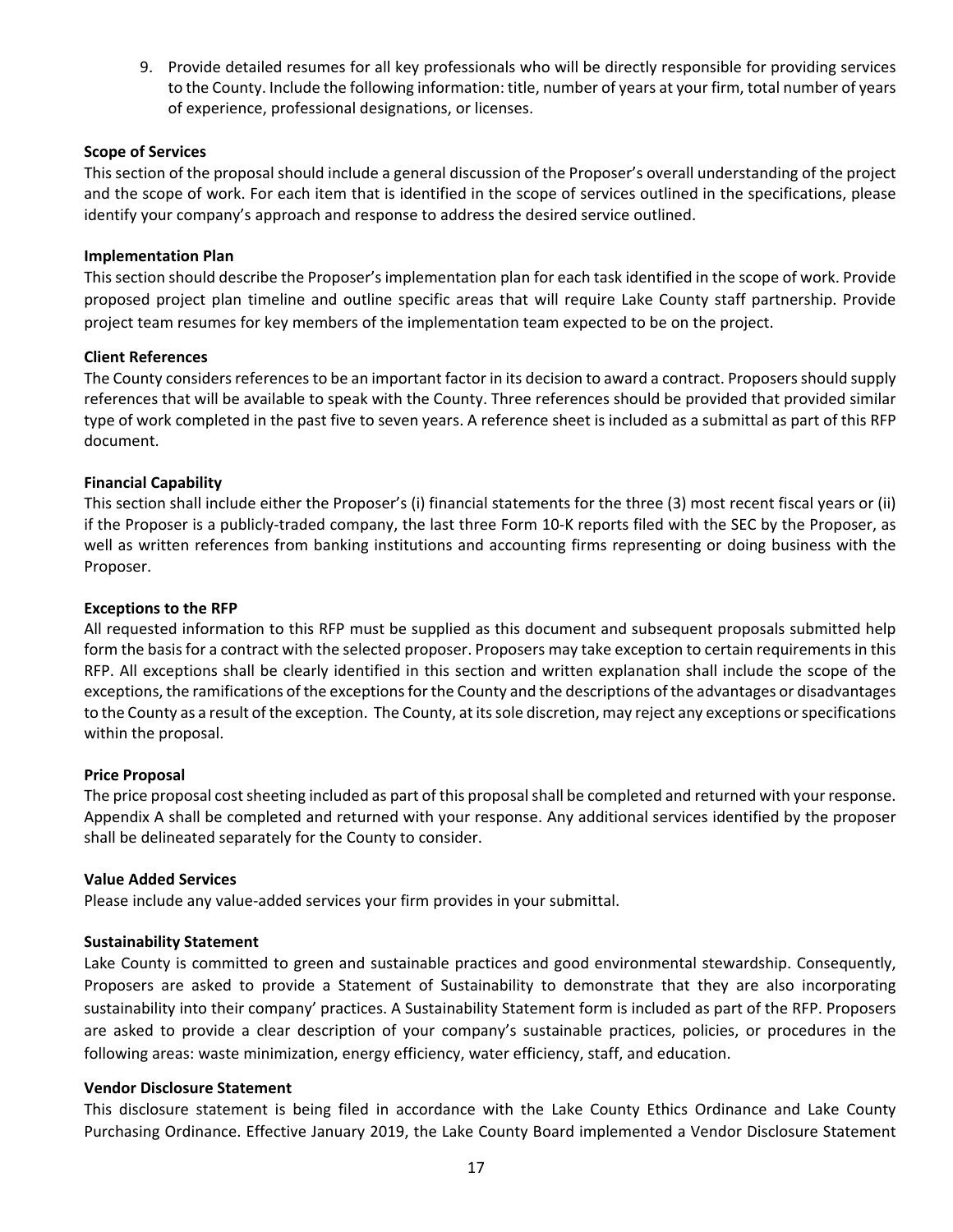Policy, which require vendors to disclose any familial relationships between a Lake County elected official, department director, deputy director, manager and owners, principals or officers of the vendor's company as well as campaign contributions to County elected officials.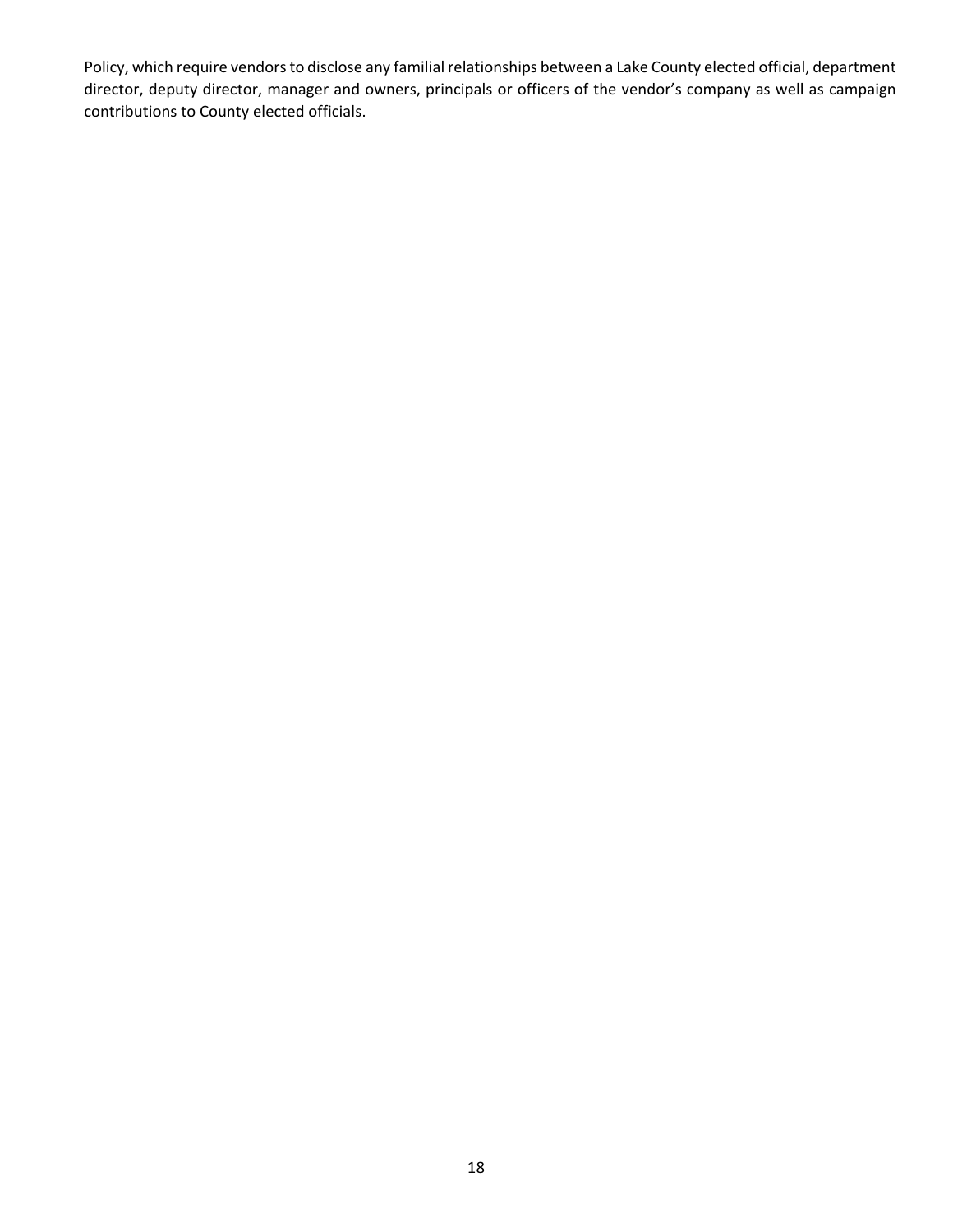The County will conduct a comprehensive, fair, and impartial evaluation of proposals received in response to this procurement effort. All proposals will be evaluated by how well the proposal satisfies the described/stated needs, rather than how exactly the proposal matches the strictest interpretation of the terminology and design concepts stated herein. Newly emerging technologies, additional features, and the adaptability of the proposed solutions maybe a consideration.

#### **Evaluation Organization**

- a. An Evaluation Committee will be established to score and evaluate the submitted proposals.
- b. The Evaluation Committee may include members from Lake County's departments and the Solid Waste Agency of Lake County (SWALCO) who have experience with the associated services. The Committee will be responsible for the proposal evaluation (with a subset of this Committee being responsible for corporate reference checks).

#### **Evaluation of the Proposals**

Lake County will evaluate the Proposer's response and the extent to which it meets the requirements delineated in this RFP. All proposals submitted in response to this RFP will be scored based on the evaluation factors identified:

- The professional qualifications and experience of the Proposer on similar contracts.
- Financial capability of the Proposer, including access to capital, and assets (vehicles and facilities).
- Exceptions to Draft Agreement and/or RFP
- Operational approach to providing service to unincorporated residents
- Reasonableness of Price Proposals

#### **Interview**

Lake County reserves the right, as part of the evaluation process, to ask for additional materials, interview, or schedule site visits to any locations serviced by Proposers. Site visits may be scheduled or unscheduled as determined by the County. If applicable, the County shall contact Proposers to arrange an interview. Information provided as part of the interview may be used by Evaluation Committee to re‐evaluate and re‐rank Proposers.

#### **Additional Investigations**

The County reserves the right to make such additional investigations as it deems necessary to establish the competence and financial stability of any firm submitting a proposal.

#### **Best and Final Offer**

The County reserves the right to request a Best and Final Offer (BAFO) if additional information or modified terms are necessary for the Evaluation Committee to complete its evaluation and ranking. A BAFO will not be used solely to reduce pricing. If a BAFO is requested, all short‐listed proposers, or if the short‐list process is not used, all qualified Proposers will be provided an opportunity to submit a modified Response. Only one BAFO request will be issued by the County. The information received from the BAFO will be used by the Evaluation Committee to re-evaluate and re-rank the Proposers.

#### **Intent to Negotiate**

The County reserves the right to invite the most qualified proposer to negotiate final terms and conditions, finalize scope clarification and confirm final pricing and payment terms. The information received from the negotiation shall be found in the final contract document. If the parties are unable to negotiate a satisfactory contract the negotiations will be terminated. The County reserves the right to either begin negotiations with the qualified proposer that is next preferred or non‐award the request for proposal.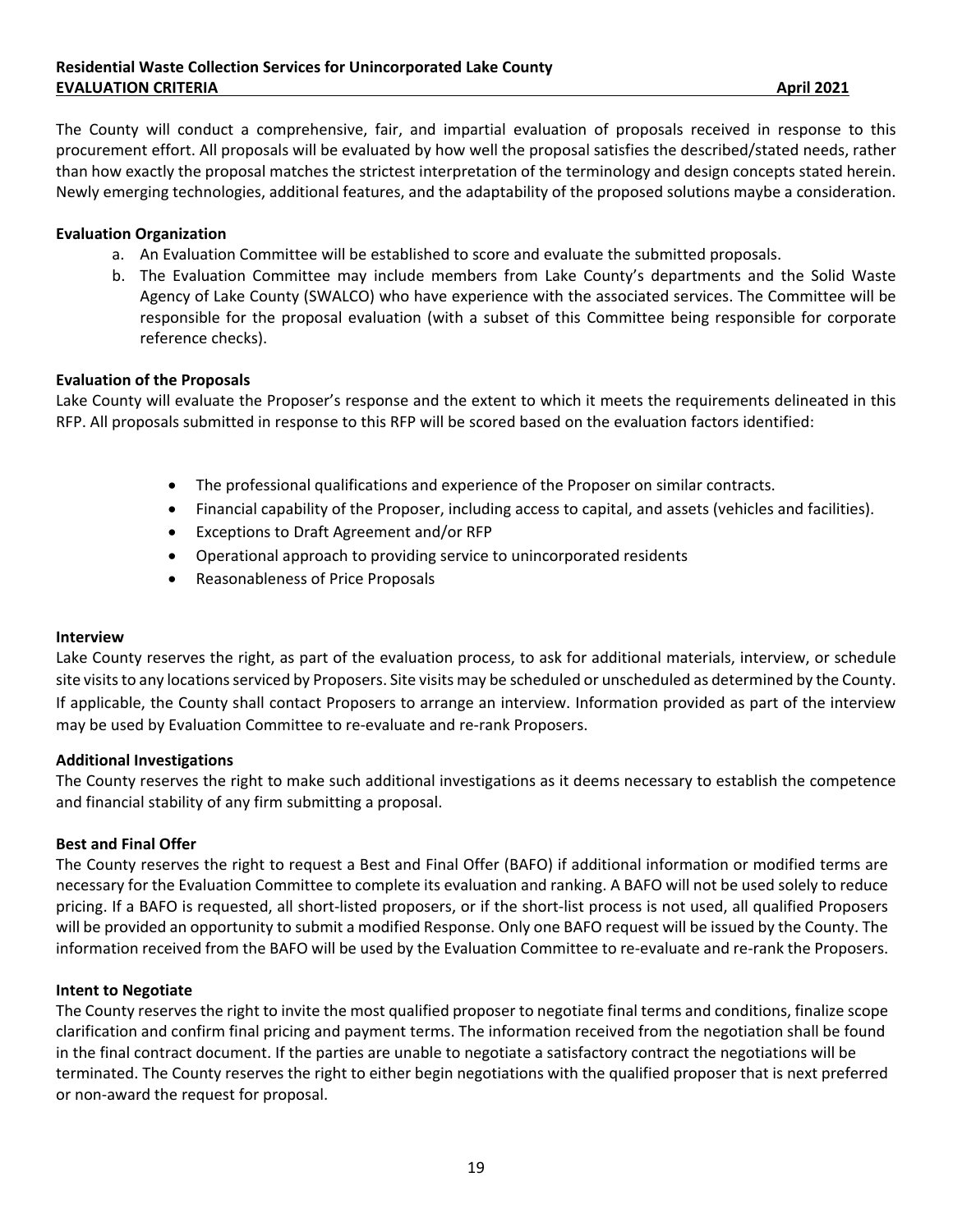

#### **Addendum Acknowledgement RFP #21084**

The undersigned acknowledges receipt of the following addendum(s):

| <b>ADDENDUM#</b> | <b>SIGNATURE</b> |
|------------------|------------------|
|                  |                  |
|                  |                  |
|                  |                  |
|                  |                  |
|                  |                  |

*I have examined and carefully prepared the submittal documentation in detail before submitting my response to Lake County.* 

| <b>Submittal Number:</b>                                 | 21084              |
|----------------------------------------------------------|--------------------|
| <b>Company Name:</b>                                     |                    |
| Authorized Representative:<br>Authorized Representative: | Signature<br>Print |
| Date:                                                    |                    |

It is the vendor's responsibility to check for addendums, posted on the website at

http://lakecountypurchasingportal.com prior to the submittal due date. No notification will be sent when addendums are posted unless there is an addendum posted within three business days of the submittal due date.

If the submittal has already been received by Lake County, vendors are required to acknowledge receipt of addendum via email to purchasing@lakecountyil.gov prior to the due date.

Submittals that do not acknowledge addendums may be rejected.

All responses are to be submitted in a sealed envelope. Envelopes are to be clearly marked with required submittal information.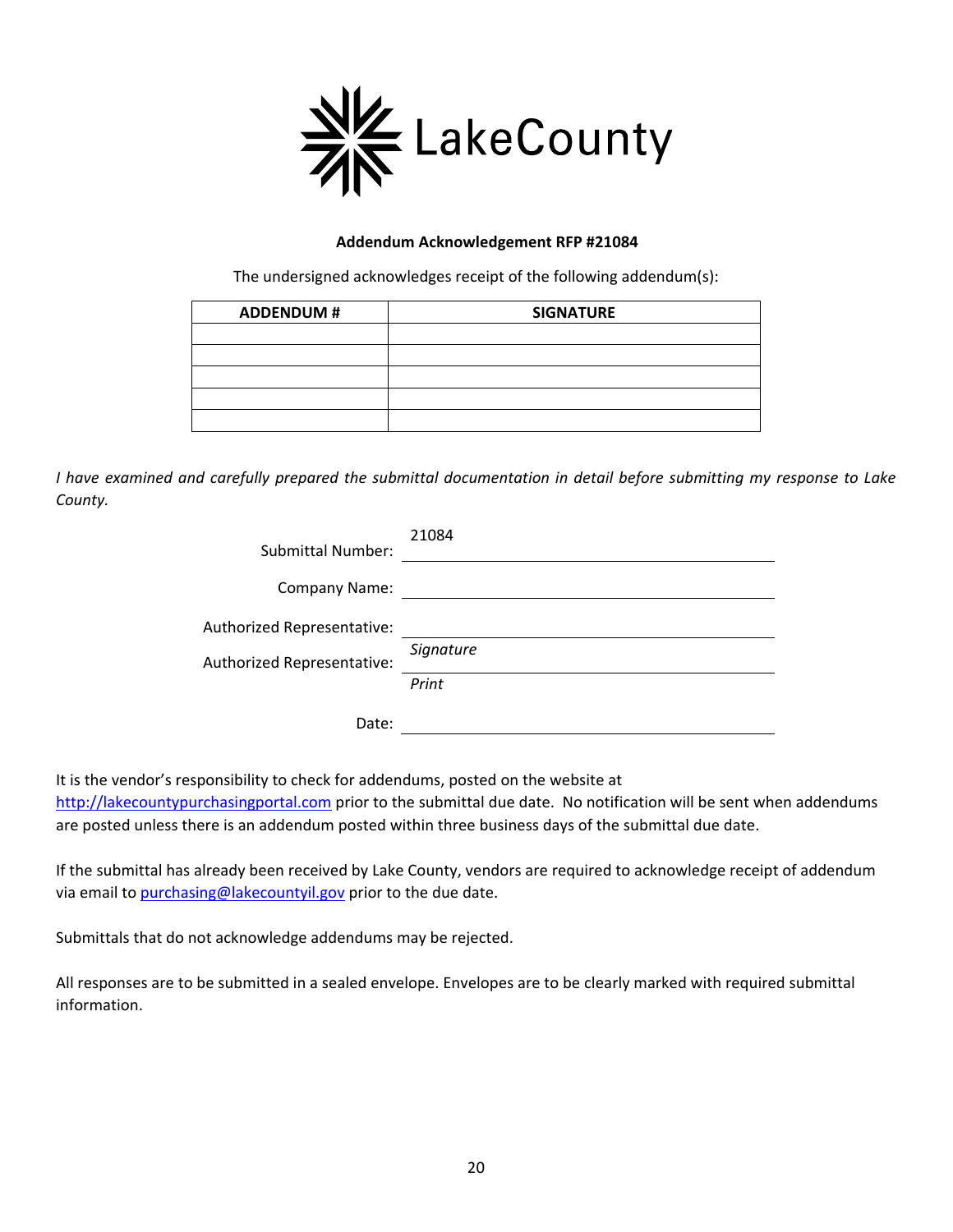#### **Residential Waste Collection Services for Unincorporated Lake County GENERAL INFORMATION SHEET April 2021**

#### **AUTHORIZED NEGOTIATORS:**

| Name: |                                    | Phone #                                                                     | Email Address:                                                                                                                                                                                                                            |  |
|-------|------------------------------------|-----------------------------------------------------------------------------|-------------------------------------------------------------------------------------------------------------------------------------------------------------------------------------------------------------------------------------------|--|
|       |                                    |                                                                             | Phone # Frail Address: Email Address:                                                                                                                                                                                                     |  |
|       | <b>BUSINESS ORGANIZATION:</b>      | (check one only)                                                            |                                                                                                                                                                                                                                           |  |
|       |                                    | Sole Proprietor: An individual whose signature is affixed to this proposal. |                                                                                                                                                                                                                                           |  |
|       |                                    |                                                                             | Partnership: State full names, titles, and addresses of all responsible principals and/or partners on attached sheet.                                                                                                                     |  |
|       |                                    |                                                                             |                                                                                                                                                                                                                                           |  |
|       | Non-profit Corporation             |                                                                             |                                                                                                                                                                                                                                           |  |
|       | 501c3-- U.S. Internal Revenue Code |                                                                             |                                                                                                                                                                                                                                           |  |
|       |                                    |                                                                             | By signing this proposal document, the proposer hereby certifies that it is not barred from responding on this contract as<br>a result of a violation of either Section 33E-3 or 33E-4 of the Illinois Criminal Code of 1961, as amended. |  |

Business Name

Signature **Contract Contract Contract Contract Contract Contract Contract Contract Contract Contract Contract Contract Contract Contract Contract Contract Contract Contract Contract Contract Contract Contract Contract Cont** 

Title **Date** 

\_\_\_\_\_\_\_\_\_\_\_\_\_\_\_\_\_\_\_\_\_\_\_\_\_\_\_\_\_\_\_\_\_\_\_ \_\_\_\_\_\_\_\_\_\_\_\_\_\_\_\_\_\_\_\_\_\_\_\_\_\_\_\_\_\_\_\_\_\_\_\_

\_\_\_\_\_\_\_\_\_\_\_\_\_\_\_\_\_\_\_\_\_\_\_\_\_\_\_\_\_\_\_\_\_\_ \_\_\_\_\_\_\_\_\_\_\_\_\_\_\_\_\_\_\_\_\_\_\_\_\_\_\_\_\_\_\_\_\_\_\_\_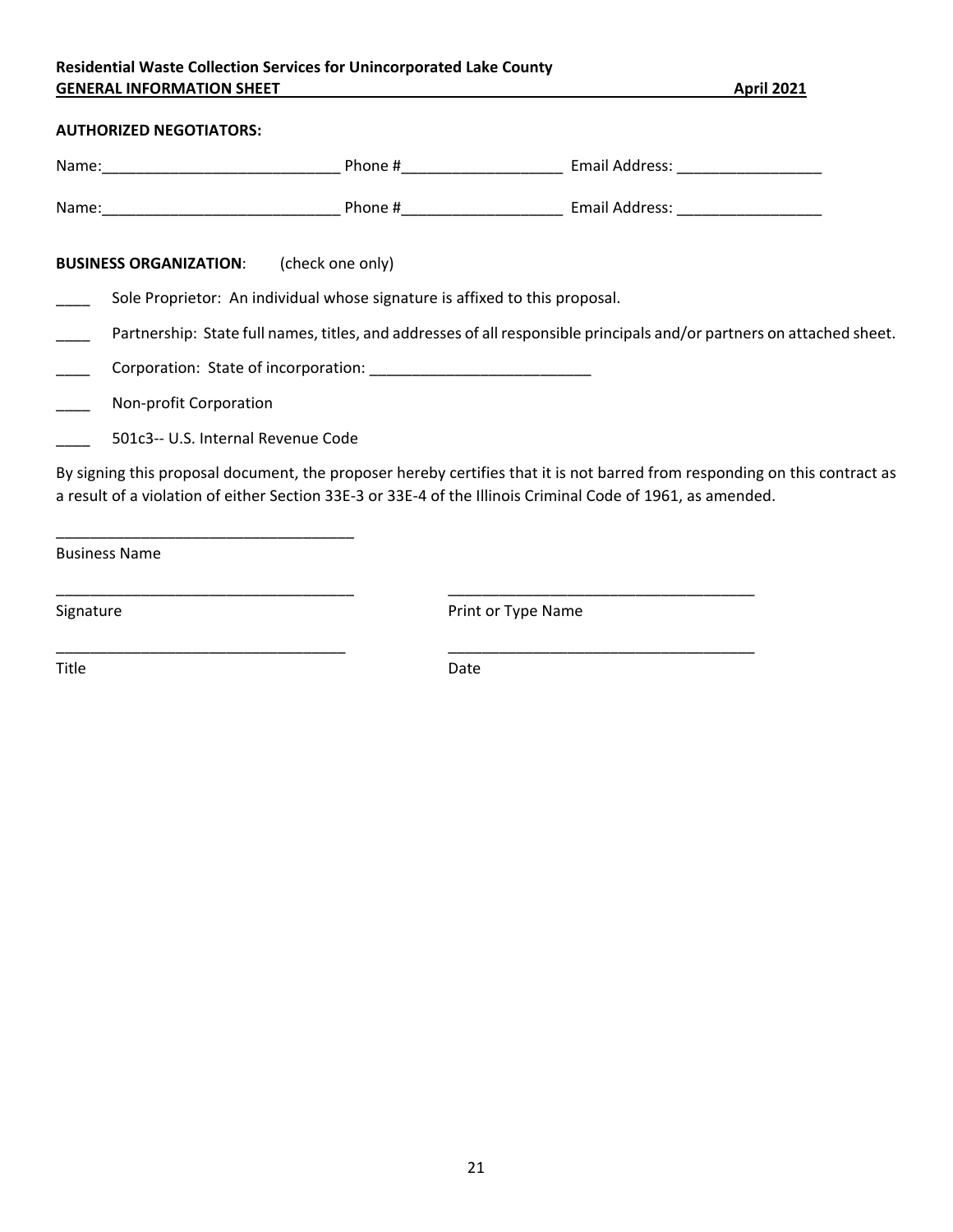#### Residential Waste Collection Services for Unincorporated Lake County **REFERENCES**

List below other similar size clients for whom you have provided similar services. Please include the email address for each reference.

| Agency Name:<br>Address<br>City, State, Zip Code<br><b>Telephone Number</b><br>E-Mail<br><b>Contact Person</b><br>Dates of Service<br># of Employees |  |
|------------------------------------------------------------------------------------------------------------------------------------------------------|--|
| Agency Name:<br>Address<br>City, State, Zip Code<br><b>Telephone Number</b><br>E-Mail<br><b>Contact Person</b><br>Dates of Service<br># of Employees |  |
| Agency Name:<br>Address<br>City, State, Zip Code<br><b>Telephone Number</b><br>E-Mail<br><b>Contact Person</b><br>Dates of Service<br># of Employees |  |
| Agency Name:<br>Address<br>City, State, Zip Code<br><b>Telephone Number</b><br>E-Mail<br><b>Contact Person</b><br>Dates of Service<br># of Employees |  |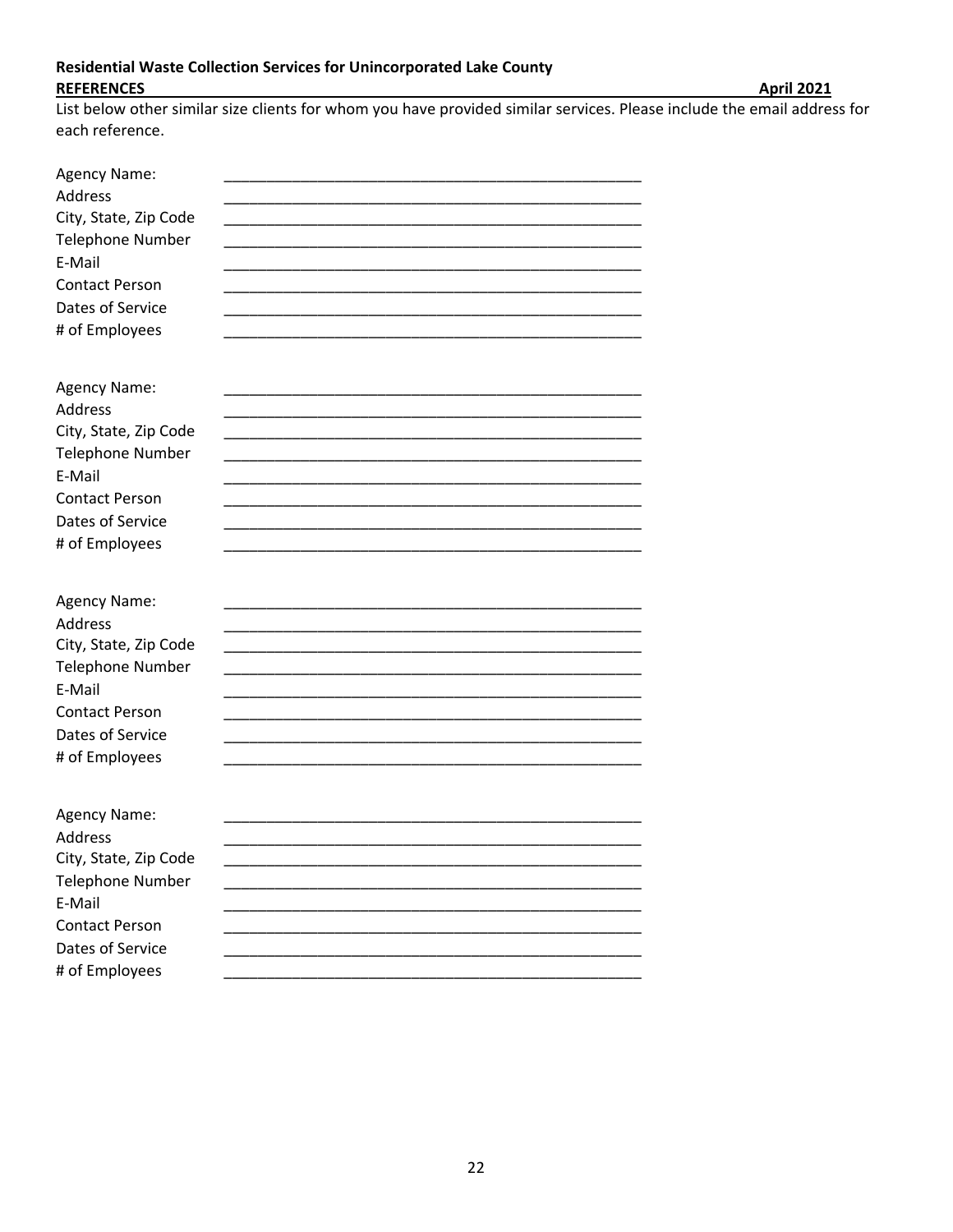The County of Lake is committed to green and sustainable practices and good environmental stewardship. Consequently, we are asking Proposers to provide a Statement of Sustainability to ensure our Proposers are also incorporating sustainability into their firms' practices.

#### **INSTRUCTIONS**

On the following Sustainability Statement form, provide a clear description of your firm's sustainable practices, policies, or procedures. These practices may include, but not be limited to, the following categories and examples:

Waste Minimization within your office or facilities, such as a recycling programs, double‐sided copying, electronic internal communications (i.e. memos), use of recycled‐content materials and reusable cups, limiting printing, electronic document management, instituting green purchasing policies, using green cleaning supplies and practices, or reducing packaging in materials you procure or supply.

Energy Efficiency within your office, facilities, or firm, such as lighting retrofits, photo‐sensor switches for lighting, effective use of daytime lighting, using Energy Star rated appliances or equipment, using an alternative fuel or having efficient fleet policies, an anti‐idling policy, or indoor temperature management (i.e. turning the thermostat up in the summer and down in the winter).

Water Efficiency within the office, facilities, or firm, such as faucet or fixture retrofits, switching from individual bottled water to office water coolers or drinking fountains, and installing drought-tolerant landscaping.

Staff encouraged to adopt sustainable practices and supported by your firm through public transit benefits, bicycle accommodations, telecommuting options, support for green seminar attendance, becoming US Green Building Council LEED accredited, or creating an internal "green team".

Education of your staff about green practices, education of your business peers about your green accomplishments, education of your community about your sustainability, or notice of any environmental awards your firm has achieved.

CONTINUE TO NEXT PAGE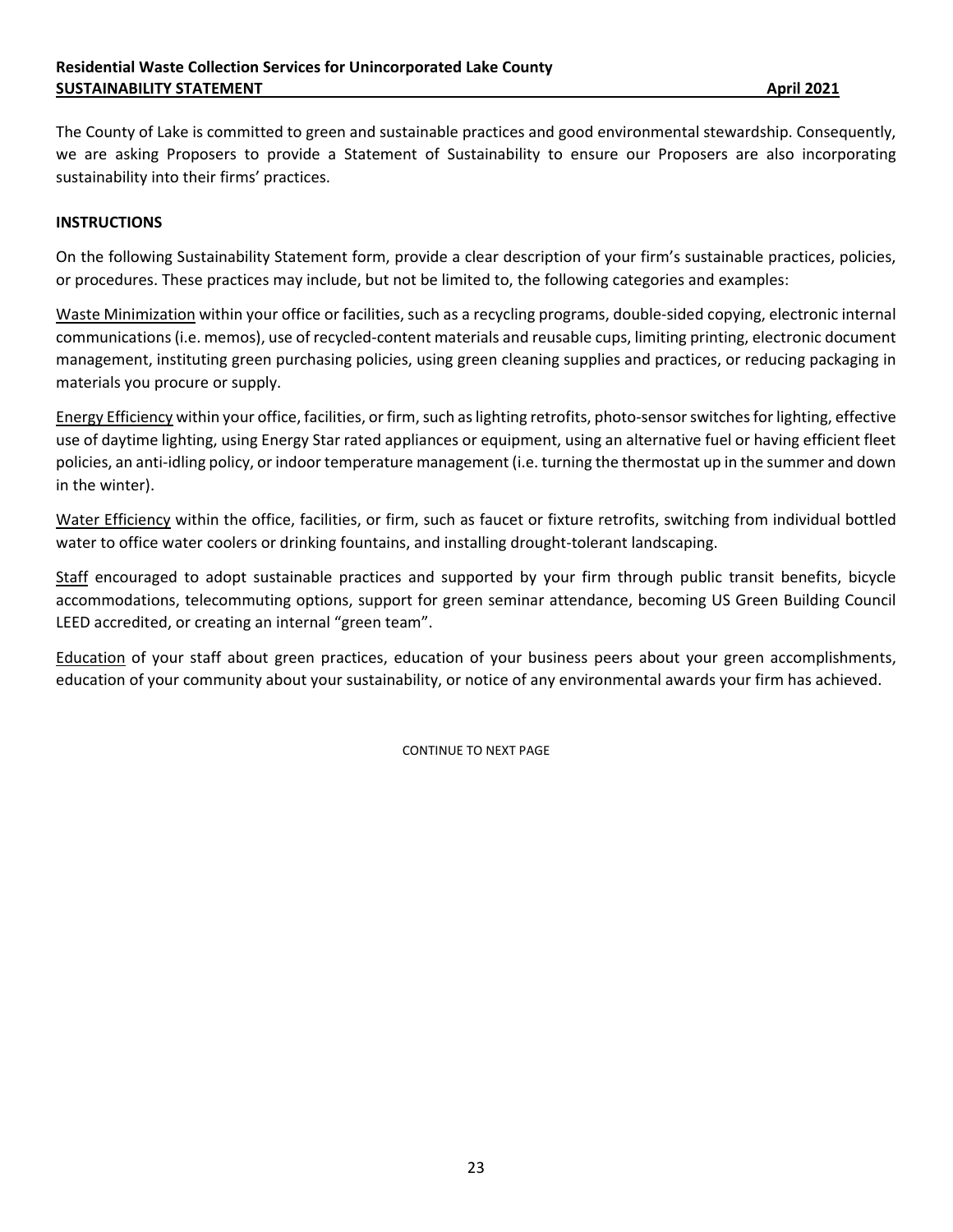Attach additional sheets if necessary.

# **Waste Minimization** <u> 1980 - Johann Stoff, deutscher Stoffen und der Stoffen und der Stoffen und der Stoffen und der Stoffen und d</u> <u> 1980 - Johann Stoff, deutscher Stoffen und der Stoffen und der Stoffen und der Stoffen und der Stoffen und d</u> **Energy Efficiency**  <u> 1980 - Johann Stoff, deutscher Stoffen und der Stoffen und der Stoffen und der Stoffen und der Stoffen und d</u> <u> 1980 - Johann Barnett, fransk politik (f. 1980)</u> **Water Efficiency**  <u> 1980 - Johann Stoff, deutscher Stoffen und der Stoffen und der Stoffen und der Stoffen und der Stoffen und d</u> <u> 1980 - Johann Barnett, fransk politik (f. 1980)</u> **Staff** <u> 1980 - Johann Stoff, deutscher Stoffen und der Stoffen und der Stoffen und der Stoffen und der Stoffen und d</u> <u> 1989 - Johann Stoff, deutscher Stoffen und der Stoffen und der Stoffen und der Stoffen und der Stoffen und d</u> **Education**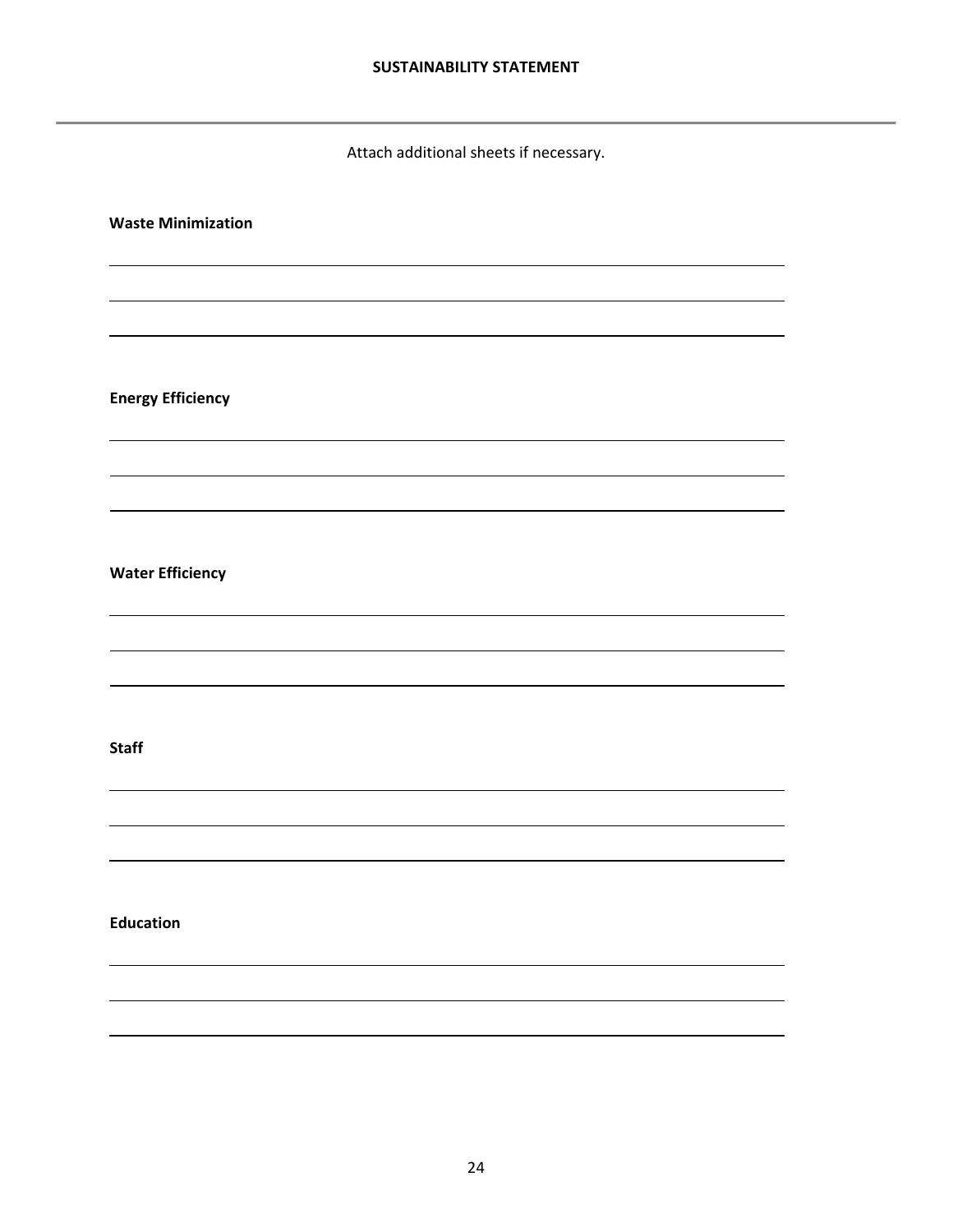

# **LakeCounty<br>
<b>VENDOR DISCLOSURE STATEMENT**

| Vendor Name:                        |                      |  |
|-------------------------------------|----------------------|--|
| Address:                            |                      |  |
| <b>Contact Person:</b>              | Contact Phone $\#$ : |  |
| Bid/RFP/SOI/Contract/Renewal: 21084 |                      |  |

Vendors wishing to contract with Lake County for goods and services in an amount greater than \$30,000 shall submit this form in advance of award. This disclosure statement is not required for utility companies regulated by the Illinois Commerce Commission or local units of government. Vendors shall disclose:

- ‐ A familial relationship between a Lake County elected official, department director, deputy director and manager and owners, principals, executives, officers, account managers or other similar managerial positions of the vendor's company. Familial relationship is defined as a spouse (including civil partner), child, stepchild, parent, stepparent, grandparent, in-laws (including parent, grandparent, sibling, or child), relatives and non-relatives living in the same residence, and offspring born to any aforementioned person.
- All political campaign contributions made by the vendor or an owner, principal, executive, officer, account manager, or other similar managerial position of the vendor to any county board member, county board chair, or countywide elected official within the last five years.

#### **If there is nothing to report in a section, please state none in the appropriate space.**

#### **FAMILIAL RELATIONSHIPS**

*List names and departments/agencies of Lake County employees or public officials with whom owners, principals, or officers of the vendor's company have a familial relationship and the nature of the relationship. Attach additional pages, as necessary. (Provide all names or state none in the space below. Do not leave blank.)* 

| Name and Department/Agency of Lake County |                              |
|-------------------------------------------|------------------------------|
| <b>Employee/Public Official</b>           | <b>Familial Relationship</b> |
|                                           |                              |
|                                           |                              |

#### **CAMPAIGN CONTRIBUTIONS**

List campaign contributions that have been made within the last five years that exceed \$150 annually. Attach additional *pages, as necessary. (Provide all names or state none in the space below. Do not leave blank.)* 

| Description (e.g., cash,<br>type of item, in-kind service,<br><b>Amount/Value</b><br>Recipient<br><b>Date Made</b><br>Donor<br>etc.) |  |  |  |  |
|--------------------------------------------------------------------------------------------------------------------------------------|--|--|--|--|
|                                                                                                                                      |  |  |  |  |
|                                                                                                                                      |  |  |  |  |

Continuing disclosure is required if information changes. This Vendor Disclosure Statement form is available at www.lakecountyil.gov.

The full text of the County's Ethics and Procurement policies and ordinances are available at www.lakecountyil.gov.

I hereby acknowledge that the information above is accurate and complete, that I am an authorized signer on behalf of the vendor, that I have read and understand these disclosure requirements, and that I agree to update this information if there are any related changes by submitting a new Vendor Disclosure Statement.

| ~·<br>$\mu$ thorized $\sim$<br>Signature: | $\sim$<br>1 itle: |  |
|-------------------------------------------|-------------------|--|
| $D_{unitab}$<br>Name<br>nnied             | Date:             |  |

**Vendors must insert "x" in the following box indicating exception and provide a brief narrative for exception.**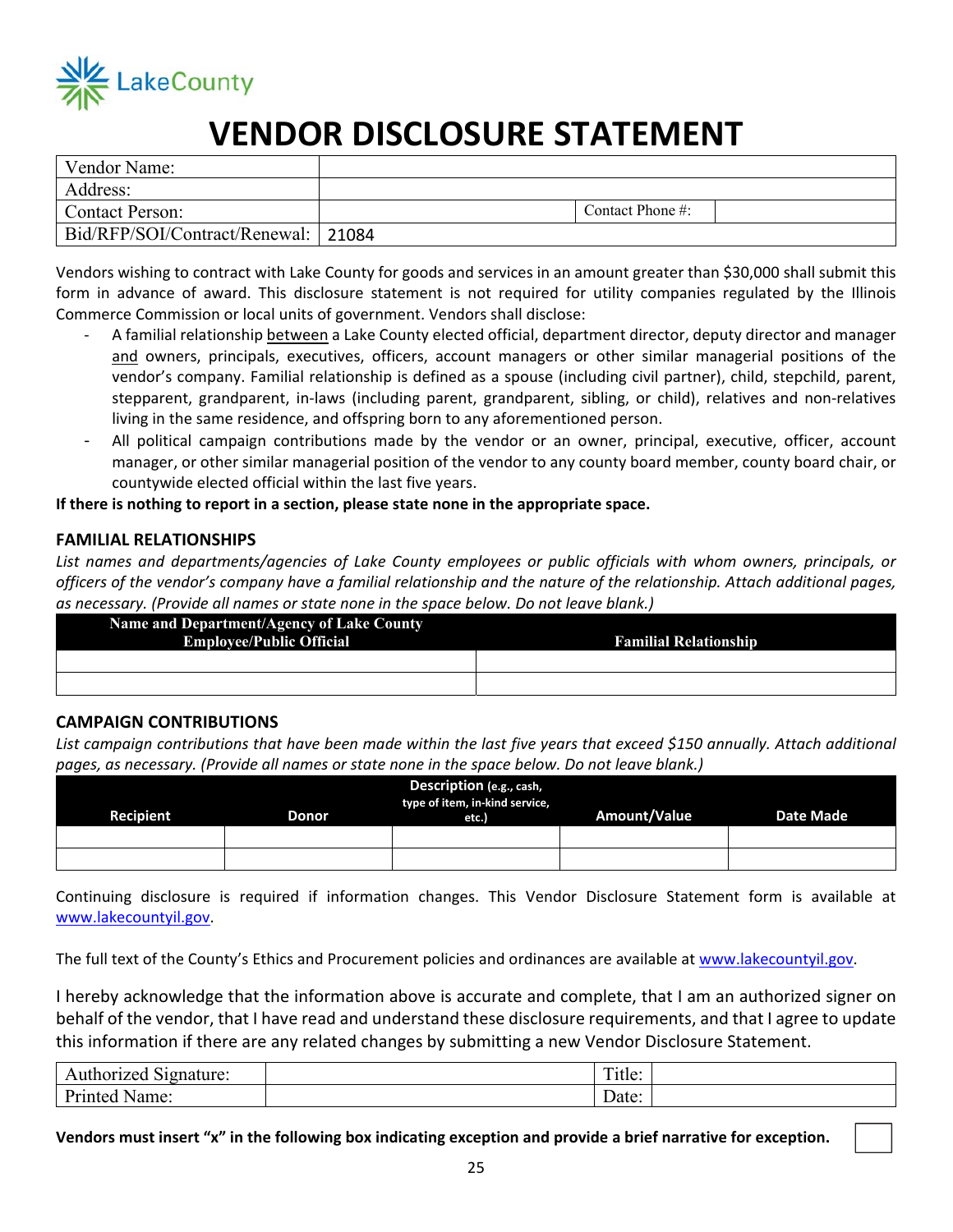

# **VENDOR CERTIFICATION FORM**

| Bid/RFP/SOI Number:                                                                                                                                                                                                                                                                                                              |      | RFP #21084                                                                           |                      |  |
|----------------------------------------------------------------------------------------------------------------------------------------------------------------------------------------------------------------------------------------------------------------------------------------------------------------------------------|------|--------------------------------------------------------------------------------------|----------------------|--|
| <b>Vendor Name:</b>                                                                                                                                                                                                                                                                                                              |      |                                                                                      |                      |  |
| Address:                                                                                                                                                                                                                                                                                                                         |      |                                                                                      |                      |  |
| <b>Primary Contact Name:</b>                                                                                                                                                                                                                                                                                                     |      |                                                                                      |                      |  |
| <b>Primary Contact Email Address:</b>                                                                                                                                                                                                                                                                                            |      |                                                                                      |                      |  |
| Primary Contact Phone Number:                                                                                                                                                                                                                                                                                                    |      |                                                                                      |                      |  |
| Project Manager Name:                                                                                                                                                                                                                                                                                                            |      |                                                                                      |                      |  |
| Project Manager Email Address:                                                                                                                                                                                                                                                                                                   |      |                                                                                      |                      |  |
| Project Manager Phone Number:                                                                                                                                                                                                                                                                                                    |      |                                                                                      |                      |  |
| # Years in Business:                                                                                                                                                                                                                                                                                                             |      |                                                                                      | Number of            |  |
|                                                                                                                                                                                                                                                                                                                                  |      | \$                                                                                   | Employees:           |  |
| <b>Annual Sales:</b>                                                                                                                                                                                                                                                                                                             |      |                                                                                      | Dunn & Bradstreet #: |  |
| Vendor Certification Statement: Please identify all of the following that apply to the ownership of this firm. This<br>information is collected for reporting purposes only and not vendor selection. Please include a copy of the<br>certification. (Definitions are included on the second page of Vendor Certification Form). |      |                                                                                      |                      |  |
|                                                                                                                                                                                                                                                                                                                                  |      | Contractor certifies as a Minority - Business Enterprise (MBE)                       |                      |  |
|                                                                                                                                                                                                                                                                                                                                  |      | Contractor certifies as a Women Business Enterprise (WBE)                            |                      |  |
|                                                                                                                                                                                                                                                                                                                                  |      | Contractor certifies as a Veteran-Owned (VBE) Business Enterprise                    |                      |  |
|                                                                                                                                                                                                                                                                                                                                  |      | Contractor certifies as a Persons with Disabilities Owned Business Enterprise (PDBE) |                      |  |
|                                                                                                                                                                                                                                                                                                                                  |      | Contractor certifies as a Service-Disabled Veteran-Owned (SDVBE) Business Enterprise |                      |  |
|                                                                                                                                                                                                                                                                                                                                  |      | Contractor certifies as a Business Enterprise Program (BEP)                          |                      |  |
| Contractor certifies as a Small Disadvantaged Businesses (SDB)                                                                                                                                                                                                                                                                   |      |                                                                                      |                      |  |
| Contractor certifies as a Veteran-Owned Small Business (VOSB)                                                                                                                                                                                                                                                                    |      |                                                                                      |                      |  |
| <b>Local Business</b>                                                                                                                                                                                                                                                                                                            |      |                                                                                      |                      |  |
|                                                                                                                                                                                                                                                                                                                                  | None |                                                                                      |                      |  |
| Other (Specify)                                                                                                                                                                                                                                                                                                                  |      |                                                                                      |                      |  |
| Certification                                                                                                                                                                                                                                                                                                                    |      |                                                                                      |                      |  |
| Number:                                                                                                                                                                                                                                                                                                                          |      |                                                                                      |                      |  |
| Certified by                                                                                                                                                                                                                                                                                                                     |      |                                                                                      |                      |  |
| (Agency):                                                                                                                                                                                                                                                                                                                        |      |                                                                                      |                      |  |

**I certify that this information is accurate to the best of my knowledge and that I am authorized to provide this information on behalf of my company.** 

**Signature, Title Printed Name, Title Date** 

**\_\_\_\_\_\_\_\_\_\_\_\_\_\_\_\_\_\_\_\_\_\_\_\_\_\_\_\_\_\_\_\_\_\_\_\_ \_\_\_\_\_\_\_\_\_\_\_\_\_\_\_\_\_\_\_\_\_\_\_\_\_\_\_\_\_\_\_\_\_\_\_ \_\_\_\_\_\_\_\_\_**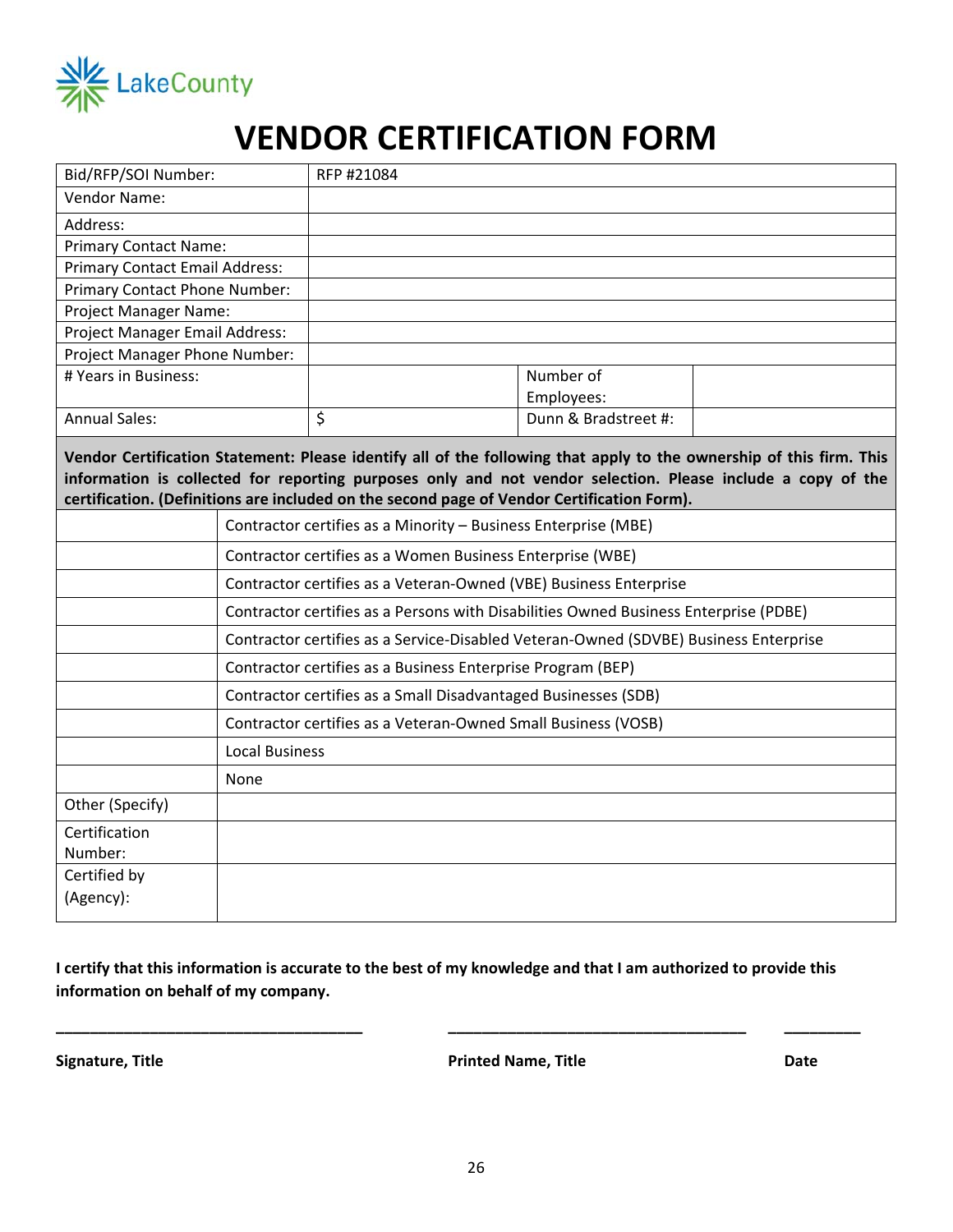

# **LakeCounty Vendor Certification Definitions**

#### **Minority‐owned business (MBE)**

A business concern which is at least 51% owned by one or more minority persons, or in the case of a corporation, at least 51% of the stock in which is owned by one or more minority persons; and the management and daily business operations of which are controlled by one or more of the minority individuals who own it.

#### **Woman‐owned business (WBE)**

A business which is at least 51% owned by one or more women, or, in the case of a corporation, at least 51% of the stock in which is owned by one or more women; and the management and daily business operations of which are controlled by one or more of the women who own it.

#### **Veteran‐owned Business Enterprise (VBE)**

A small business (i) that is at least 51 percent owned, controlled and managed by one or more Eligible Veterans or in the case of a corporation, at least 51 percent or more of the stock of which is owned, controlled and managed by one or more Eligible Veterans.

- Eligible Veteran means a person who (i) has been either a member of the armed forces of the United States or, while a citizen of the United States, was a member of the armed forces of allies of the United States in time of hostilities with a foreign country and (ii) has served under one or more of the following conditions: (a) the veteran served a total of at least 6 months; (b) the veteran served for the duration of hostilities regardless of the length of the engagement; (c) the veteran was discharged on the basis of hardship; or (d) the veteran was released from active duty because of a service connected disability and was discharged under honorable conditions.
- Armed Forces of the United States means the United States Army, Navy, Air Force, Marine Corps, Coast Guard, or service in active duty as defined under 38 U.S.C. Section 101. Service in the Merchant Marine that constitutes active duty under Section 401 of federal Public Act 95‐202 shall also be considered service in the armed forces for purposes of this Division**.**

#### **Persons with Disabilities Owned Business Enterprise (PDBE)**

A small business (i) that is at least 51 percent owned. controlled and managed by one or more Persons with a Disability; or in the case of a corporation, at least 51 percent or more of the stock of which is owned, controlled, and managed by one or more Persons with a Disability.

- Disability or Disabled means, with respect to an individual, a physical or mental impairment that substantially limits one or more of the major life activities of the individual, a record of physical or mental impairment that substantially limits one or more of the major life activities of the individual, or being regarded as an individual with a physical or mental impairment that substantially limits one or more of the major life activities of the individual.
- **Service‐Disabled Veteran‐owned Business Enterprise (SDVBE)**

A small business (i) that is at least 51 percent owned, controlled, and managed by one or more qualified service disabled veterans or in the case of a corporation, at least 51 percent or more of the stock of which is owned, controlled and managed by one or more Service Disabled Veterans.

- Service‐Disabled Veteran means an Eligible Veteran who has been found to have 10 percent or more service‐connected disability by the United States Department of Veterans Affairs or the United States Department of Defense.
- Service-connected disability means a disability incurred in the line of duty in the active military, naval or air service as described in 38 U.S.C. 101(16).

#### **BEP – Business Enterprise Program**

Business Enterprise Program (BEP) BEP assists businesses owned by minorities, women, and people with disabilities gain access to the State of Illinois procurement process. BEP certification with the State of Illinois can also open the door to opportunities with other public and private entities which are looking for diverse suppliers.

### **Small Disadvantaged Businesses (SDB)**

A Small Disadvantaged Business (SDB) is a small business owned and controlled by socially and economically disadvantaged individuals as defined by Federal Acquisition Regulation (FAR) 19.001

#### **Veteran‐Owned Small Business (VOSB)**

A Veteran‐Owned Small Business (VOSB) is a small business that is at least 51 percent owned by one or more veterans; or, if a publicly owned business, at least 51 percent of the stock is owned by one or more veterans. Also, one or more veterans control management and daily business operations of the firm.

#### **Local business**

Lake County launched a Buy Local. Build Local. Work Local initiative in 2013 to increase the outreach and procurement opportunities for businesses located within Lake County, including women‐owned businesses and minority‐owned business enterprises (L/W/MBE). The overarching objective is to maximize participation from these businesses in the County's procurement process, in accordance with applicable law.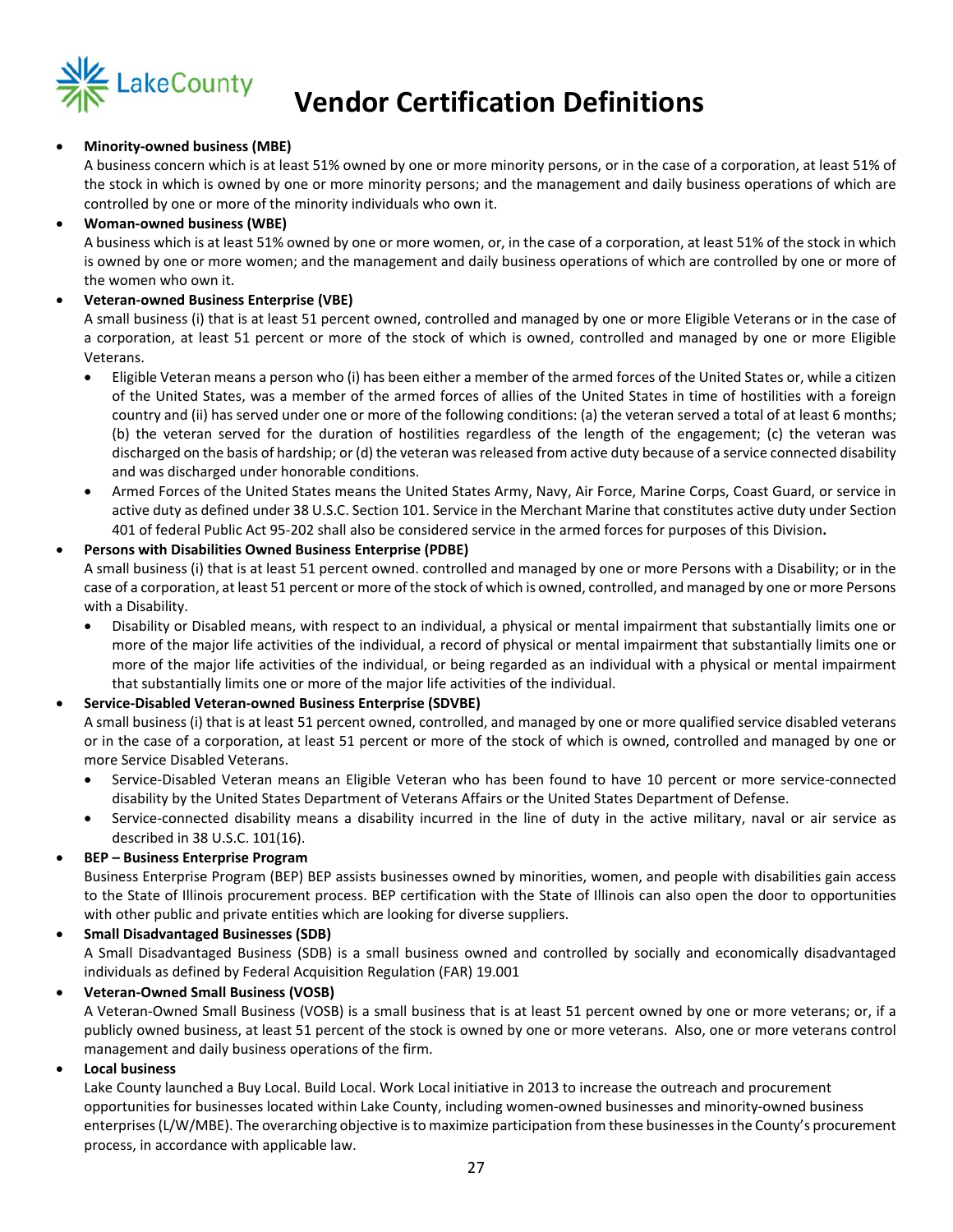

## **SCOPE 1 NW QUADRANT: Refuse/Recycling/Landscape Waste Services**

- A. REFUSE COLLECTION
	- 1) Unlimited Service  $\zeta$

 Per household per month Large Wheeled Cart (95 gallon)

#### The rate above includes the cart.

Senior rates for Customers 65 years of age and older shall be reduced by 10% from the above-quoted rate.

| 2) Cost of Private Services | Per cubic yard                                                                                                                                                                                                                                                                                                                                                                                                                                                                                                                                                                                                                               |
|-----------------------------|----------------------------------------------------------------------------------------------------------------------------------------------------------------------------------------------------------------------------------------------------------------------------------------------------------------------------------------------------------------------------------------------------------------------------------------------------------------------------------------------------------------------------------------------------------------------------------------------------------------------------------------------|
|                             |                                                                                                                                                                                                                                                                                                                                                                                                                                                                                                                                                                                                                                              |
|                             | \$                                                                                                                                                                                                                                                                                                                                                                                                                                                                                                                                                                                                                                           |
|                             | Per change in service                                                                                                                                                                                                                                                                                                                                                                                                                                                                                                                                                                                                                        |
|                             |                                                                                                                                                                                                                                                                                                                                                                                                                                                                                                                                                                                                                                              |
|                             | Per white good                                                                                                                                                                                                                                                                                                                                                                                                                                                                                                                                                                                                                               |
|                             |                                                                                                                                                                                                                                                                                                                                                                                                                                                                                                                                                                                                                                              |
|                             | Ś.                                                                                                                                                                                                                                                                                                                                                                                                                                                                                                                                                                                                                                           |
|                             | Per household per month                                                                                                                                                                                                                                                                                                                                                                                                                                                                                                                                                                                                                      |
|                             |                                                                                                                                                                                                                                                                                                                                                                                                                                                                                                                                                                                                                                              |
|                             |                                                                                                                                                                                                                                                                                                                                                                                                                                                                                                                                                                                                                                              |
|                             |                                                                                                                                                                                                                                                                                                                                                                                                                                                                                                                                                                                                                                              |
|                             |                                                                                                                                                                                                                                                                                                                                                                                                                                                                                                                                                                                                                                              |
|                             | \$                                                                                                                                                                                                                                                                                                                                                                                                                                                                                                                                                                                                                                           |
|                             | Per household for April 1 to                                                                                                                                                                                                                                                                                                                                                                                                                                                                                                                                                                                                                 |
|                             | December 15 subscription<br>Ś.                                                                                                                                                                                                                                                                                                                                                                                                                                                                                                                                                                                                               |
|                             | Additional charge, if any, to                                                                                                                                                                                                                                                                                                                                                                                                                                                                                                                                                                                                                |
|                             | allow food scraps to be                                                                                                                                                                                                                                                                                                                                                                                                                                                                                                                                                                                                                      |
|                             | commingled with landscape<br>waste                                                                                                                                                                                                                                                                                                                                                                                                                                                                                                                                                                                                           |
|                             |                                                                                                                                                                                                                                                                                                                                                                                                                                                                                                                                                                                                                                              |
|                             | Per sticker                                                                                                                                                                                                                                                                                                                                                                                                                                                                                                                                                                                                                                  |
|                             | Ś.                                                                                                                                                                                                                                                                                                                                                                                                                                                                                                                                                                                                                                           |
|                             | Additional charge, if any, to                                                                                                                                                                                                                                                                                                                                                                                                                                                                                                                                                                                                                |
|                             | allow food scraps to be                                                                                                                                                                                                                                                                                                                                                                                                                                                                                                                                                                                                                      |
|                             | commingled with landscape                                                                                                                                                                                                                                                                                                                                                                                                                                                                                                                                                                                                                    |
|                             |                                                                                                                                                                                                                                                                                                                                                                                                                                                                                                                                                                                                                                              |
|                             | 3) Change of Service<br>For switching a cart size beyond the 30-day period<br>4) WHITE GOODS COLLECTION<br>For collecting white goods at the Customer's street-side location<br>RECYCLABLE MATERIALS COLLECTION PROGRAM<br>1) Unlimited Service<br>The rate above includes the cart, either 65 or 95 gallons.<br>Senior rate for Customers 65 years of age and older shall be reduced by 10% from the above quoted rate.<br>LANDSCAPE WASTE/FOOD SCRAP COLLECTION PROGRAM<br>1) CUSTOMER SUBSCRIPTION<br>The flat rate from April 1 to December 15, limited to six, thirty-two (32)<br>gallon containers per week.<br>2) PAY PER BAG/STICKER |

D. MONTHLY RATE TO LEASE ADDITIONAL CARTS Medium Wheeled Cart, 65 Gallon **\$** Large Wheeled Cart, 95 Gallon

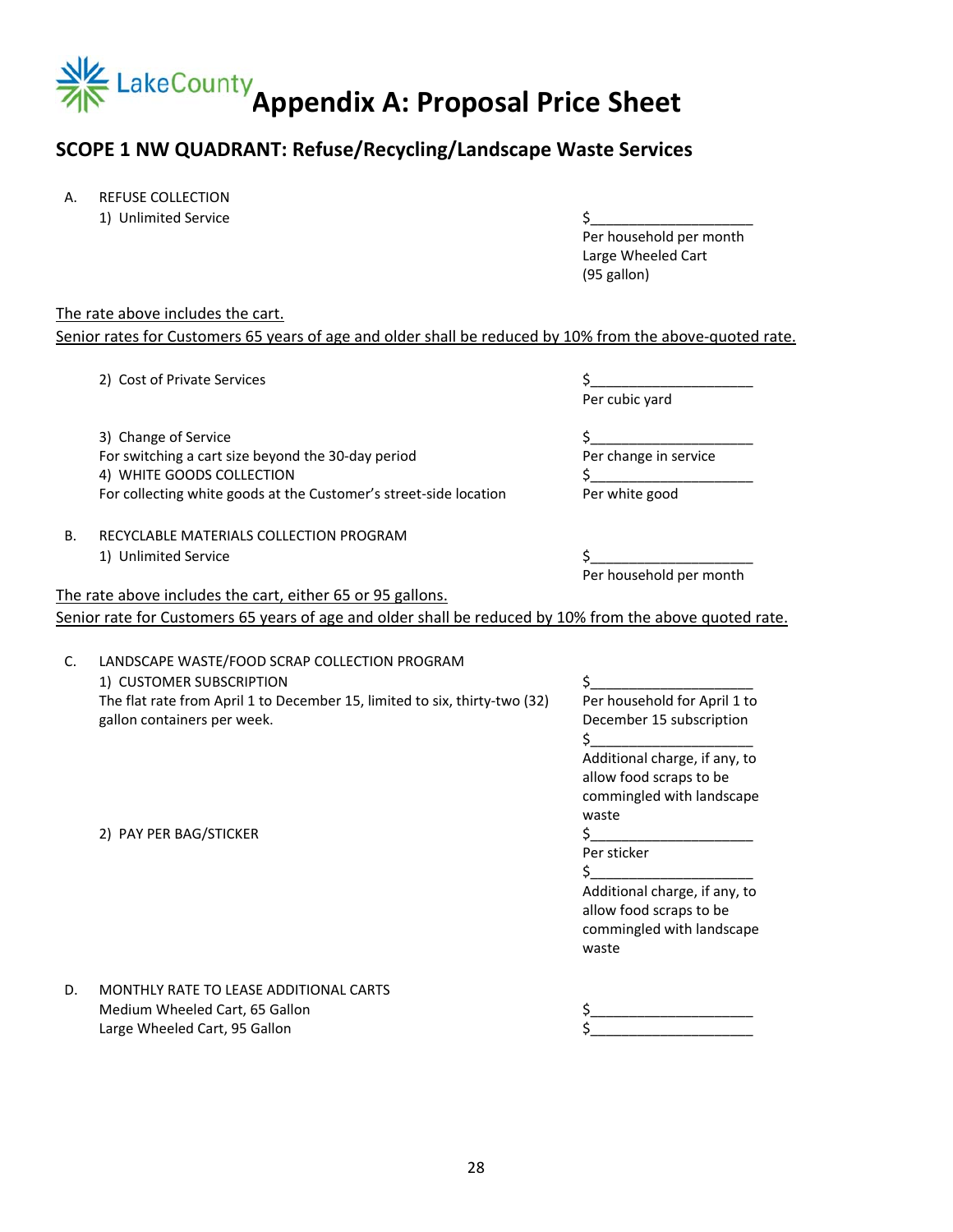## **SCOPE 1 NE QUADRANT: Refuse/Recycling/Landscape Waste Services**

#### A. REFUSE COLLECTION

| Unlimited Service<br>1) |  |
|-------------------------|--|
|                         |  |

 Per household per month Large Wheeled Cart (95 gallon)

The rate above includes the cart.

Senior rates for Customers 65 years of age and older shall be reduced by 10% from the above-quoted rate.

2) Cost of Private Services \$\_\_\_\_\_\_\_\_\_\_\_\_\_\_\_\_\_\_\_\_\_

 3) Change of Service For switching a cart size beyond the 30‐day period 4) WHITE GOODS COLLECTION For collecting white goods at the Customer's street‐side location Per cubic yard

\$\_\_\_\_\_\_\_\_\_\_\_\_\_\_\_\_\_\_\_\_\_ Per change in service  $\zeta$ Per white good

## B. RECYCLABLE MATERIALS COLLECTION PROGRAM

#### 1) Unlimited Service  $\zeta$

Per household per month

The rate above includes the cart, either 65 or 95 gallons.

Senior rate for Customers 65 years of age and older shall be reduced by 10% from the above quoted rate.

| C. | LANDSCAPE WASTE/FOOD SCRAP COLLECTION PROGRAM<br>1) CUSTOMER SUBSCRIPTION                                 |                                                                                       |
|----|-----------------------------------------------------------------------------------------------------------|---------------------------------------------------------------------------------------|
|    | The flat rate from April 1 to December 15, limited to six, thirty-two (32)<br>gallon containers per week. | Per household for April 1 to<br>December 15 subscription                              |
|    |                                                                                                           | Additional charge, if any, to                                                         |
|    |                                                                                                           | allow food scraps to be                                                               |
|    |                                                                                                           | commingled with landscape                                                             |
|    |                                                                                                           | waste                                                                                 |
|    | 2) PAY PER BAG/STICKER                                                                                    |                                                                                       |
|    |                                                                                                           | Per sticker                                                                           |
|    |                                                                                                           |                                                                                       |
|    |                                                                                                           | Additional charge, if any, to<br>allow food scraps to be<br>commingled with landscape |
|    |                                                                                                           | waste                                                                                 |
| D. | MONTHLY RATE TO LEASE ADDITIONAL CARTS                                                                    |                                                                                       |
|    | Medium Wheeled Cart, 65 Gallon                                                                            |                                                                                       |

Large Wheeled Cart, 95 Gallon  $\zeta$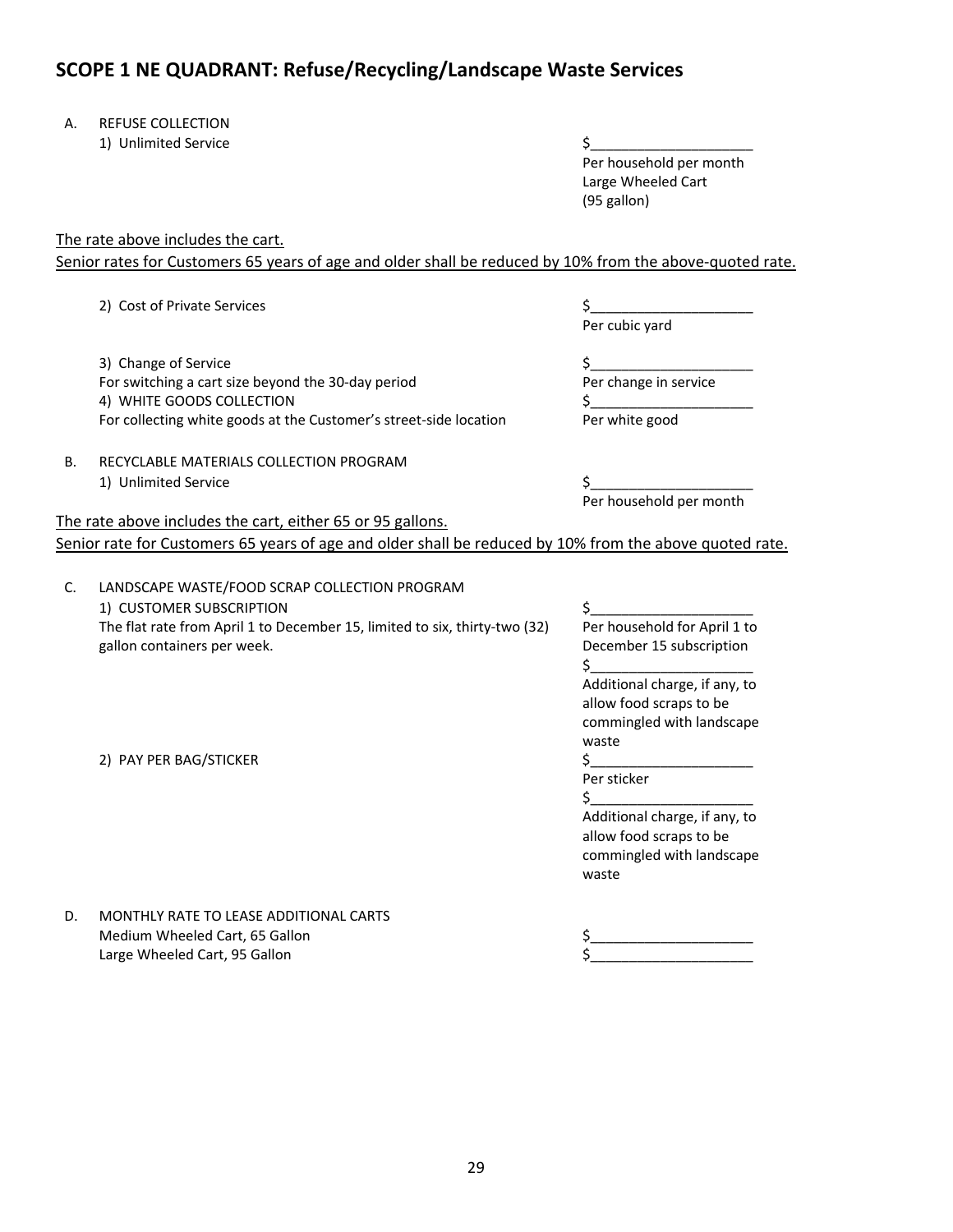## **SCOPE 1 SW QUADRANT: Refuse/Recycling/Landscape Waste Services**

#### A. REFUSE COLLECTION

| Unlimited Service<br>1) |  |
|-------------------------|--|
|                         |  |

 Per household per month Large Wheeled Cart (95 gallon)

The rate above includes the cart.

Senior rates for Customers 65 years of age and older shall be reduced by 10% from the above-quoted rate.

2) Cost of Private Services \$\_\_\_\_\_\_\_\_\_\_\_\_\_\_\_\_\_\_\_\_\_

 3) Change of Service For switching a cart size beyond the 30‐day period 4) WHITE GOODS COLLECTION For collecting white goods at the Customer's street‐side location Per cubic yard

\$\_\_\_\_\_\_\_\_\_\_\_\_\_\_\_\_\_\_\_\_\_ Per change in service  $\zeta$ Per white good

## B. RECYCLABLE MATERIALS COLLECTION PROGRAM

#### 1) Unlimited Service  $\zeta$

Per household per month

The rate above includes the cart, either 65 or 95 gallons.

Senior rate for Customers 65 years of age and older shall be reduced by 10% from the above quoted rate.

| C. | LANDSCAPE WASTE/FOOD SCRAP COLLECTION PROGRAM<br>1) CUSTOMER SUBSCRIPTION                                 |                                                                                                |
|----|-----------------------------------------------------------------------------------------------------------|------------------------------------------------------------------------------------------------|
|    | The flat rate from April 1 to December 15, limited to six, thirty-two (32)<br>gallon containers per week. | Per household for April 1 to<br>December 15 subscription                                       |
|    |                                                                                                           | Additional charge, if any, to<br>allow food scraps to be<br>commingled with landscape<br>waste |
|    | 2) PAY PER BAG/STICKER                                                                                    | Per sticker                                                                                    |
|    |                                                                                                           | Additional charge, if any, to<br>allow food scraps to be<br>commingled with landscape<br>waste |
| D. | MONTHLY RATE TO LEASE ADDITIONAL CARTS                                                                    |                                                                                                |
|    | Medium Wheeled Cart, 65 Gallon                                                                            |                                                                                                |

Large Wheeled Cart, 95 Gallon  $\zeta$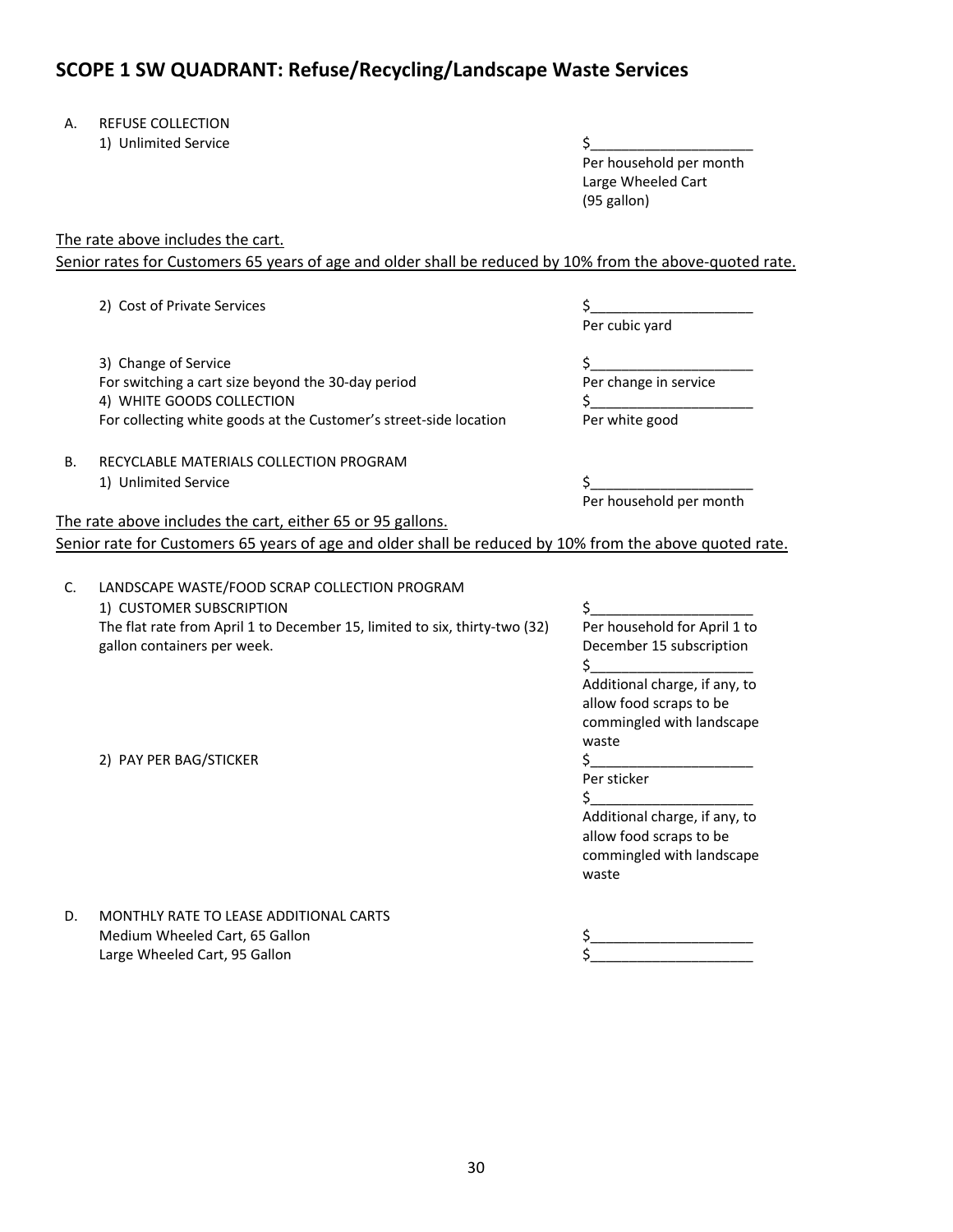## **SCOPE 1 SE QUADRANT: Refuse/Recycling/Landscape Waste Services**

#### A. REFUSE COLLECTION

| Unlimited Service<br>1) |  |
|-------------------------|--|
|                         |  |

 Per household per month Large Wheeled Cart (95 gallon)

The rate above includes the cart.

Senior rates for Customers 65 years of age and older shall be reduced by 10% from the above-quoted rate.

2) Cost of Private Services \$\_\_\_\_\_\_\_\_\_\_\_\_\_\_\_\_\_\_\_\_\_

 3) Change of Service For switching a cart size beyond the 30‐day period 4) WHITE GOODS COLLECTION For collecting white goods at the Customer's street‐side location Per cubic yard

\$\_\_\_\_\_\_\_\_\_\_\_\_\_\_\_\_\_\_\_\_\_ Per change in service  $\zeta$ Per white good

## B. RECYCLABLE MATERIALS COLLECTION PROGRAM

#### 1) Unlimited Service  $\zeta$

Per household per month

The rate above includes the cart, either 65 or 95 gallons.

Senior rate for Customers 65 years of age and older shall be reduced by 10% from the above quoted rate.

| C. | LANDSCAPE WASTE/FOOD SCRAP COLLECTION PROGRAM<br>1) CUSTOMER SUBSCRIPTION                                 |                                                                                       |
|----|-----------------------------------------------------------------------------------------------------------|---------------------------------------------------------------------------------------|
|    | The flat rate from April 1 to December 15, limited to six, thirty-two (32)<br>gallon containers per week. | Per household for April 1 to<br>December 15 subscription                              |
|    |                                                                                                           | Additional charge, if any, to                                                         |
|    |                                                                                                           | allow food scraps to be                                                               |
|    |                                                                                                           | commingled with landscape<br>waste                                                    |
|    | 2) PAY PER BAG/STICKER                                                                                    |                                                                                       |
|    |                                                                                                           | Per sticker                                                                           |
|    |                                                                                                           |                                                                                       |
|    |                                                                                                           | Additional charge, if any, to<br>allow food scraps to be<br>commingled with landscape |
|    |                                                                                                           | waste                                                                                 |
| D. | MONTHLY RATE TO LEASE ADDITIONAL CARTS                                                                    |                                                                                       |
|    | Medium Wheeled Cart, 65 Gallon                                                                            |                                                                                       |

Large Wheeled Cart, 95 Gallon  $\zeta$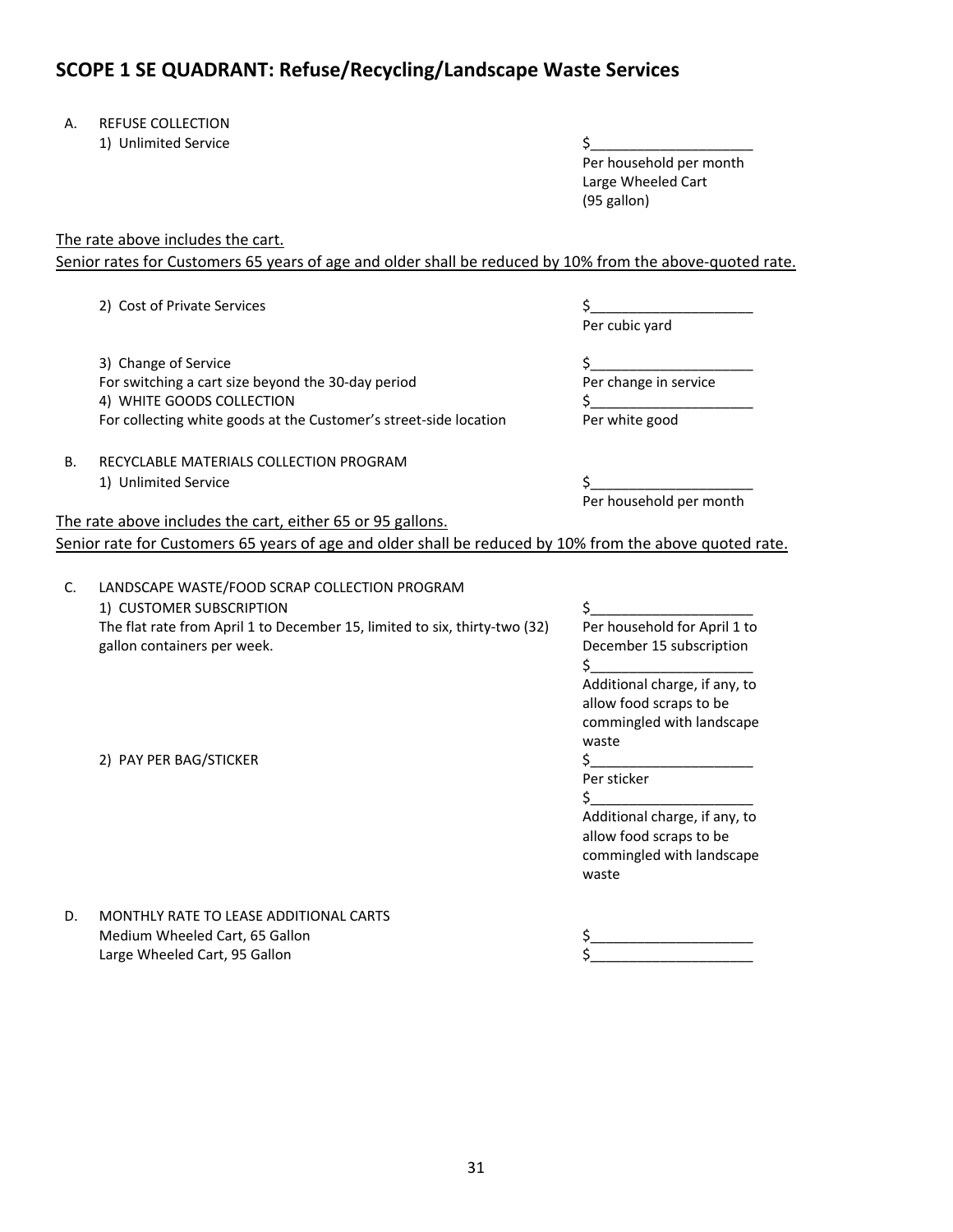## **SCOPE 2 NW QUADRANT: Landscape Waste/Food Scrap Service Only**

| A. | LANDSCAPE WASTE/FOOD SCRAP COLLECTION PROGRAM                              |                               |
|----|----------------------------------------------------------------------------|-------------------------------|
|    | 1) CUSTOMER SUBSCRIPTION                                                   |                               |
|    | The flat rate from April 1 to December 15, for unlimited number of thirty- | Per household for April 1 to  |
|    | two (32) gallon containers per week.                                       | December 15 subscription      |
|    |                                                                            |                               |
|    |                                                                            | Additional charge, if any, to |
|    |                                                                            | allow food scrap to be        |

Senior rate for landscape subscriptions for Customers 65 years of age and older shall be reduced by 10% from the above quoted rate (for the landscape waste collection program without refuse/recycling)

commingled with landscape

waste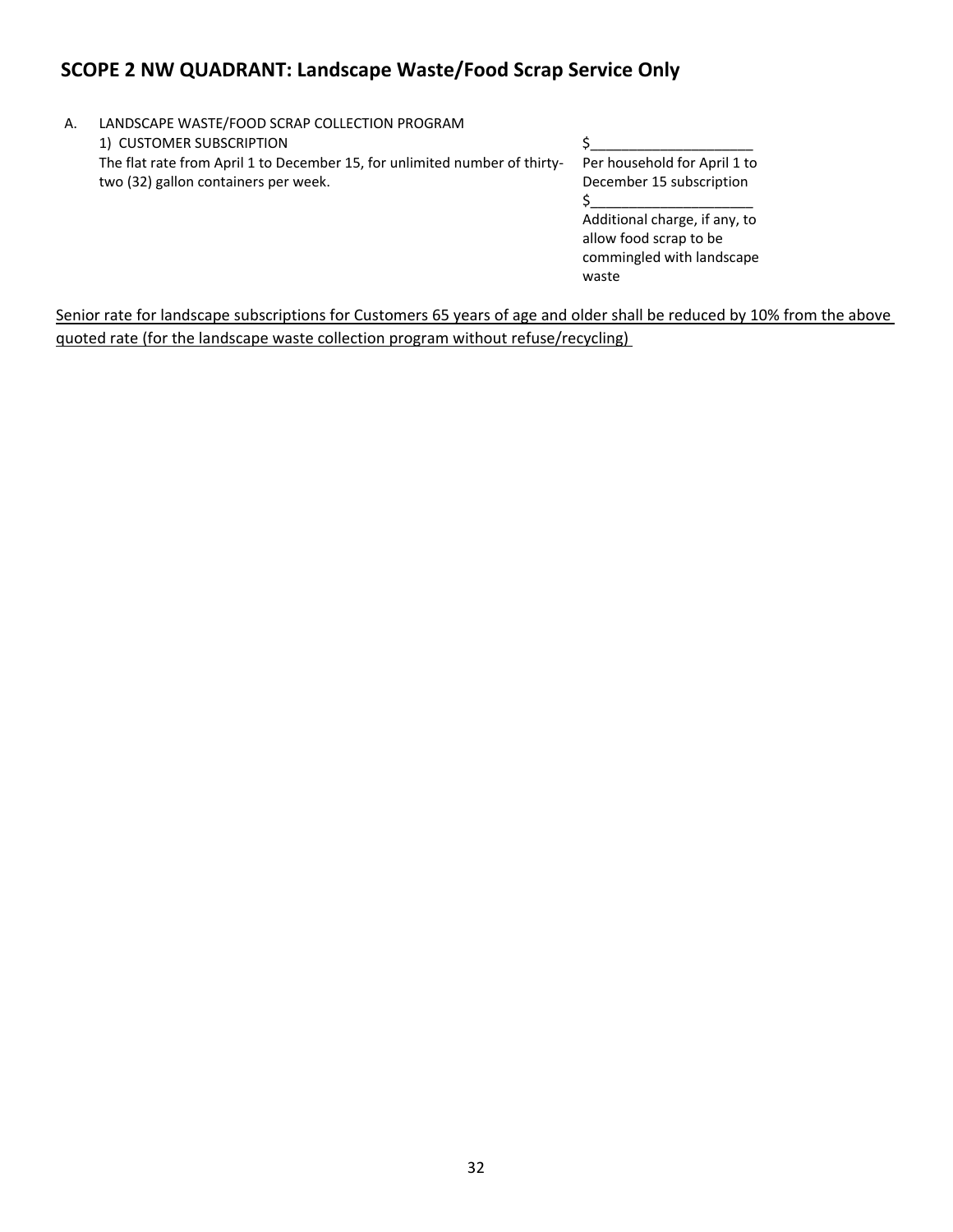## **SCOPE 2 NE QUADRANT: Landscape Waste/Food Scrap Service Only**

A. LANDSCAPE WASTE/FOOD SCRAP COLLECTION PROGRAM 1) CUSTOMER SUBSCRIPTION S The flat rate from April 1 to December 15, for unlimited number of thirty‐ two (32) gallon containers per week. Per household for April 1 to December 15 subscription  $$_{\text{}}$ Additional charge, if any, to allow food scrap to be

Senior rate for landscape subscriptions for Customers 65 years of age and older shall be reduced by 10% from the above quoted rate (for the landscape waste collection program without refuse/recycling)

commingled with landscape

waste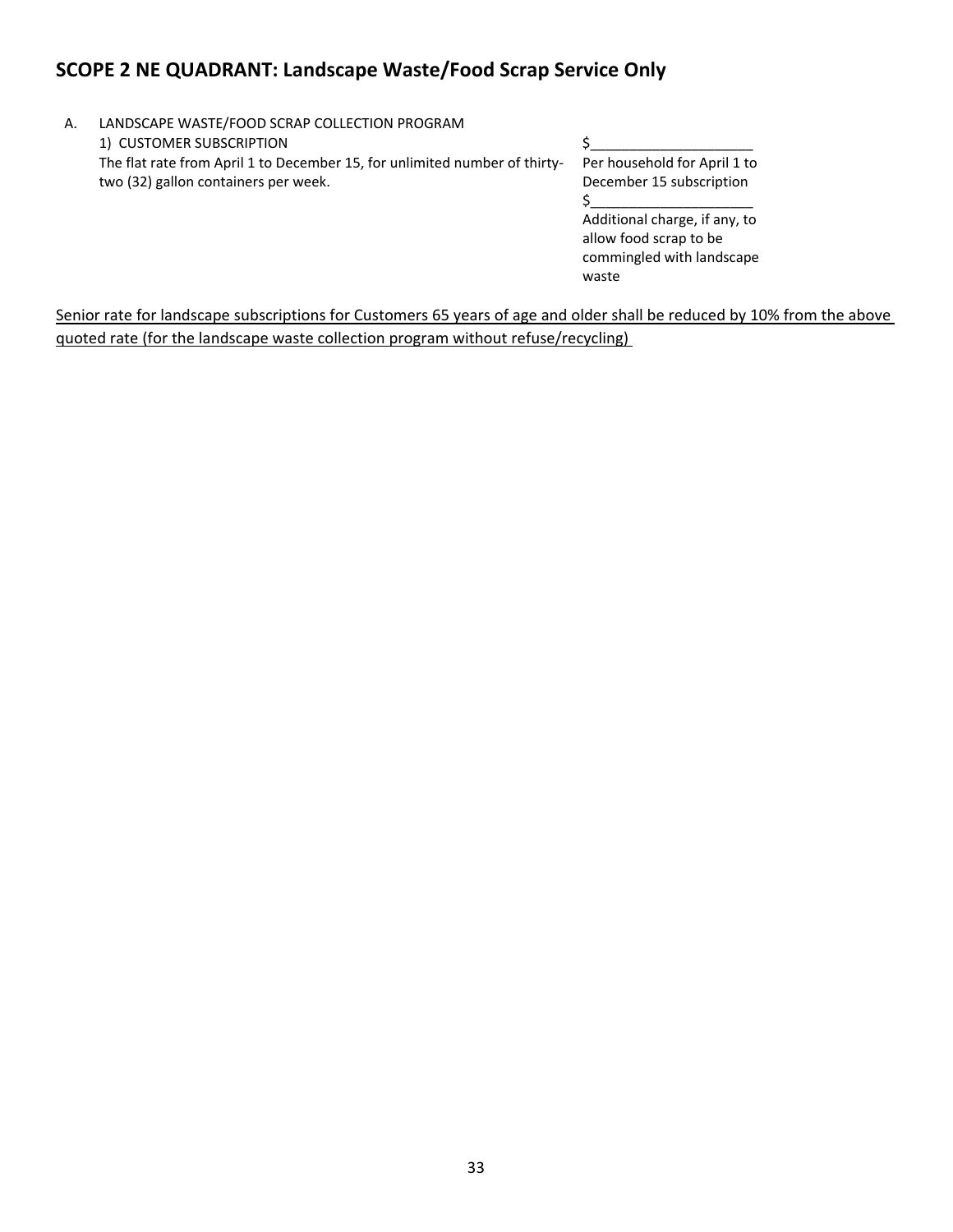## **SCOPE 2 SW QUADRANT: Landscape Waste/Food Scrap Service Only**

| Α. | LANDSCAPE WASTE/FOOD SCRAP COLLECTION PROGRAM                              |                               |
|----|----------------------------------------------------------------------------|-------------------------------|
|    | 1) CUSTOMER SUBSCRIPTION                                                   |                               |
|    | The flat rate from April 1 to December 15, for unlimited number of thirty- | Per household for April 1 to  |
|    | two (32) gallon containers per week.                                       | December 15 subscription      |
|    |                                                                            |                               |
|    |                                                                            | Additional charge, if any, to |
|    |                                                                            | allow food scrap to be        |

Senior rate for landscape subscriptions for Customers 65 years of age and older shall be reduced by 10% from the above quoted rate (for the landscape waste collection program without refuse/recycling)

commingled with landscape

waste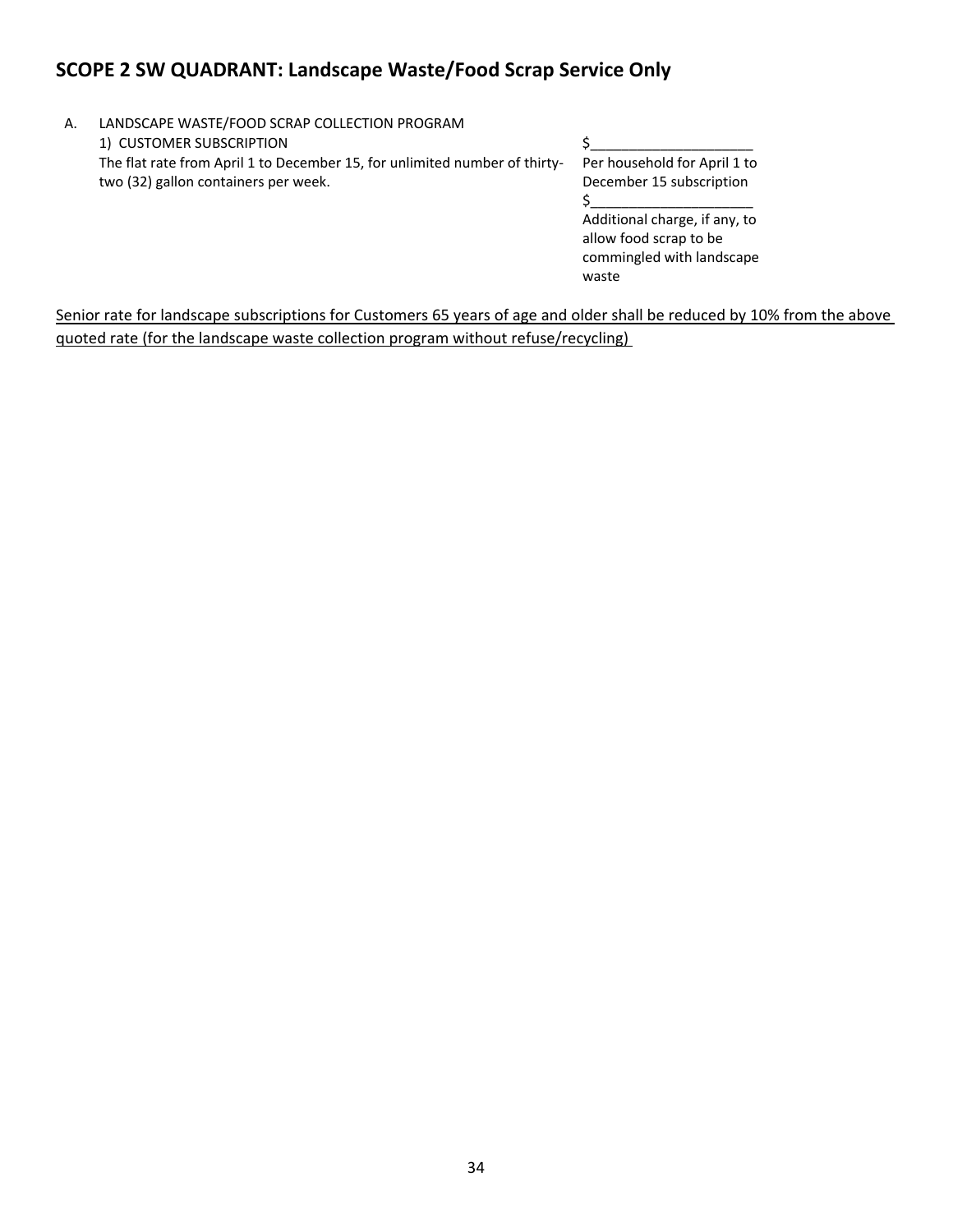## **SCOPE 2 SE QUADRANT: Landscape Waste/Food Scrap Service Only**

A. LANDSCAPE WASTE/FOOD SCRAP COLLECTION PROGRAM 1) CUSTOMER SUBSCRIPTION  $\zeta$ The flat rate from April 1 to December 15, for unlimited number of thirtytwo (32) gallon containers per week.

Per household for April 1 to December 15 subscription  $$_{\text{}}$ Additional charge, if any, to allow food scrap to be commingled with landscape waste

Senior rate for landscape subscriptions for Customers 65 years of age and older shall be reduced by 10% from the above quoted rate (for the landscape waste collection program without refuse/recycling)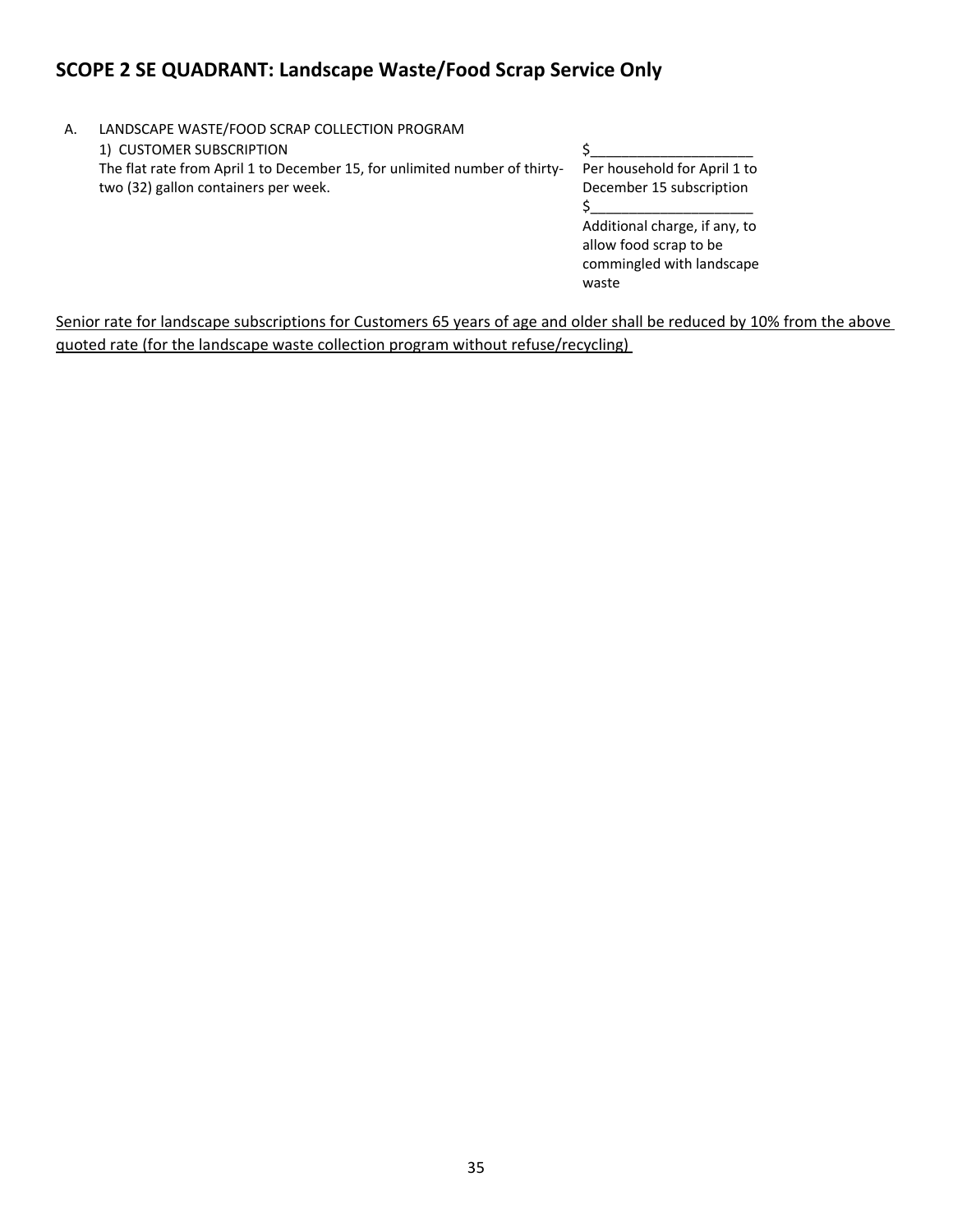

# **Appendix B: Mapping Exhibits**

**(See Appendix B – Separate Attachment)** 

Have been posted on https://www.dropbox.com/s/pnxgodyvr2syzf6/Appendix%20B%20Maps.pdf?dl=0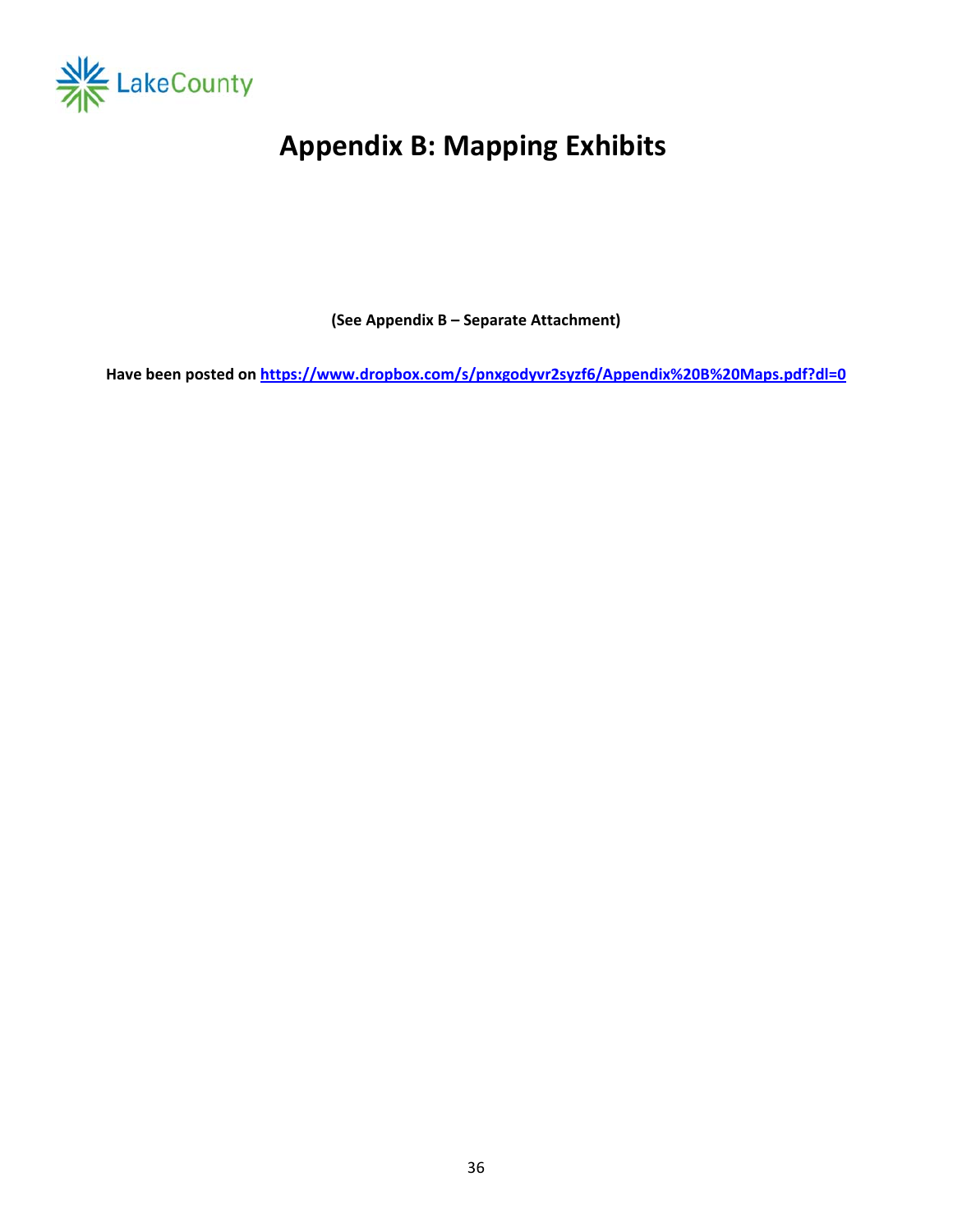

## **Appendix C: Form of Performance Bond**

**LAKE COUNTY, ILLINOIS** 

**SOLID WASTE COLLECTION SERVICES RFP** 

**PERFORMANCE BOND**

,

, where the contract of the contract of the contract of the contract of the contract of the contract of the contract of the contract of the contract of the contract of the contract of the contract of the contract of the c

KNOW ALL MEN BY THESE PRESENTS: that

(Here insert full name and address of the CONTRACTOR)

as Principal, hereinafter called the CONTRACTOR, and

(Here insert full name and address of Surety)

as Surety, a corporation organized and existing under the laws of the State of

hereinafter called Surety, are held and firmly bound unto Lake County, IL as Obligee, hereinafter called the County, in the full and just sum of *be sum of* the payment of which sum of money well and truly to be made, the CONTRACTOR and Surety bind themselves, and their heirs, executors, administrators, successors, and assigns, jointly and severally, firmly by these presents, said amount to include payment of actual costs and damages and for attorneys' fees, engineering fees, accounting fees, consulting fees, court costs, interest, and any other fees and expenses resulting from or incurred by reason of the Contractor's failure to promptly and faithfully perform its contract with the County, said contract being more fully described below, and to include attorneys' fees, court costs, and other expenses necessarily paid or incurred in successfully enforcing performance of the obligation of Surety under this bond.

WHEREAS, the CONTRACTOR has entered into a written agreement dated \_\_\_\_\_\_\_\_\_\_\_\_\_\_\_\_\_\_\_\_\_, 2021, with the County entitled "RESIDENTIAL SOLID WASTE AND RECYCLING SERVICES AGREEMENT" (the "Contract"), the terms and conditions of which are by this reference incorporated herein as though fully set forth herein.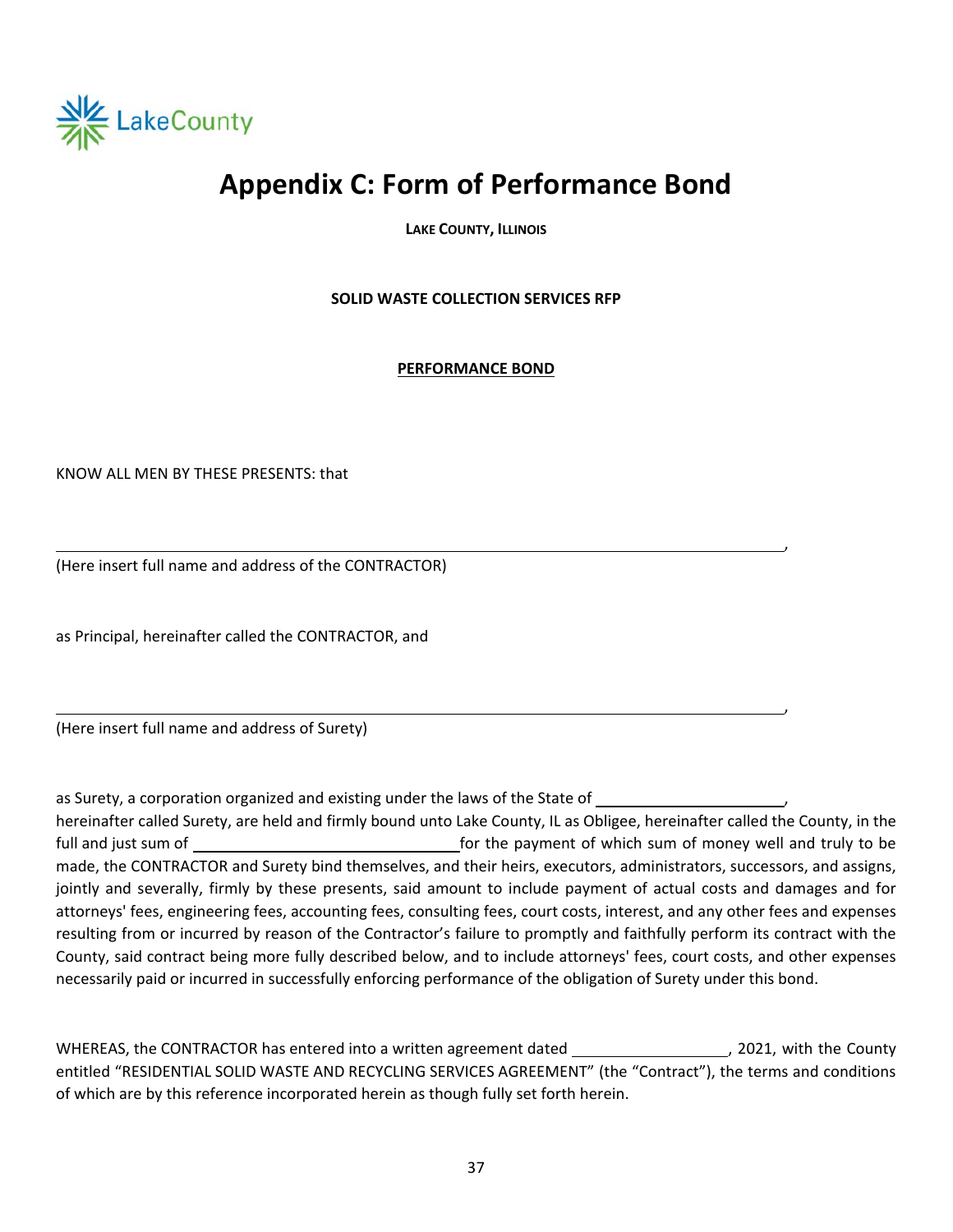NOW, THEREFORE, THE CONDITION OF THIS OBLIGATION IS SUCH THAT if the CONTRACTOR shall well, truly, and promptly perform all the undertakings, covenants, terms, conditions, and agreements of the said CONTRACTOR under the Contract, including, but not limited to, the Contractor's obligations under the Contract: (1) to provide and perform, in the manner specified in the Contract, all necessary work, labor, services, transportation, materials, equipment, apparatus, machinery, tools, fuels, information, data, and other means and items necessary for the collection of all solid waste, landscape waste, and recyclables from all customers, as that term is defined in the Contract; (2) to procure and furnish all permits, licenses, and other governmental authorizations necessary in connection therewith and to comply with the laws of the State of Illinois and ordinances and regulations of the County in connection therewith; (3) to procure and furnish the Performance Bond and all certificates and policies of insurance specified in the Contract; (4) to pay all applicable federal, state, and local taxes; (5) to indemnify the County against any loss resulting from any breach or failure of performance by the CONTRACTOR under the Contract; (6) to do all other things required of the CONTRACTOR by the Contract; and (7) to provide, perform, and complete all of the foregoing in a proper and workmanlike manner and in full accordance and compliance with, and as required by, the Contract, then this obligation shall be null and void; otherwise it shall remain in full force and effect.

Surety, for value received, hereby stipulates and agrees that no changes, modifications, alterations, omissions, deletions, additions, extensions of time, or forbearance on the part of either the County or the CONTRACTOR to the other in or to the terms of said Contract; in or to the schedules, plans, drawings, or specifications; in or to the method or manner of performance of the Work; or in or to the mode or manner of payment therefor shall in any way release the CONTRACTOR and Surety or either or any of them, or any of their heirs, executors, administrators, successors, or assigns, or affect the obligations of Surety on this bond, all notice of any and all of the foregoing changes, modifications, alterations, omissions, deletions, additions, extensions of time, or forbearance, and notice of any and all defaults by the CONTRACTOR or of the County's termination of the CONTRACTOR, being hereby waived by Surety.

Notwithstanding anything to the contrary in the foregoing paragraph, in no event shall the obligations of Surety under this bond in the event of the Contractor's default be greater than the obligations of the CONTRACTOR under the Contract in the absence of such CONTRACTOR default.

In the event of a default or defaults by the CONTRACTOR, the County shall have the right to reimburse itself from the proceeds of this bond for any and all costs, expenses, losses, damages, liquidated damages, liabilities, suits, judgments, awards, attorneys' fees, and administrative expenses incurred, suffered, or sustained by the County and/or chargeable to the CONTRACTOR under the Contract. In addition, the County shall have the right to take over and complete the Contract upon 30 calendar days' written notice to Surety, in which event Surety shall pay the County all costs incurred by the County in taking over and completing the Contract or, at its option, the County may instead request that Surety take over and complete the Contract, in which event Surety shall take reasonable steps to proceed promptly with completion no later than 30 calendar days from the date on which the County notifies Surety that the County wants Surety to take over and complete the Contract.

The County shall have no obligation to incur any expense or correct any deficient performance of the CONTRACTOR to be entitled to receive the proceeds of this bond.

No right of action shall accrue on this bond to or for the use of any person or corporation other than the County or the heirs, executors, administrators, or successors of the County.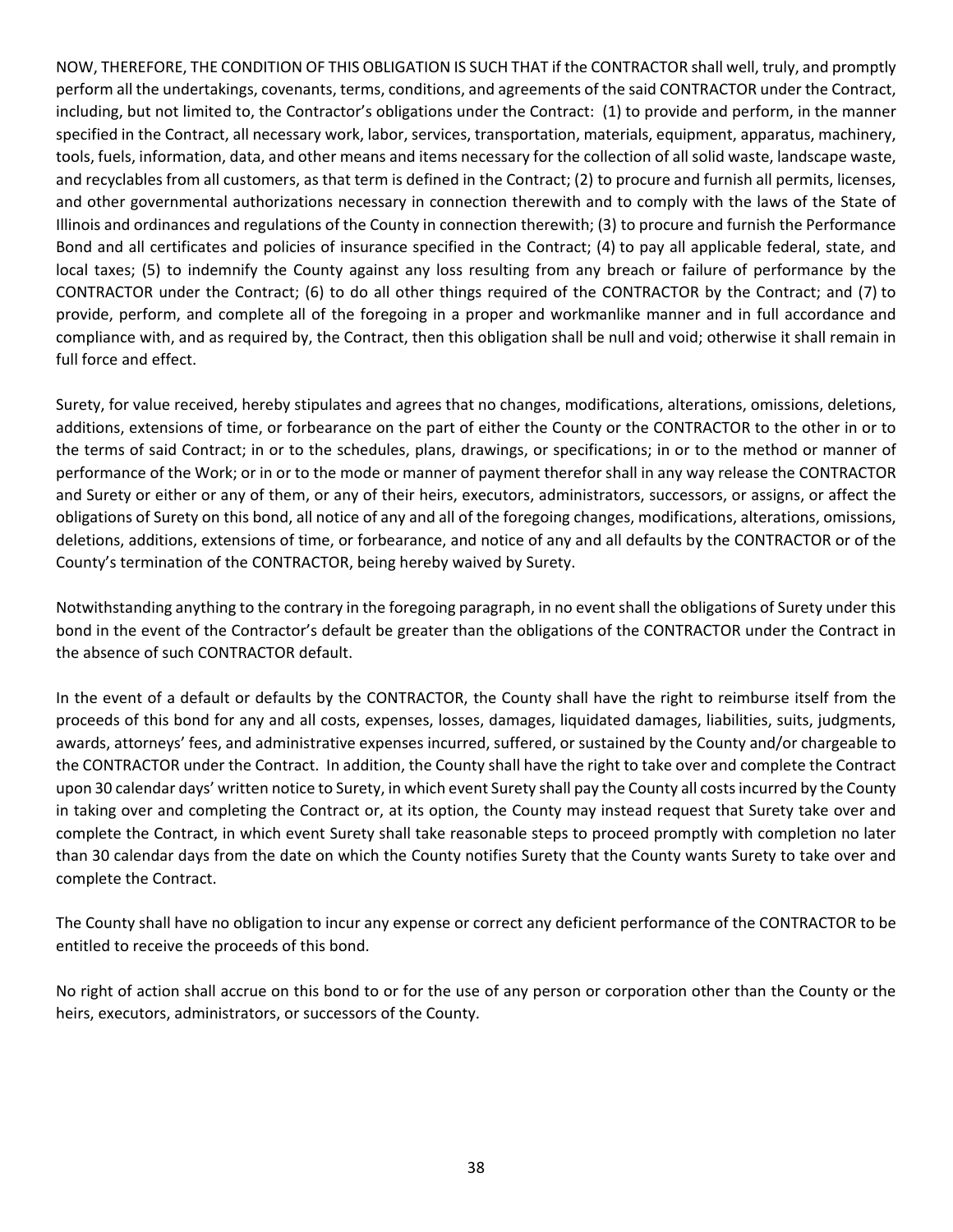| Signed and sealed this ________ day of ___________, 2021. |                   |
|-----------------------------------------------------------|-------------------|
| Attest/Witness:                                           | <b>CONTRACTOR</b> |
|                                                           |                   |
|                                                           |                   |
| Attest/Witness:                                           | <b>SURETY</b>     |
|                                                           | By:               |
|                                                           |                   |